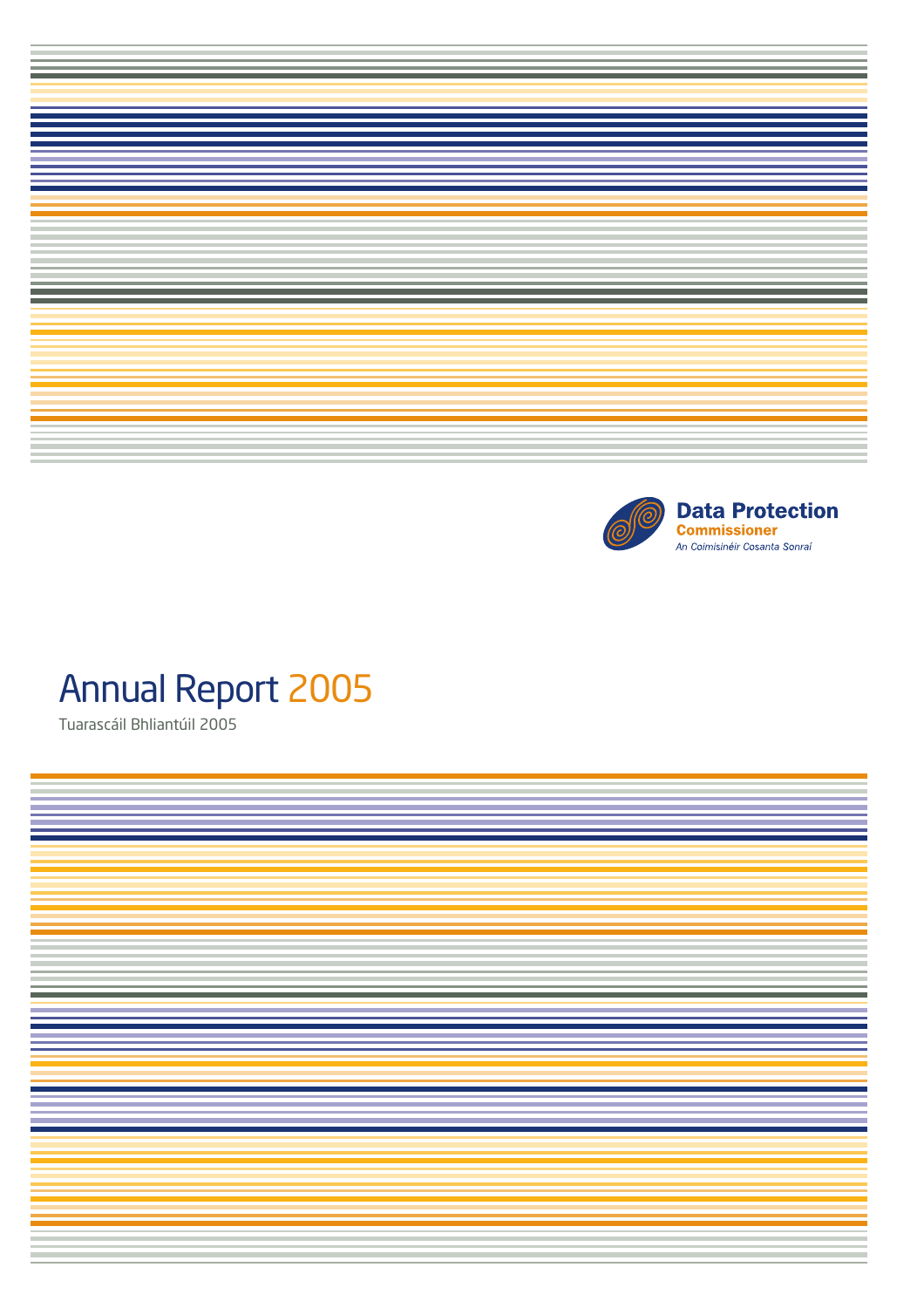# **Data Protection at a Glance**

### **What is data protection?**

It is the safeguarding of the privacy rights of individuals in relation to the processing of personal data. The Data Protection Acts 1988 and 2003 confer rights on individuals as well as placing responsibilities on those persons processing personal data.

### **To comply with their data protection obligations data controllers must …**

- **•** obtain and process the information fairly;
- **•** keep it only for one or more specified, explicit and lawful purposes;
- **•** use and disclose it only in ways compatible with these purposes;
- **•** keep it safe and secure;
- **•** keep it accurate, complete and up-to-date;
- **•** ensure that it is adequate, relevant and not excessive;
- **•** retain it no longer than is necessary for the specified purpose or purposes;
- **•** give a copy of his/her personal data to any individual, on request.

### **Individuals have a number of legal rights under data protection law. You can ….**

- **•** expect fair treatment from organisations in the way they obtain, keep, use and share your information;
- **•** demand to see a copy of all information about you kept by the organisation;
- **•** stop an organisation from using your details for direct marketing;
- **•** demand that inaccurate information about you be corrected;
- **•** demand that any information about you be deleted, if the organisation has no valid reason to hold it;
- **•** complain to the Data Protection Commissioner if you feel your data protection rights are being infringed;
- **•** sue an organisation through the courts if you have suffered damage through the mishandling of information about you.

### **Data Protection Commissioner**

Block 6, Irish Life Centre, Lr Abbey Street, Dublin 1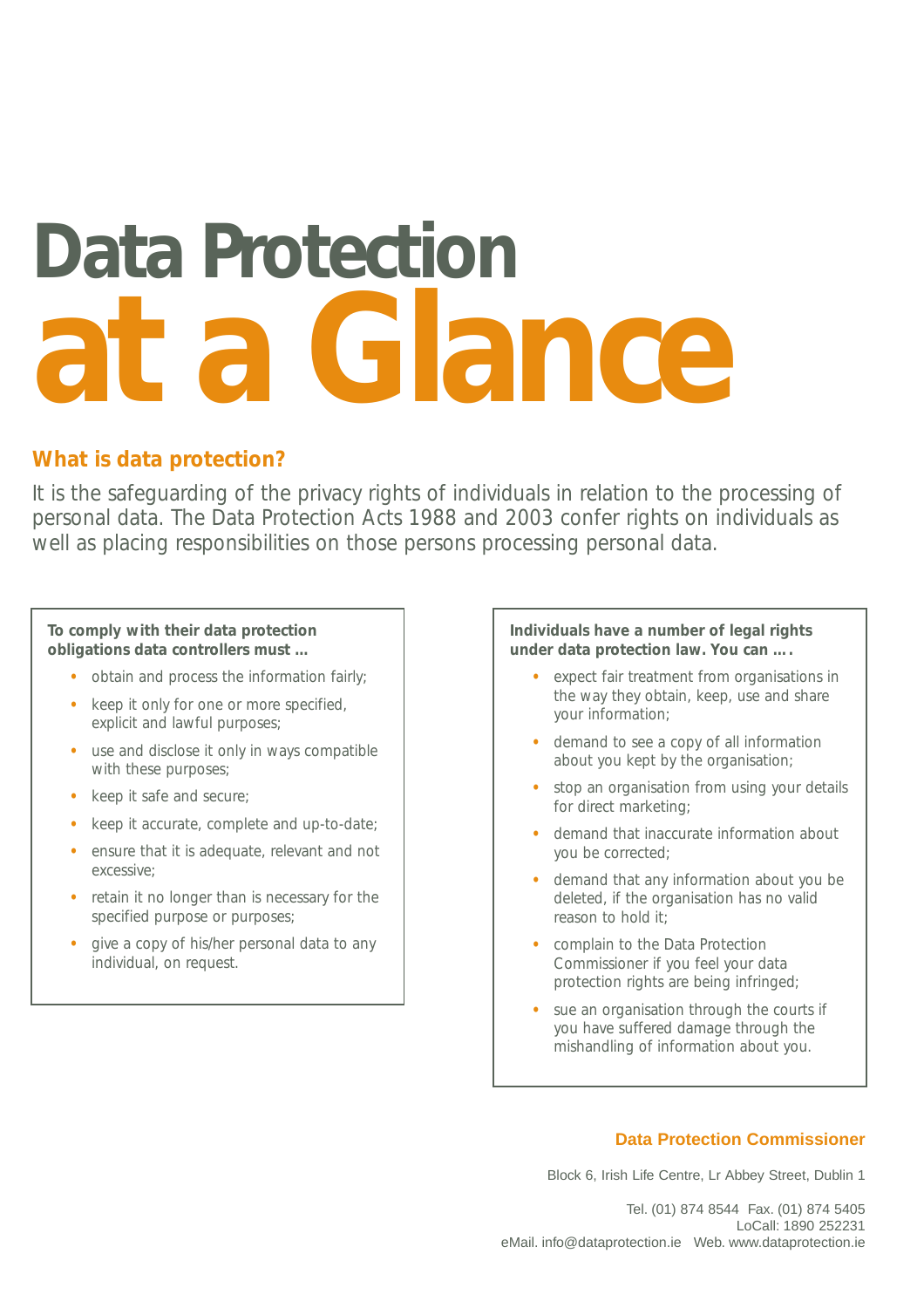### **Seventeenth Annual Report**

of the Data Protection Commissioner 2005

Presented to each of the Houses of the Oireachtas pursuant to section 14 of the Data Protection Acts 1988 & 2003.

PRN. A6/0297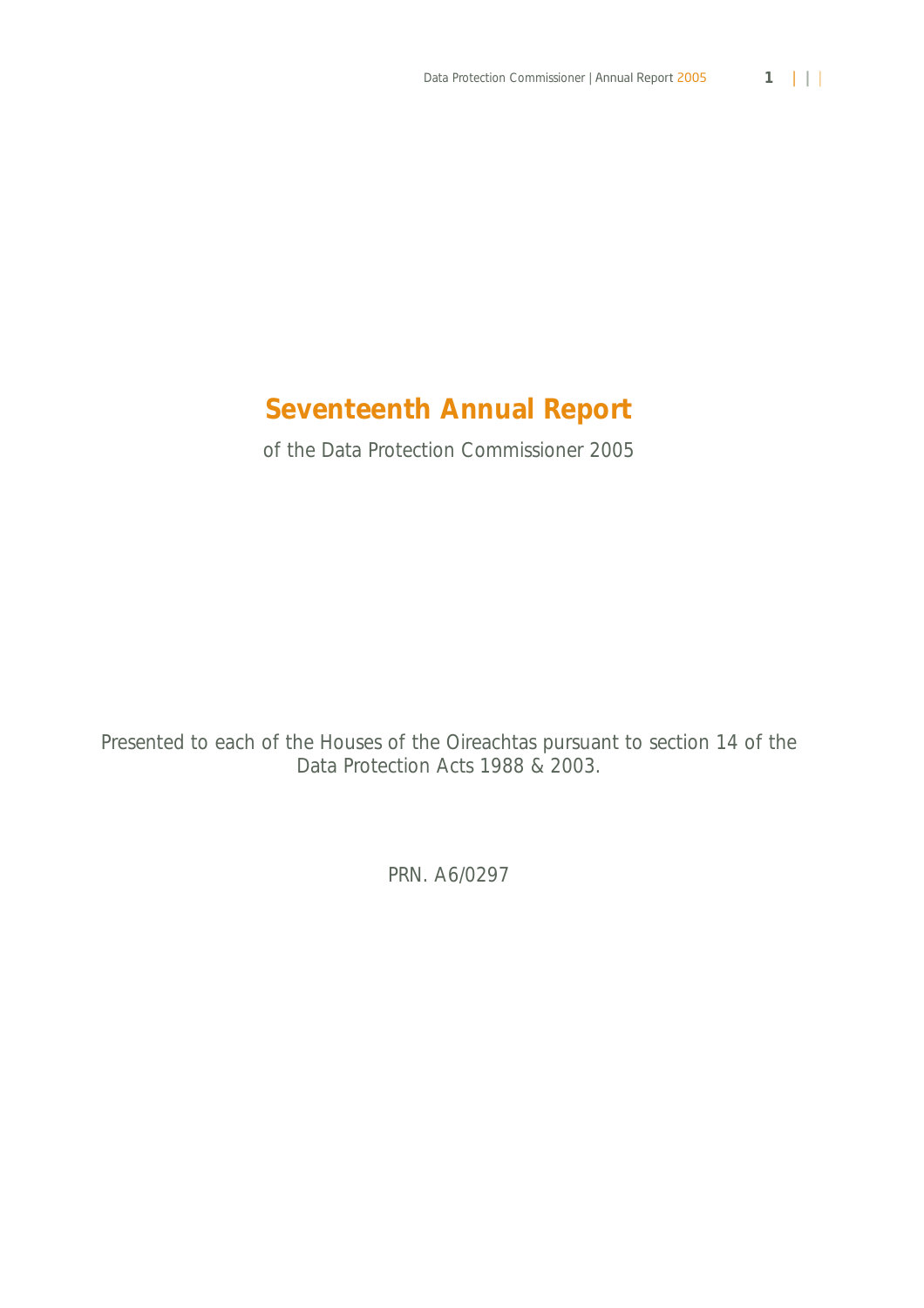## What is data protection?

It is the safeguarding of the privacy rights of individuals in relation to the processing of personal data. The Data Protection Acts 1988 and 2003 confer rights on individuals as well as placing responsibilities on those persons processing personal data.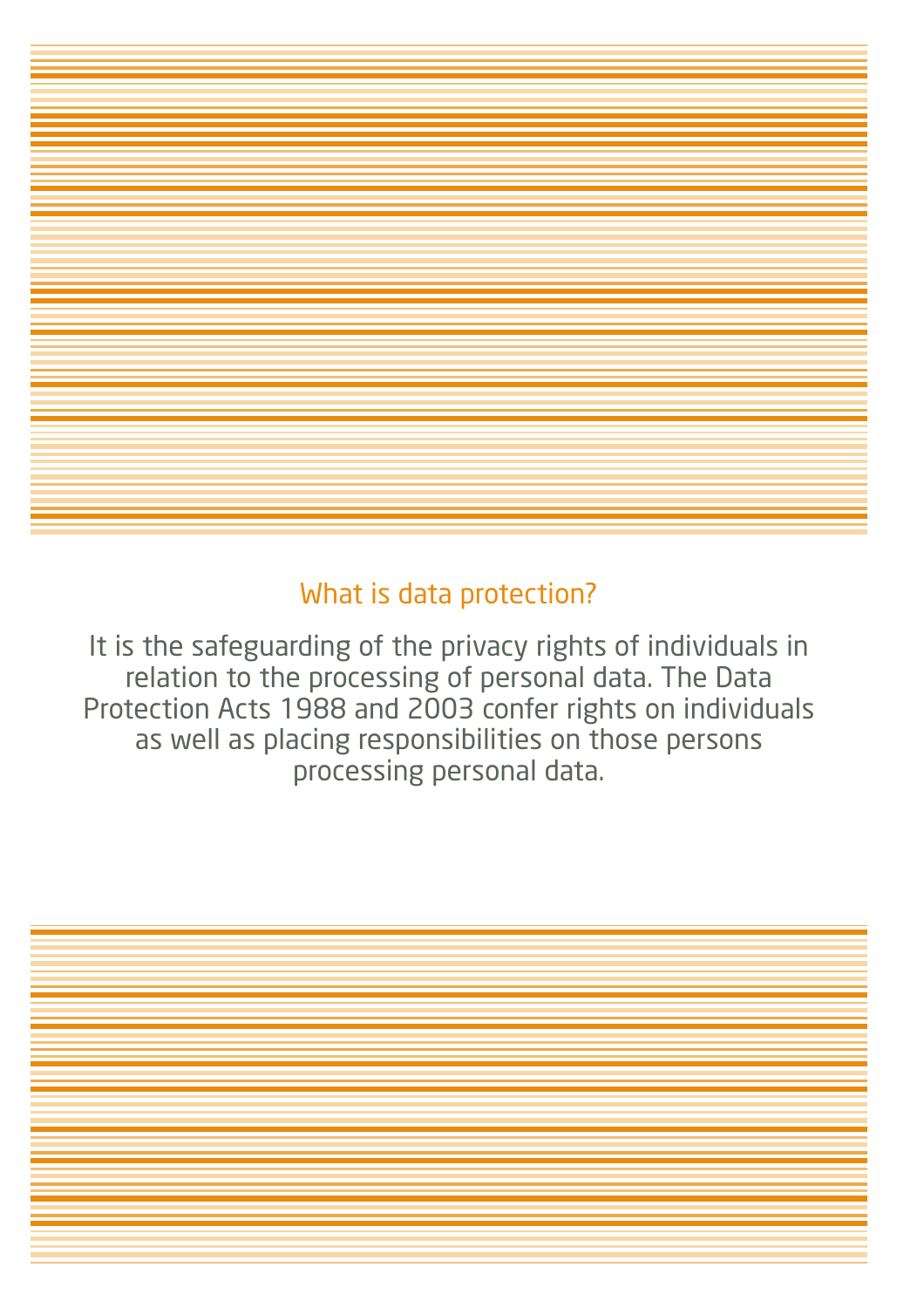# **Contents**

- Foreword
- Part 1 Activities in 2005
- Part 2 Case Studies
- Part 3 Guidance
- Appendices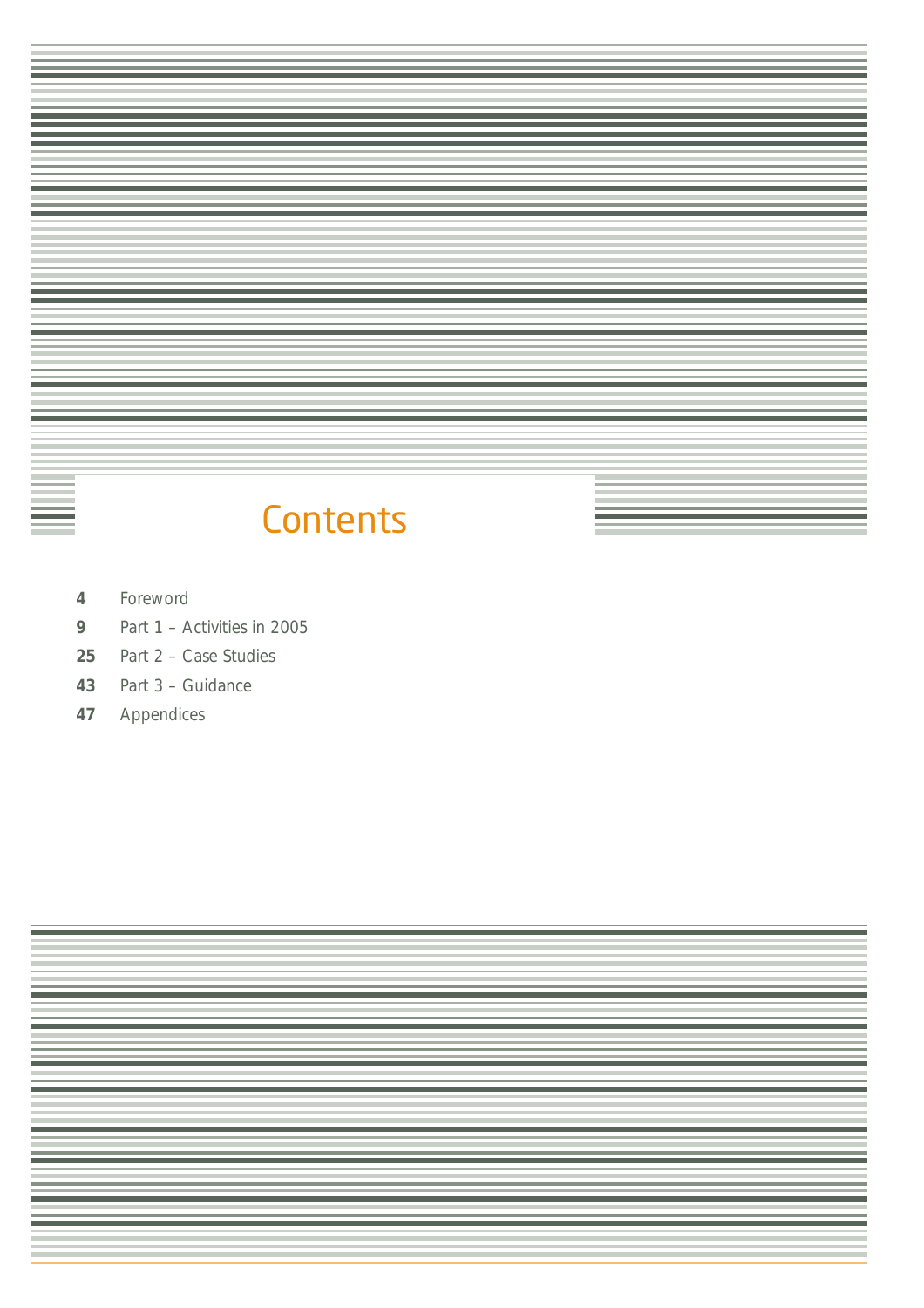### Foreword



This is my first report as Data Protection Commissioner. It covers the year 2005 during which my predecessor, Joe Meade, held the post until April.

I gratefully acknowledge the important legacy that has been left by Joe. During his tenure as Commissioner, he significantly advanced the cause of data protection in both the public and private sectors. He also greatly strengthened the standing and operational effectiveness of the Office, something that has put us in a better position to deal with the challenges of decentralisation that face us this year. We are already seeing the many qualities he brought to the post of Commissioner being put into practice in his new and challenging role as the State's first Financial Services Ombudsman.

### The Privacy Landscape

At this year's International Conference of Data Protection Commissioners, I was struck by a speaker's remark that 'privacy was in a cold place'. It can certainly appear that way. Privacy – *the right to be let alone* – is being challenged on many fronts.

As part of the so-called 'war on terror', there has been significant curtailment of civil liberties, including the right to privacy, in countries that would traditionally have been viewed as strong supporters of such liberties. States have taken increased powers to acquire information about the private lives of their citizens, often without their knowledge or consent. Such privacy-invasive measures have included the right to demand information from telecommunications companies on an individual's contacts and movements, as revealed by traffic data. International travel increasingly involves intrusive identity checks, including in some cases the compulsory provision of finger-prints – something traditionally confined to those suspected of criminality. There are also moves in some countries that could result in citizens being

obliged to carry State-issued, biometrics-based identity documents and to produce them on demand to police and other State authorities.

There is no doubt about the need for robust measures to protect society against threats to its common welfare. Efficient delivery of State services also calls for measures to make transactions between the citizen and the State easier for both parties. But such measures should be proportionate and acknowledge that the quality of a democratic society is diminished when there is undue intrusion by the State into the individual's 'private space'. I am happy to note increasing evidence that the need for self-restraint by State authorities in these areas is again being recognised.

The other main threat to privacy comes from the commercial sector. In their eagerness to sell their products and services to customers, commercial organisations can sometimes overstep the boundary between legitimate marketing activity and unjustified intrusion into the individual's 'private space'. The worst examples of such excess in the past year have been in the telecommunications sector. There have been some appalling examples of aggressive, privacyinvasive sales tactics being used against vulnerable people. The problems here have been aggravated by the difficulties in putting in place effective measures to give customers their right to 'opt-out' of such direct telemarketing. But I am glad to note that the vast majority of companies are eager to respect the individual's right to privacy, recognising that virtue in this area bring its own commercial rewards in terms of customer trust and loyalty. I am also hopeful that the problems with the effective operation of the telemarketing 'opt-out' - the right under law not to receive marketing calls - will be resolved shortly.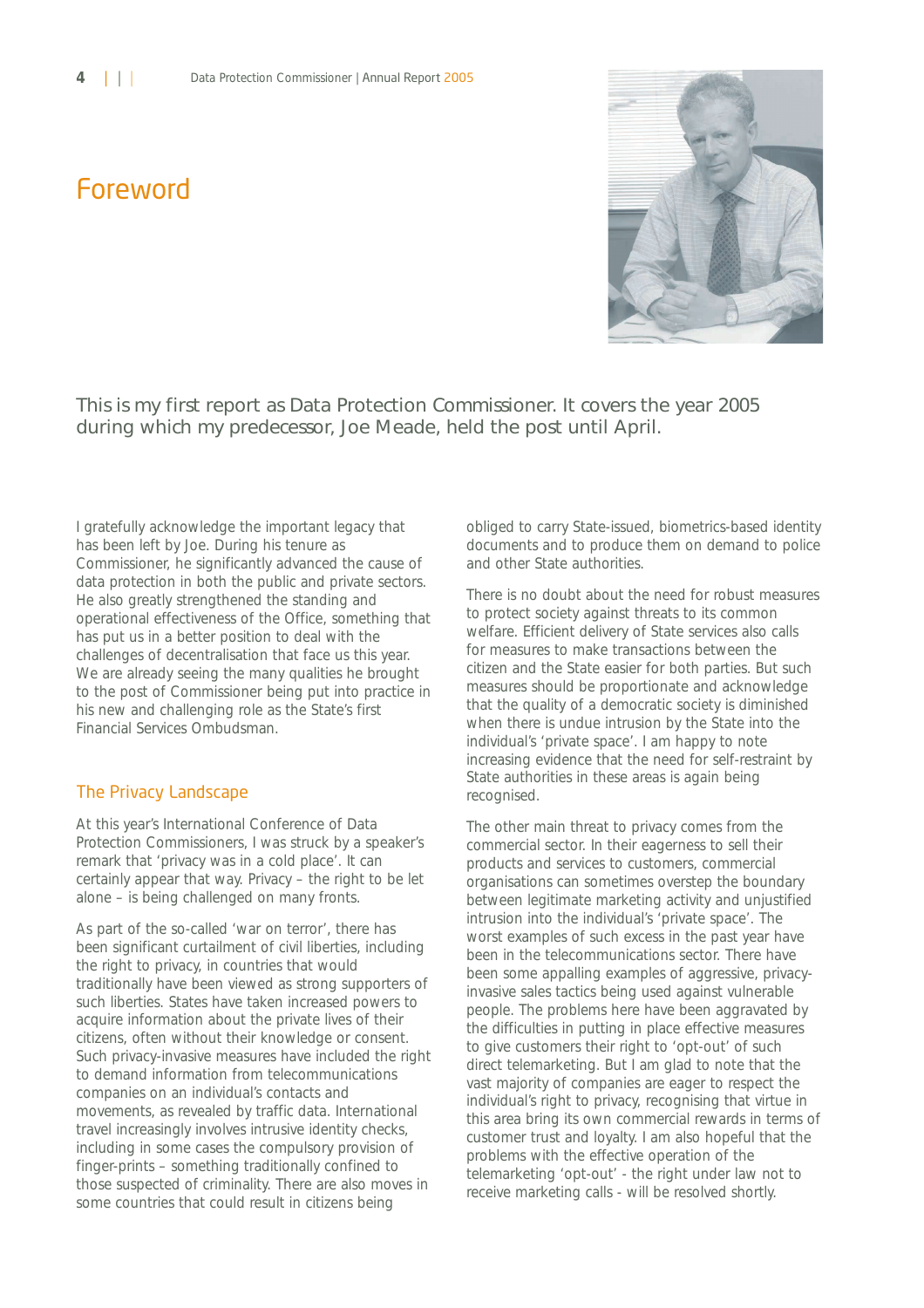# There is no doubt about the need for robust measures to protect society against threats to its common welfare

It is clear that privacy matters to Irish people. A survey commissioned by my office towards the end of 2005 revealed that it came second only to crime in its relative importance to individuals. This result is not entirely surprising, given the staunchly independent streak in the Irish character and a related reserve in terms of ceding power to the State.

The survey also showed that there is concern amongst Irish people about using the internet in terms of disclosing credit card details and the possibility of internet fraud. Similarly, there are low levels of trust in conducting business with companies on the internet, even well known companies. The survey results also showed that, while awareness of data protection has increased since the last survey in 2002, younger (18- 24 year olds) and older people (50+), and those from lower socio economic groups, display lowest levels of awareness, knowledge and perceived importance of personal privacy issues. I intend to focus awareness initiatives on these groups in the future in order to reduce their exposure to data privacy risks, and raise overall awareness of the Data Protection Commissioner's office.

### Persuasion and Dissuasion

Data protection law exists to protect our personal information from being used or disclosed to third parties for purposes other than those for which we provided the data. It is a complex body of law which is contained mainly in the Data Protection Acts 1988 and 2003 and in the European Communities (Electronic Communications Networks and Services)(Data Protection and Privacy) Regulations 2003 (S.I. No.535 of 2003).

Emanating from the EU Data Protection Directive 95/46/EC and the Council of Europe Data Protection Convention 108 of 1981, the Acts recognise that the protection of privacy in regard to personal data are a human right. The right to privacy has been recognised by the Irish Courts as one of the fundamental personal rights of the citizen. The right to privacy is explicitly provided for in Article 8 of the European Convention on Human Rights.

My aim is to make data protection law relevant, easy to understand and pragmatic. It is not there to stop organisations doing their legitimate business. Rather, it provides a framework for good data handling practices which should balance organisational requirements with the individual's right to privacy.

The Office of the Data Protection Commissioner is part of the State's family of human rights agencies. The particular right we help to uphold is the right to privacy.

My functions under the Data Protection Acts and related legislation fall into 3 main categories:

- **O** Ombudsman Role: resolution of disputes between individuals and data controllers or processors
- **C** Enforcer Role: compliance by data controllers and processors
- **C** Educational Role: Promoting data protection rights and good practice

In my ombudsman role, my focus is on achieving mediated solutions, where possible. Complaints offer a useful insight into the concerns of people, helping to guide the educational activities of the Office.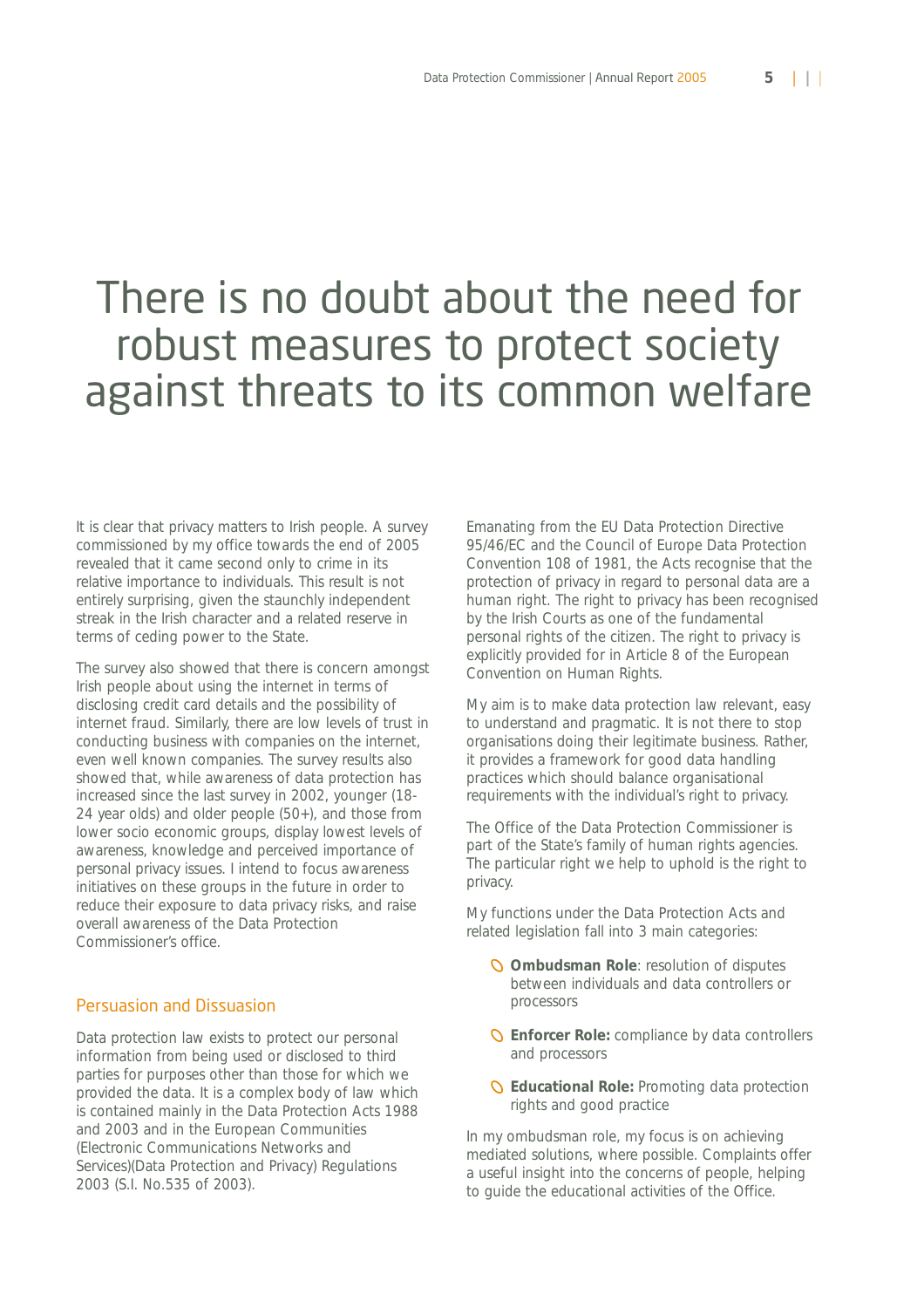In the Office's experience, most 'data controllers' – those who hold personal information on individuals – recognise the need to respect the privacy of individuals. Data protection legislation is based on certain core principles (summarised on the inside cover of this report) and gives a wide degree of discretion as to how these principles should be applied in particular circumstances. Generally, breaches of data protection legislation are unintentional and the majority of data controllers are happy to correct any practices that contravene our legislation.

For the majority of compliant data controllers, my approach is one of helping them to achieve better respect for privacy by offering targeted guidance. For the minority who wilfully or carelessly infringe people's privacy rights, my approach is to use the full extent of my powers to achieve quick correction of such behaviour.

The educational role of the Office is a broad one. It encompasses everything from public information campaigns, to targeted advice to particular companies, to private discussions with Government agencies on new legislative proposals.

Educating people on their right to data privacy is important. Only if people know their rights can they take effective measures to vindicate them. My objective is that, through greater awareness of data protection rights, people will be empowered to protect their own privacy. The Office's work with different sectoral groups – especially activities with a 'multiplier' effect – is a critical part of our mission.

Trying to build privacy protection into policy proposals at an early stage is another vital part of the Office's work. In our experience, working with government agencies and commercial bodies at an early stage means that privacy protection can be part of the solution and not - as it is sometimes presented - a barrier to progress. I intend to give particular emphasis to this aspect of our work.

During the past year, the Office was consulted on such issues as : the proposed Public Service Card; Health records and a unique identifier for Health; Biometrics in Passports, and Genetic Data. Our approach in all cases has been to focus on minimising the intrusion on the individual's privacy and maximise transparency.

### Developing Standards through Codes of Practice

Personal data are, of course, a business asset and I have no wish to restrict businesses in their work or to impose unnecessary regulatory burdens. I will be seeking to develop a standards-based approach to data protection across the public, private and voluntary sectors. I will be encouraging sectoral bodies to develop Codes of Practice which will tailor the data protection principles to the particular conditions applying in that sector. Under section 13 of the Acts, such a Code approved by me, may be laid by the Minister before each House of the Oireachtas and, if approved by resolution, has the force of Law.

A welcome development during the year was the publication by the Department of Justice, Equality and Law Reform of a Code of Practice for community CCTV schemes. I was also happy to see progress being made on the development of a Code of Practice for data protection in An Garda Síochána. I would welcome greater effort on the part of the private sector to develop such codes.

### Data Protection and the Media

During the year, my Office received three complaints from individuals alleging that their data protection rights had been contravened by media publication. In my opinion, the effect of the section 22A Data Protection Act media exemption is that publication of personal data are only to be permitted where the 'journalistic purposes' outweigh the data subject's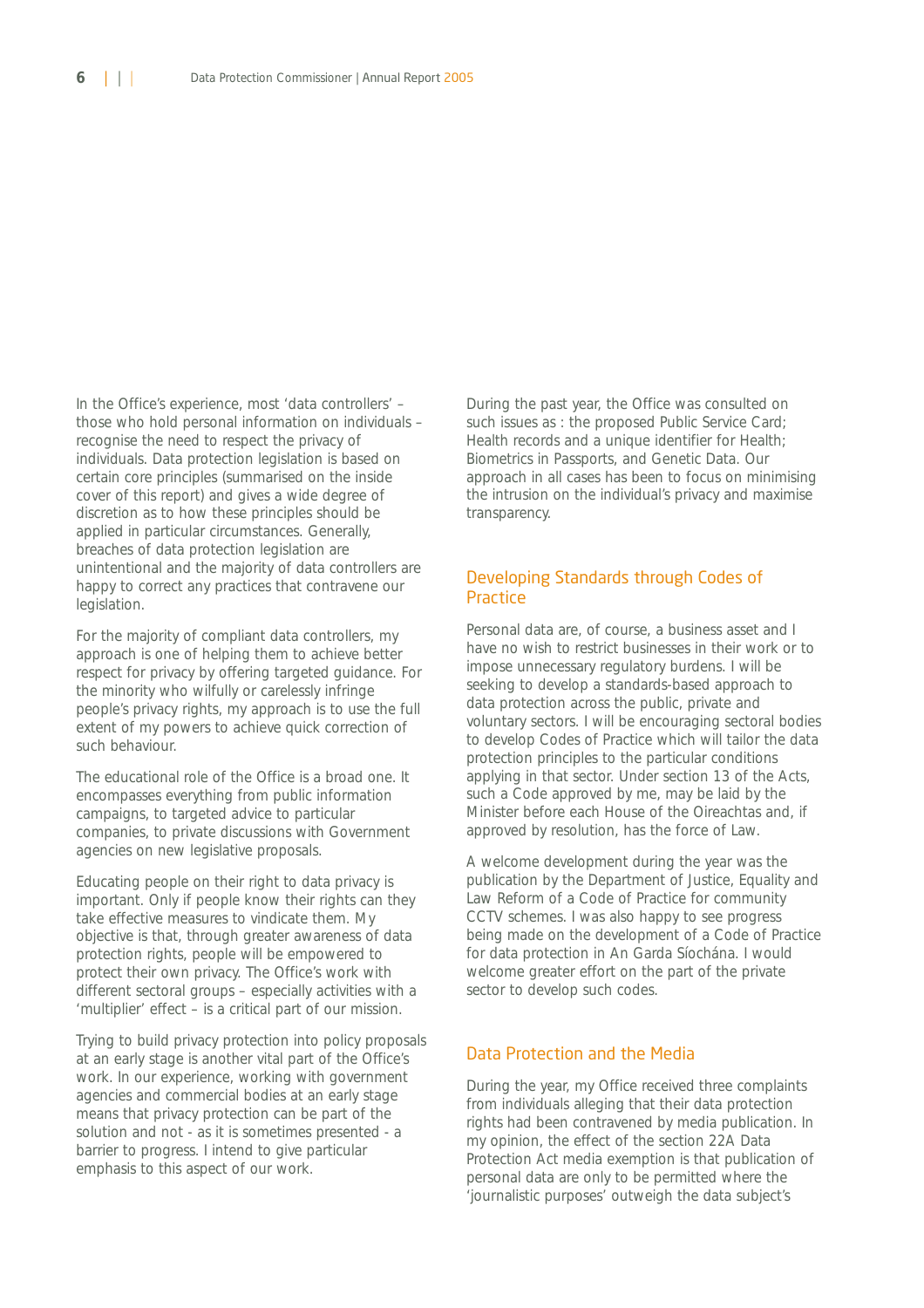right to privacy, to the extent that non-publication would seriously breach the public's interest in freedom of expression. I fully accept the importance of the right of freedom of expression and recognise that the public interest in maintaining a free press and media must be defended. However, I consider that there are limits to what the Press may publish when this could cut across data protection rights and I deal with this in some detail in Part 1. I believe that data protection law may have a modest contribution to make to the achievement of a balanced outcome to the current national debate on defamation and privacy.

### 'Cold Calling'

One of the greatest sources of complaint to the Office during the year was from individuals who had been pestered in their homes by telecommunications companies seeking to persuade them to change from their existing telecommunications provider. Complainants spoke of aggressive and repeated calls, often from outside the State.

The public attitudes survey which we commissioned last year showed strong opposition to 'cold calling' to domestic phone lines. This, and the pattern of complaints we received, makes me particularly determined to clamp down on abusive direct marketing. The right of customers to 'opt-out' of receiving such calls is not yet operating satisfactorily. Working with ComReg, I hope that this situation will be resolved in the course of the coming year.

I welcome the decision by the Financial Regulator to completely ban such 'cold-calling' in relation to financial services, as part of its Customer Code. The case for extending this approach to other sectors is strengthened by the abuses that have come to light during the year and the unsatisfactory operation of the 'opt-out' regime.

### Data Protection and An Garda Síochána

Data protection can pose particular challenges for police forces. The rights of individuals – including their right to data privacy – must be balanced against the need to protect the community through effective enforcement of the law. The Data Protection Acts recognise this, by providing for wide exemptions where the security of the State or criminal investigations are involved. However, the use of such exemptions must be justified on a case-by-case basis. This applies particularly in relation to an individual's right to access personal data held on her/him by An Garda Síochána.

My Office has been working closely with An Garda Síochána in helping to improve understanding of data protection principles at all levels of the force. Garda management responded positively to the recommendations of an audit conducted in 2004 on aspects of data protection. I look forward to early implementation of one of the key recommendations of that audit; the production of a data protection Code of Practice for An Garda Síochána. I believe that the Code will help overcome some of the difficulties that have been experienced in this area, notably delays in responding to requests by individuals for copies of personal data held on them by An Garda Síochána.

### **Decentralisation**

During the year, planning for the Office's decentralisation to Portarlington was stepped up. The Office's revised Implementation Plan was published in November 2005 and was predicated on the actual move to new premises in Portarlington taking place in Autumn 2007. It now appears likely that the move will be brought forward to later this year. All but one of the staff have indicated that they will not transfer with the Office, so the coming year will be one of transition, as new staff arrive through the Central Applications Facility (CAF) process and on promotion. As part of the preparatory process for the move, work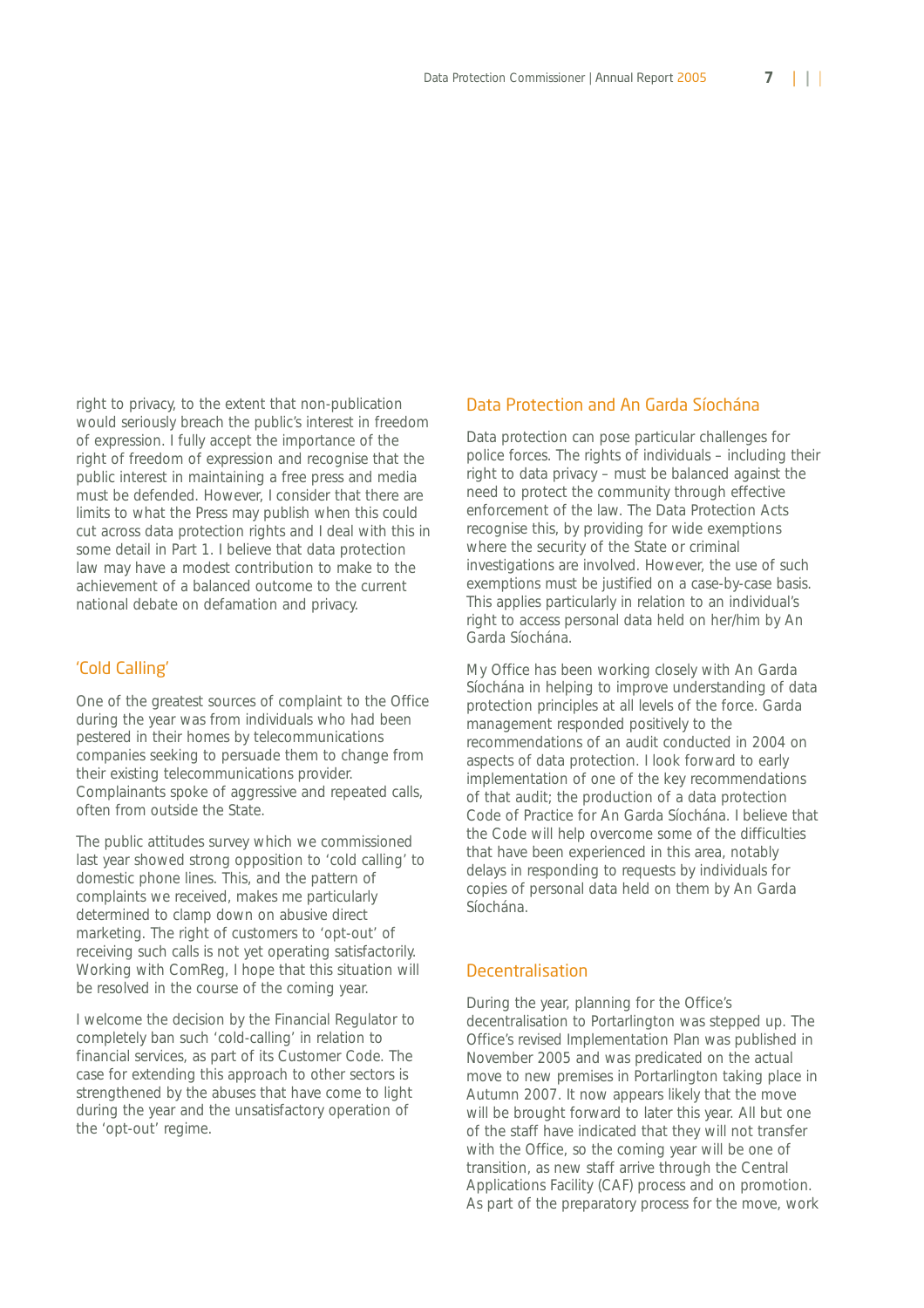has been stepped-up on up-grading our records management and on mapping our work processes. The Office's website, www.dataprotection.ie, was substantially upgraded, including the publication of comprehensive new guidance.

### Outlook for 2006 and beyond

In the midst of this staff turnover, the forthcoming year will be a challenging one as we seek to maintain service levels in relation to our statutory functions.

Privacy is a somewhat nebulous concept, the absence of which is often noticed only after there has been a breach. Results from the 2005 survey confirm that maintaining privacy in relation to personal information and use of the Internet, and opposition to receiving unsolicited direct marketing, are areas of concern to Irish people. Technology will continue to pose challenges to privacy, while also offering solutions through Privacy Enhancing Technologies (PETs). The threat of further State encroachment on personal privacy will probably be an increasing challenge. But our experience since the passing of the Data Protection Act 1988 suggests strongly that respect for data protection principles need not be a barrier to more efficient delivery of services from either the public or private sectors.

Data protection is fundamentally about recognising the individual's right to determine how personal information about her or him is used. Such respect for an individual's 'private space' should be seen as one of the foundations of a civilised and democratic society.

### Appreciation

I thank the many people who contacted my Office and brought serious matters to attention or who simply called for advice on how to achieve best practice in their organisation. Most data controllers generally complied fully with the law and I am grateful for their co-operative approach.

I wish to thank the Minister for Justice, Equality and Law Reform and his officials for their support and to express my commitment to fostering the good relations between our Offices.

Finally I want to thank my Office staff for their commitment and dedication to the objectives of data protection, at a time when, for most of them, this will be their last year dealing with data protection issues. Their commitment in this difficult time of transition to decentralisation is in the best traditions of the public service. I commend them for it.

**Billy Hawkes** *Data Protection Commissioner*

3 March 2006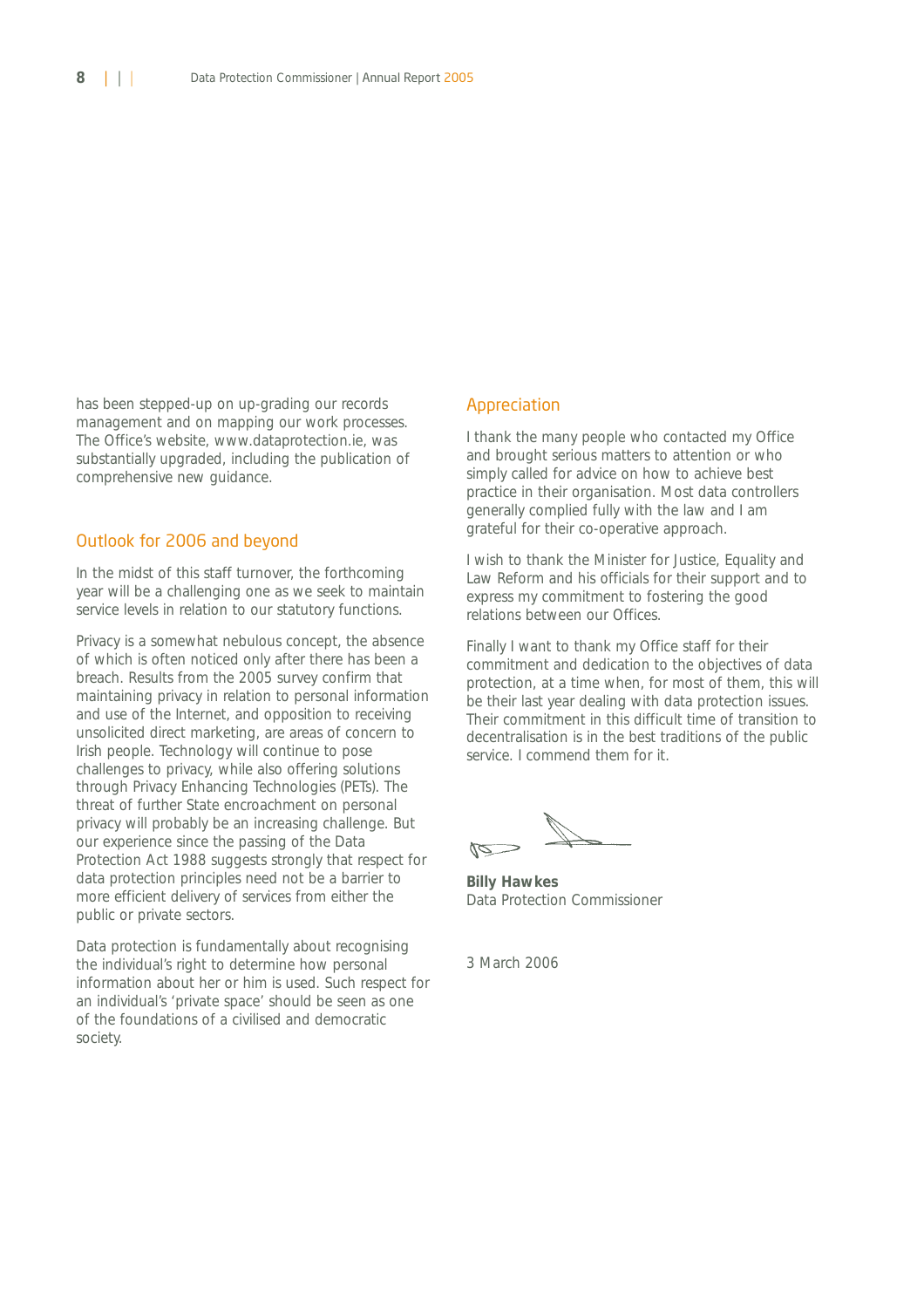# Part 1 - Activities in 2005

- Introduction
- Business Planning Review
- Promoting Awareness
- Customer Service and Provision of Information and Advice
- Information for Data Subjects
- 13 Privacy and Telecommunications
- Complaints and Investigations
- Prosecution
- The Media
- Garda matters
- The Public Register
- Privacy Audits
- International Activities
- European Activities
- Transborder Data Flows
- Administration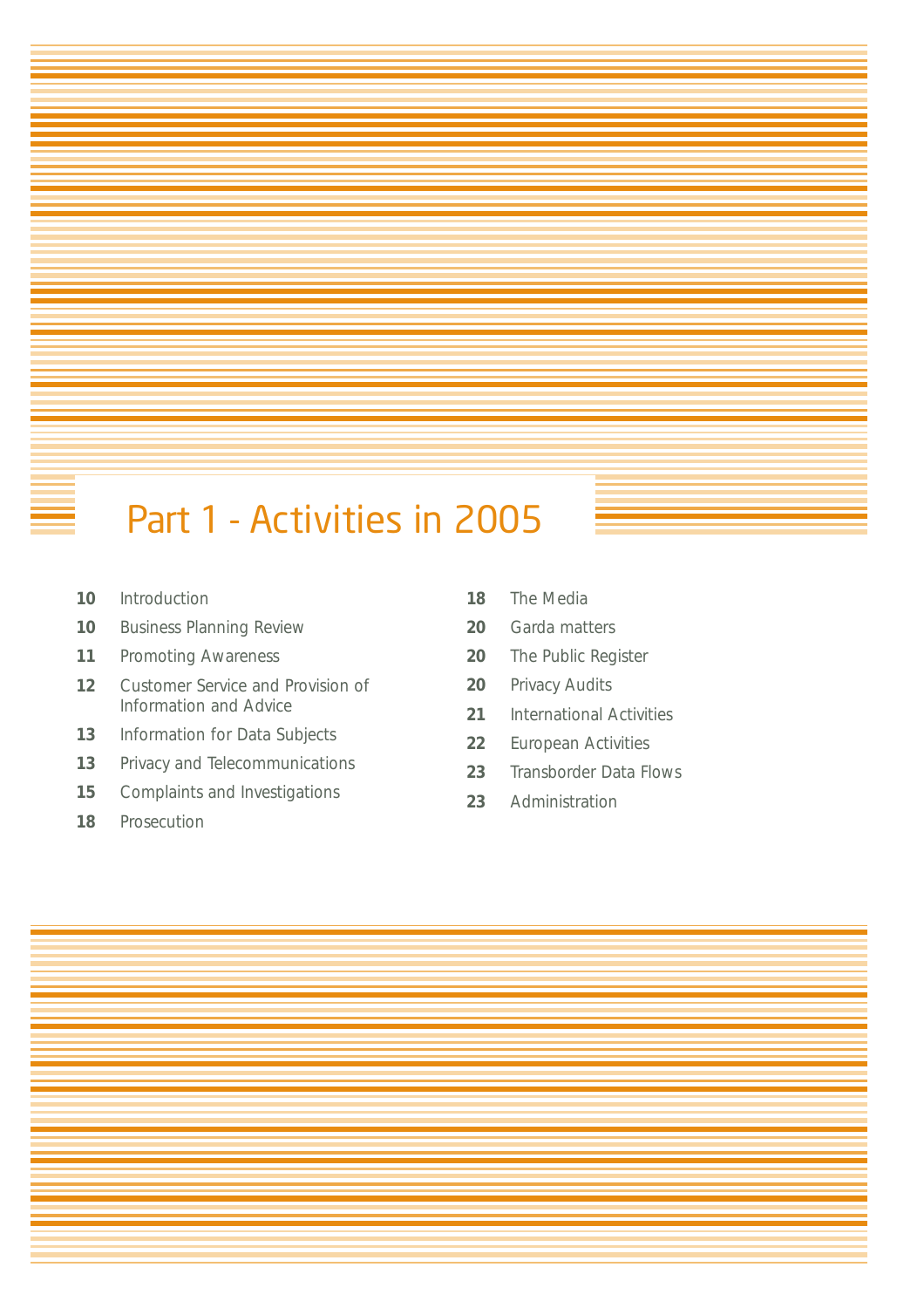### **Introduction**

The Data Protection Acts 1988 and 2003 create a framework for the handling of personal data across all sectors of society - public, private and voluntary. Personal data are a somewhat nebulous concept - it refers to data about each of us as individuals, from the most innocuous to the most sensitive, such as our health or genetic data. Organisations processing personal data are obliged to protect these data, individuals who are the subject of contraventions may cite the Acts in suing for damages and I, as Commissioner, can take enforcement action, up to and including prosecutions, depending on the circumstances.

Although the Data Protection Acts create legal rights and obligations, it is not my intention to take an overly legalistic approach to enforcement in this area. Rather, I want to encourage the pragmatic application of the law with the overall goal of ensuring that peoples' personal data are protected. The main principles which the Acts express, and which are reproduced on the inside cover of this Report, are readily understandable. They make good business sense for all organisations – treat peoples' data, especially their sensitive personal data (health data for example) with respect, obtain it fairly, do not seek excessive information, use it only for the purposes intended, do not disclose it and keep it secure.

These simple rules ought to be easy to follow and to an extent are common sense. They must be respected by every organisation or otherwise people will be reluctant to trust the developing e-government and ecommerce channels. **My aim for data protection is to make these rules and their relevance widely understood and for my Office to be an enabler and facilitator of good data protection and an effective enforcer where serious abuses occur.** 

In the following pages, I seek to give a snapshot of the work of the Office in 2005.

### Business Planning review

In November 2005, Office staff participated in a review of our Business Objectives which culminated in the finalisation of our Strategy Statement and Business Plan for 2006 which is published on our website. One of the principal factors affecting the Business Plan in 2006 and the delivery of our objectives is the impact of preparing for decentralisation of the Office to Portarlington. This is now likely to take place later this year, a year earlier than anticipated when the Business Plan and associated revised Decentralisation Plan were drawn up. During 2006, it is anticipated that there will be an almost 100 per cent turnover of staff. We are taking all possible steps to mitigate the risks to business continuity that will arise from this. We are focussing in particular on measures to retain our corporate memory – especially by putting the maximum amount of useful guidance on our website.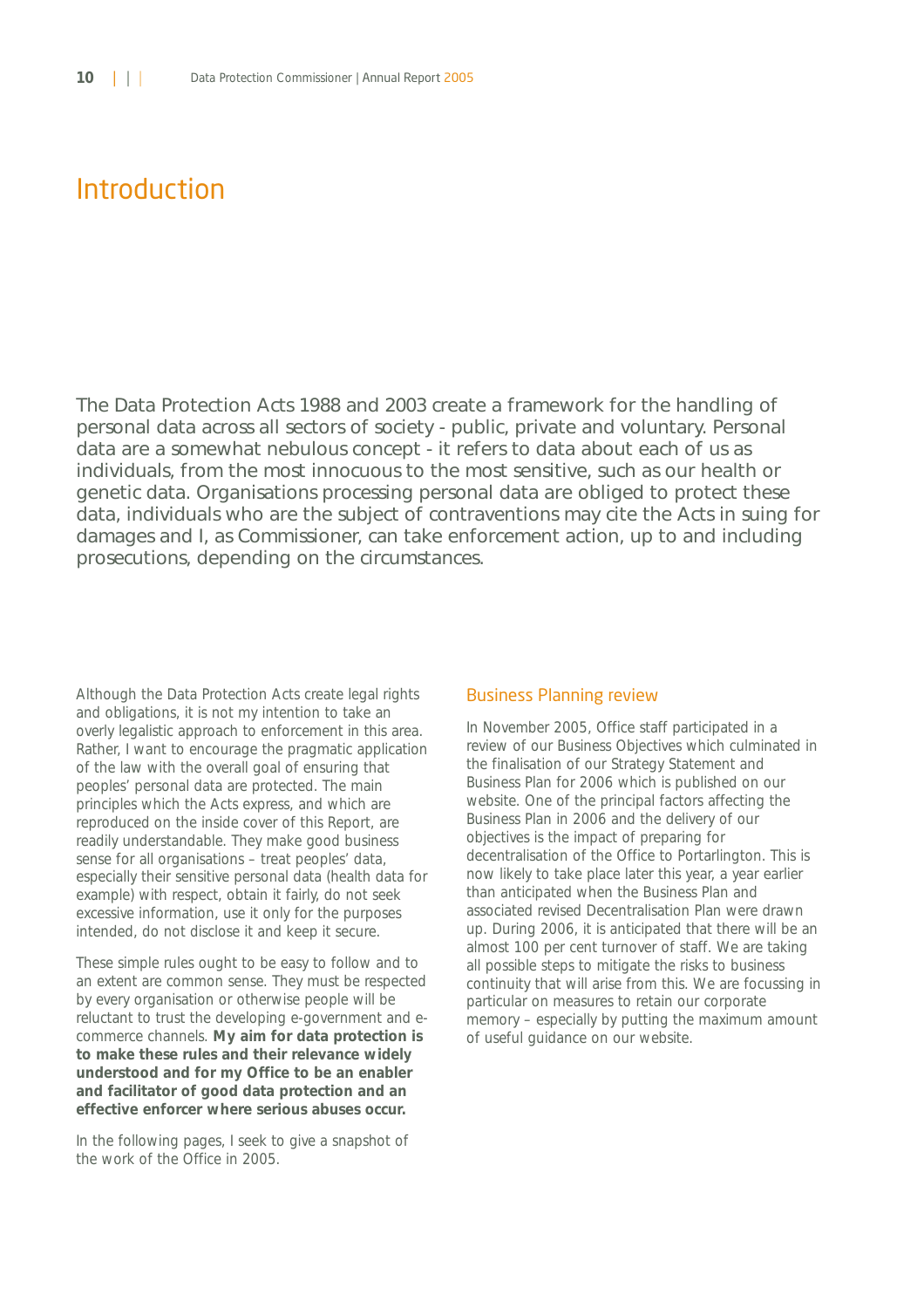# I regard the promotion of public awareness of Data Protection as one of the most important functions of the Office

### Promoting Public Awareness

I regard the promotion of public awareness of Data Protection as one of the most important functions of the Office. During the year, the following education and awareness initiatives were undertaken:

- **Q** Completed production of and launch of a specially commissioned training video and accompanying facilitators handbook. The video, which is available in CD and DVD format, is based around the Eight Data Protection Rules and portrays the operations of a company and how inattention to data protection can damage the business. The aim of the video is to provide a resource for data controllers in training their staff on the core data protection principles. I am pleased to record that over 160 copies of the video have been requested by and distributed to data controllers and the feedback has been very positive.
- **Q** Continued participation in The Graduate Treasure Trail Quiz, an online competition for primary and secondary school students.
- **Q** Commissioned a nationwide radio advertisement campaign to promote the launch of the telemarketing opt-out on the National Directory Database in July.
- $\Omega$  Re-ran a nationwide public awareness poster campaign on buses and trains in October.
- **Q** Commissioned a public awareness survey, which was a comparative follow-up to a 2002 survey.
- $\Omega$  Made some 37 presentations to groups in the public, private and voluntary sectors.
- $\circ$  Contributed to the broadcast and print media, as data protection issues arose.

The results from the 2005 survey indicate that people are increasingly concerned at maintaining privacy in relation to personal information, especially when using the Internet. They also express opposition to receiving unsolicited direct marketing. Some key pointers from the survey are that:

 $\Omega$  Privacy of personal information continues to be of utmost importance to Irish people with almost nine out of ten claiming it to be very important to them personally.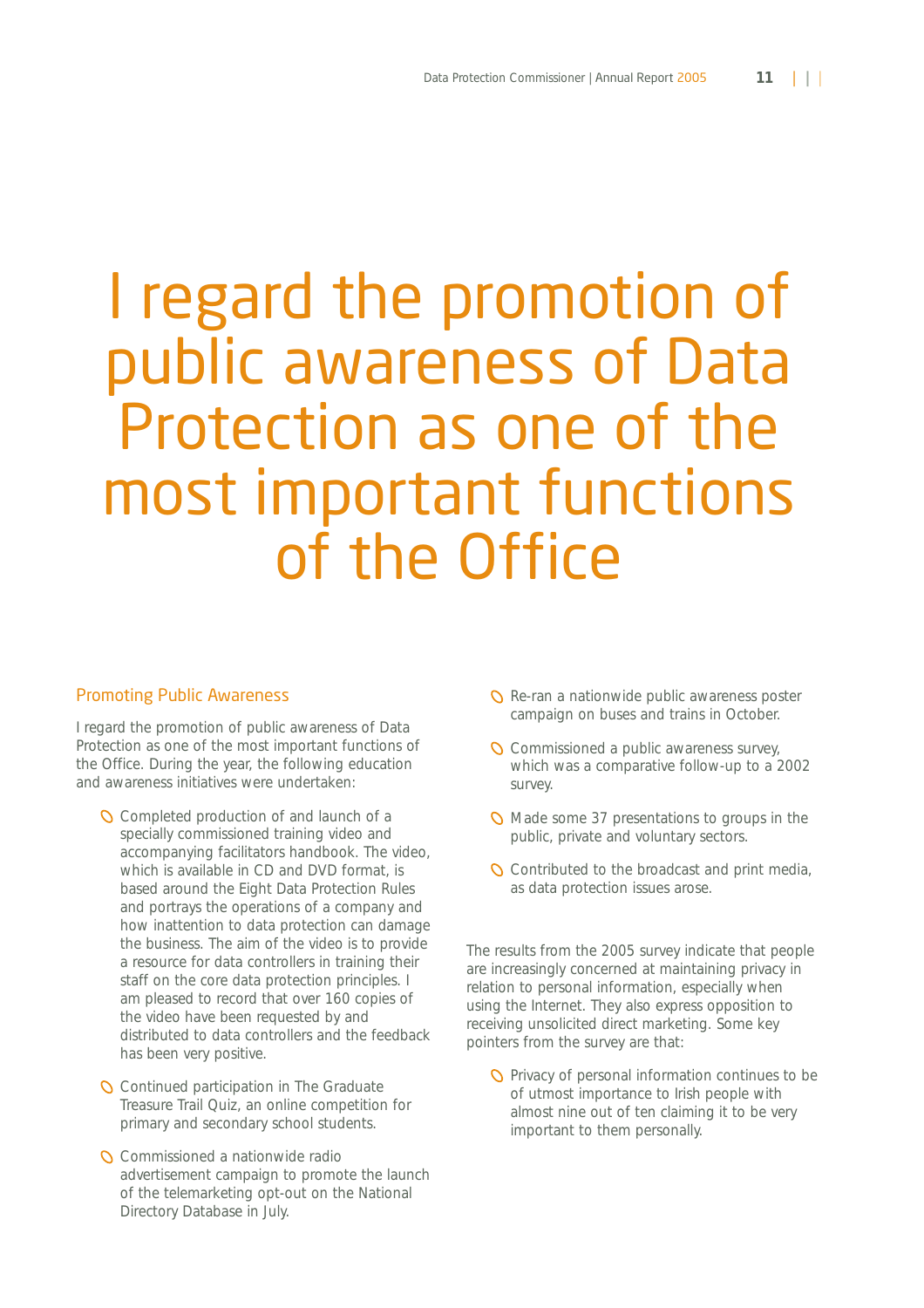- **Q** Financial history achieves greatest levels of importance (almost 9 out of 10 – very important). However medical records, credit card details and Personal Public Service Number (PPSN) is mentioned by 8 of 10 respondents. Interestingly this year, the PPSN has grown in importance in terms of keeping it private compared to previous years (84 % very important in 2005 vs.60% in 2002).
- **O** There is concern amongst Irish people about using the internet in terms of disclosing credit card details and the possibility of internet fraud. Similarly there are low levels of trust in dealing with companies on the internet, even well known companies.
- $\Omega$  People continue to be opposed to receiving unsolicited direct marketing, particularly to their home phones.
- Consistently across all measures, younger (18- 24 year olds) and older people (50+), and those from lower socio economic groups display lowest levels of awareness, knowledge and perceived importance of personal privacy issues.
- **Q** Currently one in two Irish people are aware of the Data Protection Commissioner compared to two in five in 2002. In addition, the proportion of people who would complain to the Data Protection Commissioner's office about invasion of privacy has increased significantly since 2002 and 1997 (2005-18%; 2002 8% and 1997 2%).
- **O** While the recent advertising campaign was effective in terms of being seen by one in four adults, particularly those who are aware of the Data Protection Commissioner (almost one in two), it impacted more on 25-49 year olds and ABC1's than younger and older age groups and C2DE's.

I welcome the encouraging nature of these results and it is my intention to focus our education and awareness activities in 2006 in the light of them.

### Customer Service and the Provision of Information and Advice

As a public office customer service is paramount. The Office has published on the website (www.dataprotection.ie) a revised Customer Charter and Action Plan. These documents set out detailed Customer Service targets, key performance indicators and outline how we intend to monitor our performance against our targets.

The Office is very focussed on the provision of comprehensive and practical advice on data protection. Indeed much of the day-to-day work of the Office entails the provision of advice and information in response to enquiries received either in person, by phone, email or post. In 2005 the Office dealt with in excess of 15,000 enquiries by phone and an ever increasing number of enquires by email, over 1,000 in 2005. Our callers include business, public bodies, members of the public as well as people who may be advising others (legal professionals, educators, citizens advice centres). Our public awareness initiatives which were aimed at making the general public more aware of their rights, have also resulted in generating more requests for advice.

We have found that a valuable source of information is our website (www.dataprotection.ie) and during the year, my Office engaged in a complete revamp of the website. It was relaunched in the Spring with new and more detailed Guidance and incorporating a search engine. It also complies fully with the Web Accessibility Initiative guidelines level AA for public websites, the primary goal of these guidelines being to make web content accessible to people with disabilities.

During the year, 37 presentations were made by staff of the Office and myself to various sectors and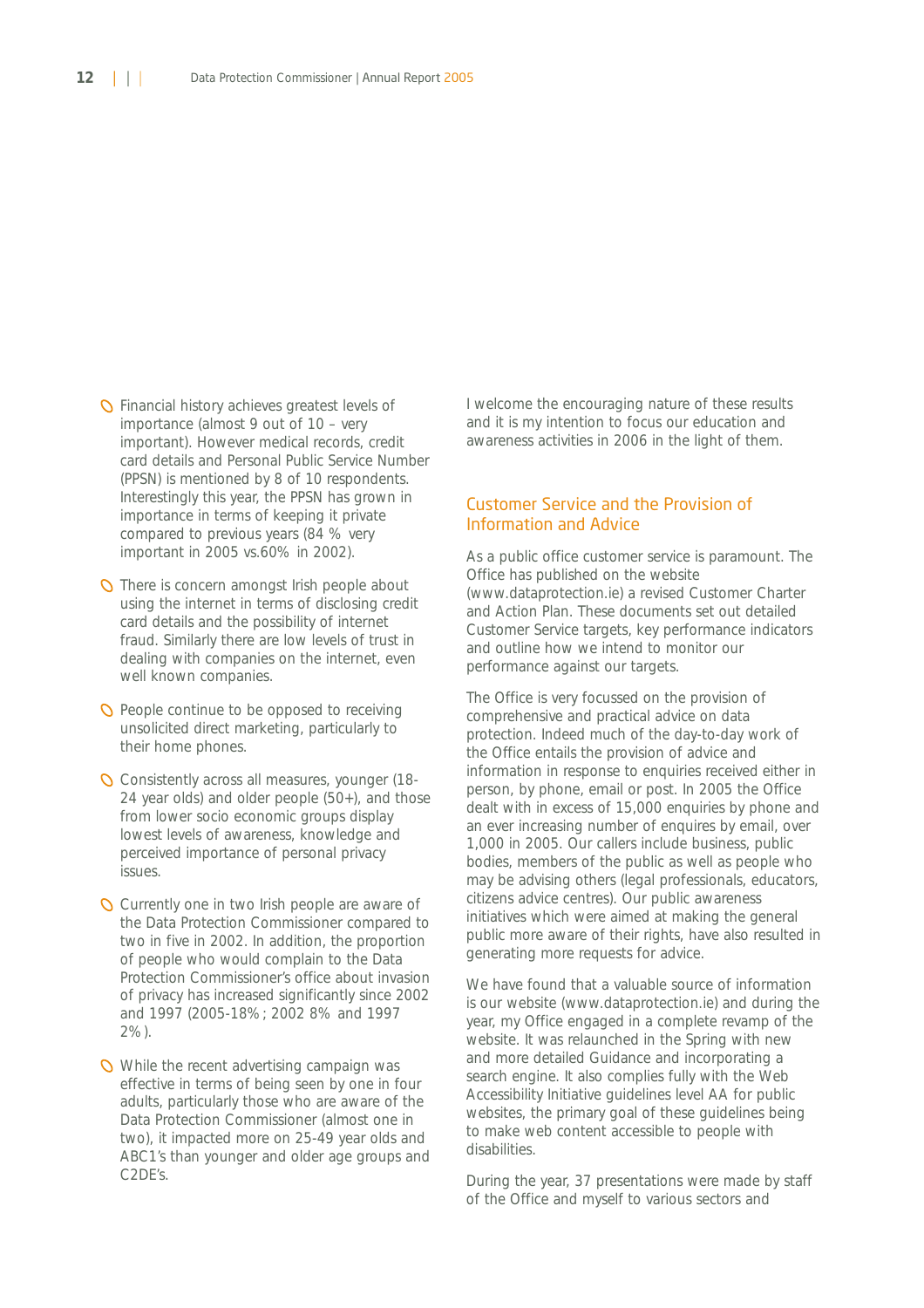organisations. These were well received generally and serve the dual function of bringing the Office into face to face contact with data controllers on the ground and of communicating what this Office expects in terms of compliance with data protection obligations. Details of presentations given are in Appendix 1.

### Information for Data Subjects

One of the most important features of the Acts is the right to be made aware, pursuant to section 2D, of the identity of the data controller, the purposes of processing, to whom the data has been or will be disclosed and any other information which is necessary in order for the processing to be fair to the data subject.

As regards fairness, a matter which has come to my attention recently is the impression held by a small number of data controllers that, if they get a data subject's prior consent, then it is in order to require that person to agree to the collection or disclosure of their personal data in ways incompatible with data protection law. For instance, one insurance company sought to have applicants for their products sign a general consent agreement enabling the Company to have credit checks carried out on them before renewing their annual insurance policy. In this regard, I would like to point out that data protection principles require that any personal information processed must be adequate, relevant and not excessive in relation to the purposes for which the information is collected, and it is not compatible with data protection law to require data subjects to consent to setting aside their statutory entitlements to data protection.

### Privacy and Telecommunications

There were a number of developments in this sector during the year. Principal amongst them were the

launching of the NDD opt-out facility and the first prosecution for 'SPAM'.

#### *The NDD launch*

The National Directory Database (NDD) has traditionally existed as a resource that is used to provide information for directory enquiry searches and for publishing telephone directories. EU Directive 97/66/EC (concerning the processing of personal data and the protection of privacy in the telecommunications sector) introduced the right for telephone subscribers to object to receiving unsolicited telecommunications for the purpose of direct marketing, more commonly referred to as 'cold calls'. Statutory Instrument 192 of 2002 (later replaced by SI 535/2003) transposed this into Irish law. In order to facilitate this right to object, it was decided to allow the recording of opt-outs on an existing central database of phone numbers, the NDD. Following prolonged discussion with industry, this facility was officially launched on 21 July 2005.

A person who does not wish to receive marketing phone calls now has a right to contact the person to whom they pay telephone line rental and have their preference not to receive marketing calls recorded on the NDD. If they receive marketing calls 28 days after their preference has been recorded on the NDD, the caller has committed an offence and may be prosecuted by my Office.

#### *Initial problems with the launch of the NDD.*

Although all telecommunications service providers had been given adequate notice of this new facility, I was disappointed that two of the main service providers experienced difficulties in ensuring that their own subscribers' requests were properly recorded on the NDD. EsatBT experienced short term difficulties that resulted in some delay to the recording of preferences on the NDD. However, Eircom experienced a number of difficulties in operating the system. This resulted in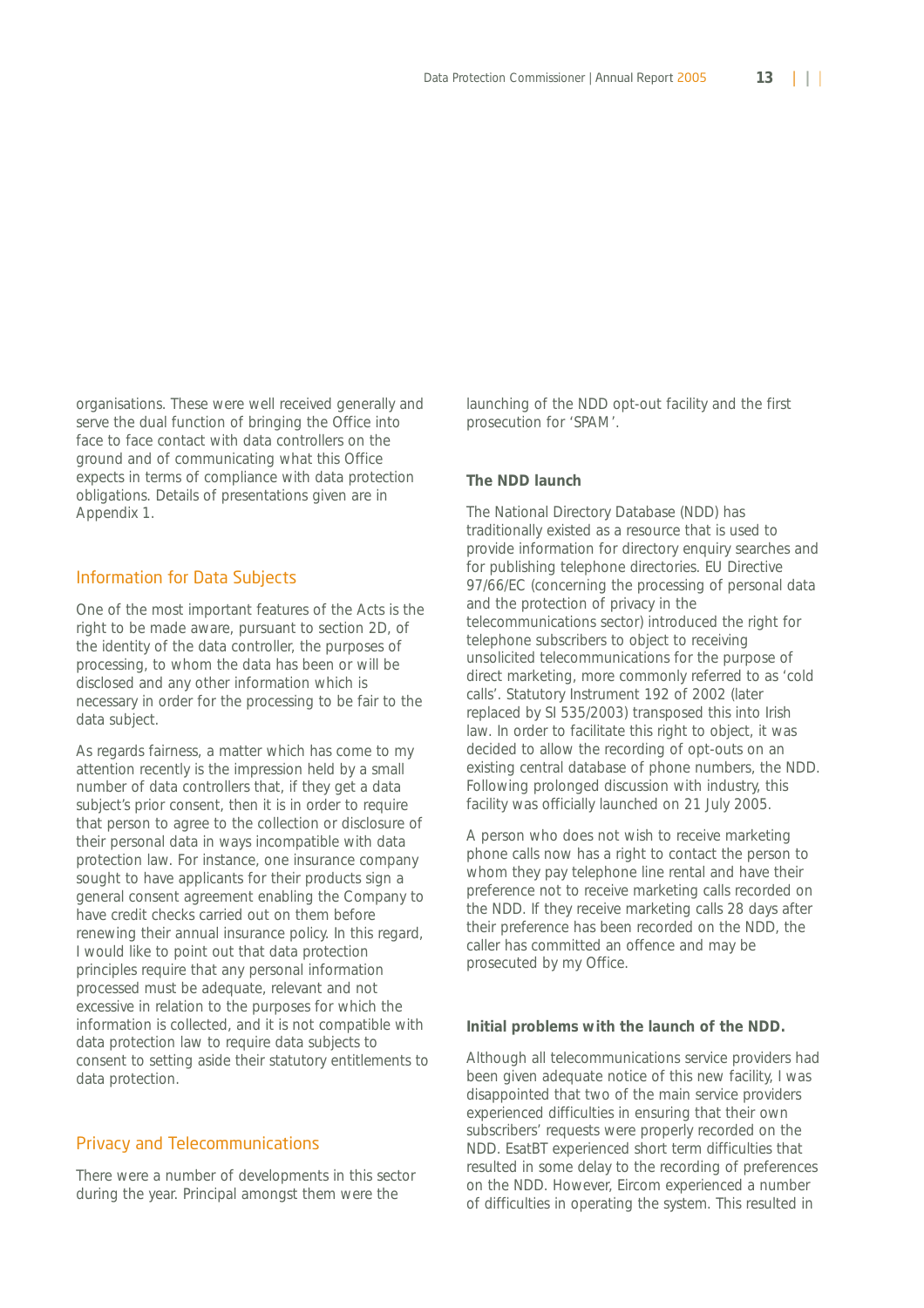an uncertain number of initial requests being lost and took a number of months to resolve. This was disappointing considering the fact that Eircom hosts the NDD and therefore should have reasonably been expected to be in a better position to operate the system than others. Given the difficulties experienced, in cooperation with the Commission for Communication Regulation (ComReg), I instructed Eircom to directly notify all customers who may have been affected by the problems it had experienced in order that they might express their preference again.

#### *Ex-directory telephone numbers.*

The choice of the NDD as the central facility for recording opt-outs has resulted in one problem; the NDD does not record details of ex-directory subscribers. This resulted in ex-directory subscribers being unable to avail of the protection offered by the NDD. I found this to be a totally absurd and unacceptable position and initiated enforcement action in December 2005 to ensure that ex-directory subscribers would be able to have their preferences respected. Currently, my office is in discussion with ComReg, Eircom (as NDD host) and all telecommunications service providers to progress the matter. Although at an early stage, initial discussion has been favourable.

#### *Co-operation with ComReg and RegTel*

Although I have been given certain responsibilities under SI 535 of 2003, in many cases these are shared with ComReg and consultation is a requirement. I enjoy a close and productive working relationship with ComReg, including regular meetings between myself and Commissioner Mike Byrne. The assistance of ComReg staff has been of great value to my Office. The Regulator of Premium Rate Telecommunications Services (RegTel) also continues to provide valuable assistance in investigations.

#### *Enforcement and compliance*

September 2005 saw the first prosecution under Regulation 13 of SI 535/2003 (See case study 11). This prosecution attracted a high level of media attention and it is noticeable that there has been a significant decline in complaints of a similar nature. This may indicate that the industry has taken note both of its responsibilities and my willingness to take appropriate enforcement action. But whilst one sector appears to have tidied itself up, the same cannot be said for others. In particular, some providers of telecommunications services appear to have a casual interest in data protection. Most cold calling complaints made to this office relate to the operation of telecommunication service providers, with two companies (Optic Communications and NewTel Communications) standing out. Given that telecommunication service providers have special obligations under SI 535 of 2003 and have had significant contact with this Office concerning the operation of the NDD, I find it difficult to understand how people in that industry can appear to ignore their legal obligations.

Investigations into a number of these companies revolved around their persistent failure to respect optouts expressed by people whom they had called. I was not surprised to discover that some complainants had reported callers to An Garda Síochána on the basis of the offensive or threatening content of calls. The nature of complaints made to my Office certainly indicated bizarre activity. Investigations involving a number of companies are now at an advanced stage and prosecutions are being actively considered.

#### *Communications Traffic Data Retention*

Part VII of the Criminal Justice (Terrorist Offences) Act 2005 provides for the compulsory retention of telephone traffic data by telecommunications operators for 3 years and for such data to be made available to the Garda Síochána on request. The background to this development is given in last year's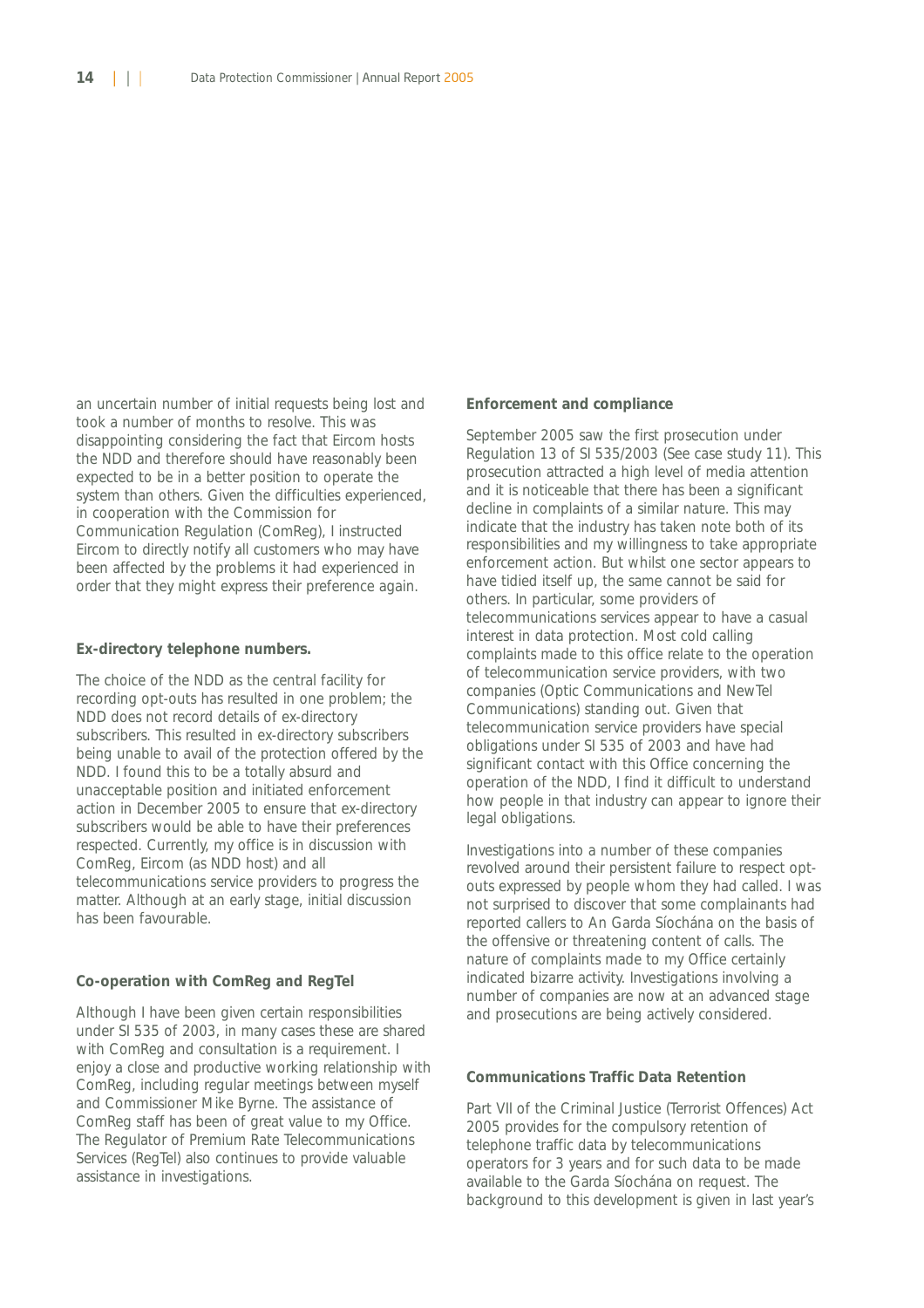Under the Data Protection Acts, 1988 & 2003, I may launch an investigation into the possible contravention of the Acts where an individual complains to me that their data protection rights may have been infringed in any way…

Report. At the end of the year, the European Council and Parliament agreed the text of a Directive providing for a uniform system of communications traffic data retention throughout the EU.

Transposition of the Directive into Irish law will offer an opportunity to review the provisions of the 2005 Act. From a data protection perspective, it would be helpful if the revised Irish legislation limited the right of Garda access to cases of serious crime and if the safeguards against potential abuse of such access rights were strengthened.

### Complaints and Investigations

Under the Data Protection Acts, 1988 & 2003, I may launch an investigation into the possible contravention of the Acts where an individual complains to me that their data protection rights may have been infringed in any way, or where I am of the opinion that there may be a contravention. Where a complaint is received, I, as Commissioner, am required by section 10 of the Acts, to investigate it, and, to try to arrange an amicable resolution. Failing that, I am required to issue a decision in relation to it. As in previous years, my Office managed to resolve the greater proportion of complaints informally, without it being necessary for me to issue a formal decision under section 10.

I regard the complaints and investigations function as being of central importance in my Office. Addressing alleged contraventions of the Acts in a proactive manner means that individuals can see that upholding their data protection rights is taken seriously by my Office, while organisations where a contravention has been established, are required to address shortcomings and put new procedures and practices in place. I do not hesitate, where necessary, to issue Enforcement Notices requiring data controllers to desist from practices that breach the Acts. Where I find that there has been a breach of the Acts, individuals may use my decision to support a claim for damages in the courts under section 7 of the Acts.

During 2005, as in previous years, the increasing complexity of the case-load posed challenges for the staff. The number of new complaints received during the year was 300 compared to 385 in 2004. The biggest factor in this decrease was the significant reduction in the number of complaints dealt with under the Privacy in Electronic Communications Regulations (S. I. No.535 of 2003), 66 in 2005 compared to 131 in 2004. The number of complaints concluded during 2005 was 389 and at the end of the year 90 were still on hand. This is illustrated in **Figure 1**.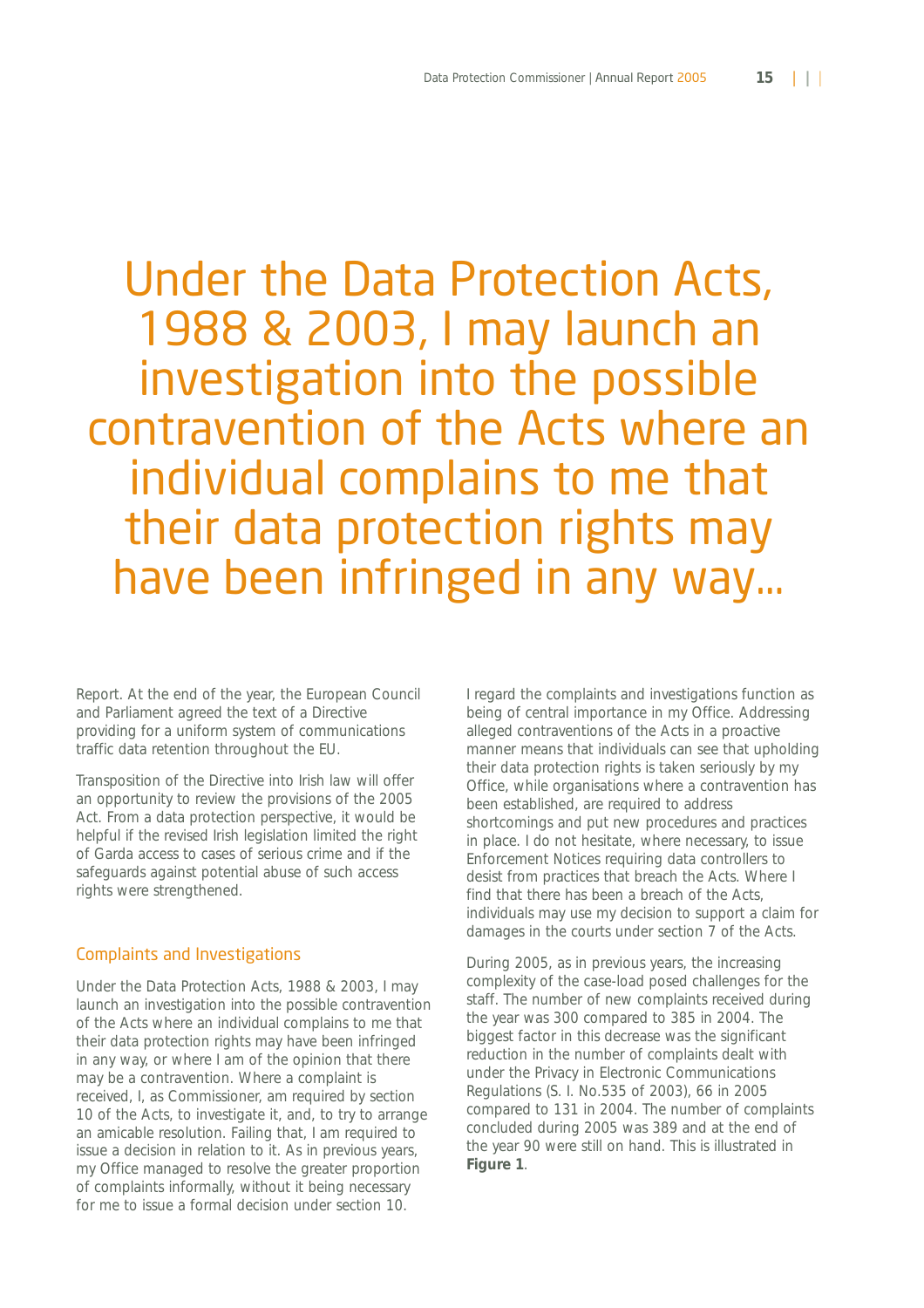

**Figure 2** shows a breakdown of the types of organisation against which complaints were made in 2005. 15 % of complaints concerned the direct marketing sector. The telecommunications/IT sectors accounted for 20 %, while the financial services sector accounted for 18% of complaints. The public

services and Central Government accounted for 20% of complaints.

As regards the grounds for complaint, see **Figure 3,** the largest areas of complaint concerned the exercise of the right of access to data under section 4 of the

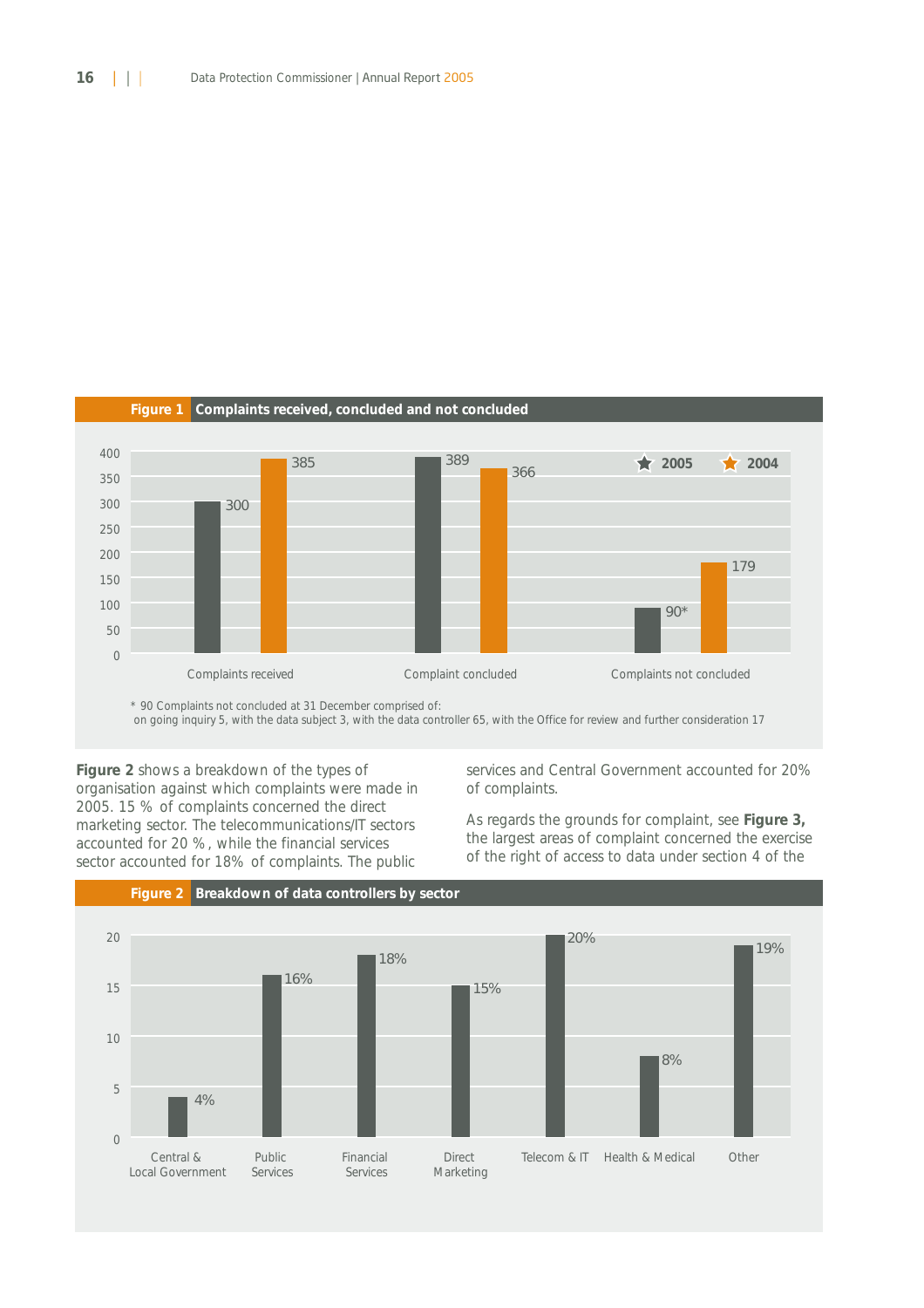

Acts (35%) and complaints in relation to direct marketing, including telemarketing (33%). Complaints about the issue of fair obtaining and incompatible disclosures of data to third parties were the next most common issue of complaint (together totalling 15%).

Of the complaints concluded, 45% were resolved informally, 27% were upheld and 28% were rejected. Details of the more significant cases are summarised in the Case Studies section of this Report.



### **Figure 4 Complaints received since 1999**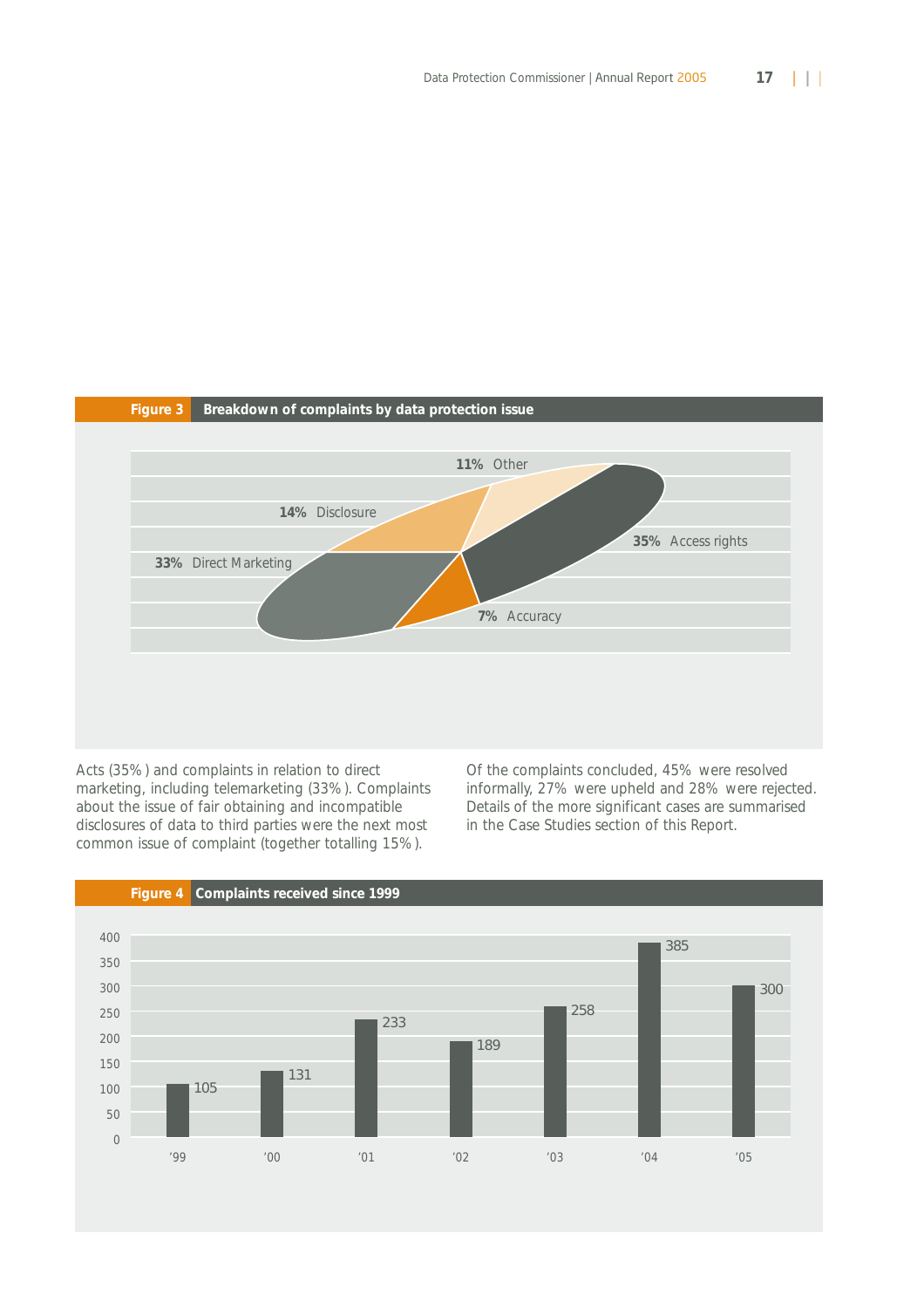### Prosecution

During 2005, I took my first prosecution for an offence under Regulation 13 of Statutory Instrument 535 of 2003. 4's A Fortune Limited was convicted in the District Court on five counts of contravening Regulation 13(1)(b), in that it sent marketing messages to five mobile phones without the consent of the subscribers.

The Company faced a potential fine of up to  $\epsilon$ 3,000 per message sent, and was fined €300 per count by the Court (a total of €1,500). The Company was also ordered to pay costs of €1,000. I am satisfied that this case has sent out a positive signal to the marketing community and to those that are targets of its promotions. Although prosecution is not an option undertaken lightly, I am not reluctant to pursue this route when necessary.

Since investigation of this case commenced, complaints about similar promotions have fallen and I believe that this is, in part, due to the marketing sector taking proper notice of their legal obligations and acting in a lawful manner.

### The Media

During the year, I received three complaints from data subjects alleging that their data protection rights had been breached by publication of material about them in the media.

Section 22A (1) of the Acts provides an exemption from the requirements to comply with the fair obtaining and legitimate processing requirements of sections 2, 2A(1) and 2B(1) of the Acts. It provides as follows:

*"22A(1) Personal data that are processed only for journalistic, artistic or literary purposes shall be exempt from compliance with any provisions of this Act specified in subsection (2) of this section if-*

- *(a) the processing is undertaken solely with a view to the publication of any journalistic, literary or artistic material,*
- *(b) the data controller reasonably believes that, having regard in particular to the special importance of the public interest in freedom of expression, such publication would be in the public interest, and*
- *(c) the data controller reasonably believes that, in all the circumstances, compliance with that provision would be incompatible with journalistic, artistic or literary purposes".*

While this section refers to the 'reasonable belief' of the data controller, it does not, in my opinion, give a newspaper editor the sole discretion to judge if something is in the public interest. This point is perhaps more clearly expressed in Article 9 of the Data Protection Directive (95/46/EC) on which section 22A is based. This states that "*Member States shall provide for exemptions or derogations from the provisions of (the Directive) for the processing of personal data carried out solely for journalistic purposes or the purpose of artistic or literary expression only if they are necessary to reconcile the right to privacy with the rules governing freedom of expression. "* 

In the case of a complaint received by me, I must therefore judge if the data controller properly balanced the right to privacy with the public interest in disclosure. I must have regard to the nature of the facts, including whether the data relates to a public figure or a relative of a public figure, the age of the data subject and whether sensitive data within the meaning of the Acts is involved.

In this respect, the Decision of the European Court of Human Rights in the case of Von Hannover v.Germany (Application No. 59320/00) - the Princess Caroline case - is relevant. In this case, the Court held that the German courts, in refusing to grant Princess Caroline of Monaco injunctions against newspapers taking and publishing photographs of her, had infringed her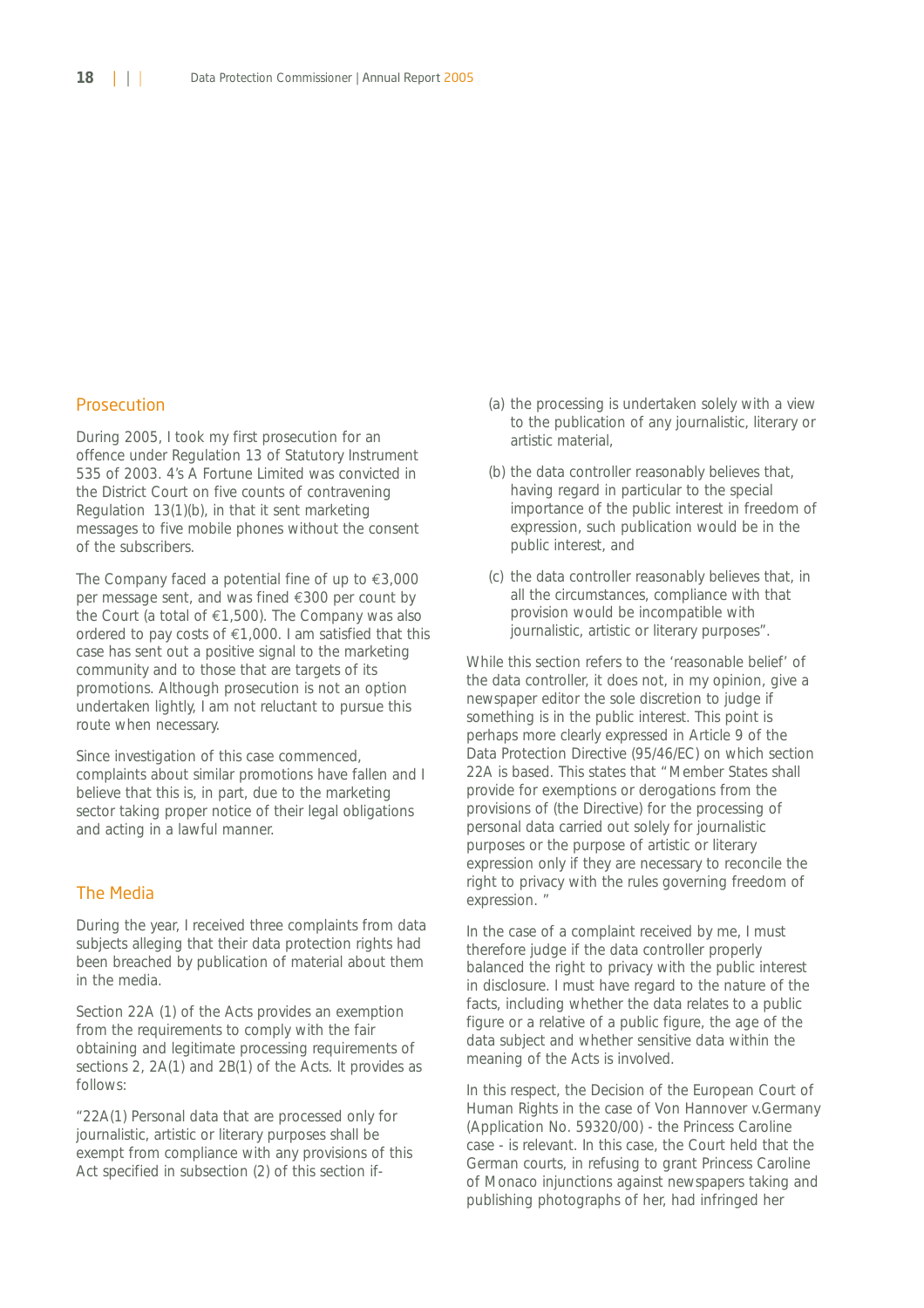rights under Article 8 of the Convention (which deals with the right to privacy). The photographs in question had shown Princess Caroline engaged in various activities, associated with no official functions, such as shopping, practising sport and lying on a beach. The Court said -

*"64. ...although the public has a right to be informed, which is an essential right in a democratic society that, in certain special circumstances, can even extend to aspects of the private life of public figures, particularly where politicians are concerned, this is not the case here. The situation here does not come within the sphere of any political or public debate because the published photos and accompanying commentaries relate exclusively to details of the applicant's private life.*

*65. As in other similar cases it has examined, the Court considers that the publication of the photos and articles in question, of which the sole purpose was to satisfy the curiosity of a particular readership regarding the details of the applicant's private life, cannot be deemed to contribute to any debate of general interest to society despite the applicant being known to the public.*

*66. In these circumstances, freedom of expression calls for a narrower interpretation...*

*69. The Court re-iterates the fundamental importance of protecting private life from the point of view of the development of every human being's personality. That protection - as stated above extends beyond the private family circle and also includes a social dimension. The Court considers that anyone, even if they are known to the general public, must be able to enjoy a 'legitimate expectation' of protection and of respect for their private life."*

While data protection was not dealt with directly in the Decision, this case is of assistance in helping me to weigh the balance between the public interest and freedom of expression as required by section 22A of the Acts. In my opinion, the effect of section 22A is that publication of sensitive personal data will only be

permitted where the 'journalistic purposes' arising outweigh the data subject's right to privacy, to the extent that non-publication would breach the public's interest in freedom of expression. I fully accept the importance of the right of freedom of expression and recognise that the public interest in maintaining a free press and media must not be unduly compromised.

In assessing the balance in this matter, I note the National Newspapers of Ireland Code of Practice on Privacy (1 July 1997) which in section 10 reads as follows:

*"Children should not be identified unless there is a clear public interest in doing so. Relevant factors include what age the child is, whether there is parental permission if the child is too young to consent and what are the circumstances, if any, that make the story one of public interest, or if the person is a public figure or child of a public figure, whether or how the matter relates to his/her public person or office.*

*Note: For the purpose of this code, the public interest may be defined as:*

- *(i) Detecting or opposing crime or a serious misdemeanour*
- *(ii) Protecting public health and safety*
- *(iii) Preventing the public from being misled by some statement or action of an individual or organisation.*

### *When raising issues beyond these three, it is for the editor of the publication involved to demonstrate how the public interest would be served."*

I consider that these guidelines are a fair expression of how the principles of data protection legislation ought to be applied in practice. In the 2003 Annual Report (page 18), my predecessor placed emphasis on the importance of parental consent and the protection of minors in the context of publication of photos of young people by a voluntary organisation.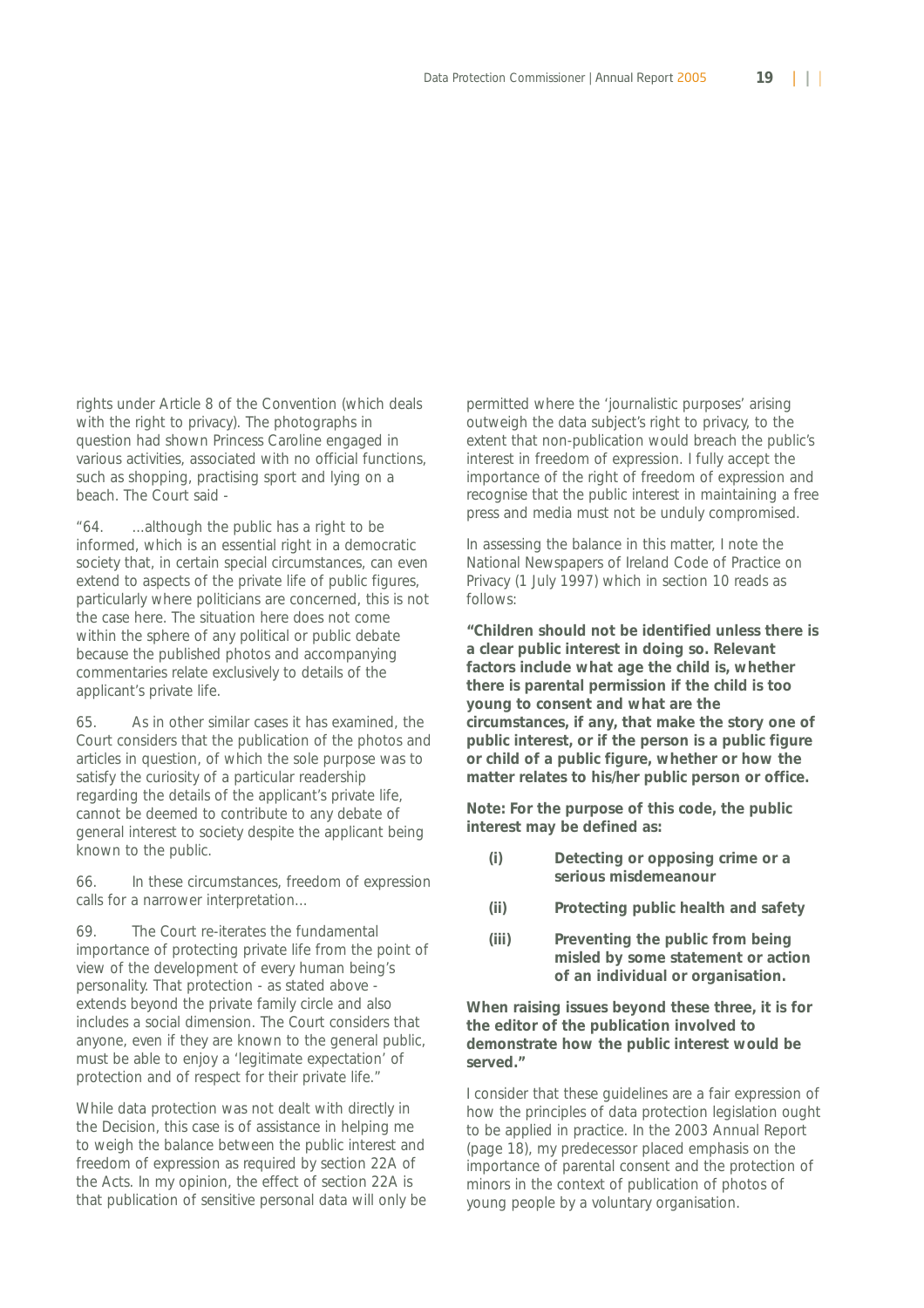Accordingly, in matters involving children under 16, editors should demonstrate the existence of an exceptional public interest in order to over-ride the normally paramount interest of the child.

### Garda matters

During the year, the issue of subject access to personal data held by An Garda Síochána arose. The Office's clear position, which has been communicated to the Garda authorities on many occasions in recent years, is that the Gardaí can claim the application of section 5(1)(a) of the Acts to relevant data, even in circumstances where an investigation has been finalised. However, in so claiming they must have regard to the prejudice test in respect of each item of data. Section 5(1) of the Acts provides as follows:

#### *"Section 4 of this Act does not apply to personal data:*

*(a) kept for the purpose of preventing, detecting or investigating offences, apprehending or prosecuting offenders or assessing or collecting any tax, duty or other moneys owed or payable to the State, a local authority or a health board, in any case in which the application of that section to the data would be likely to prejudice any of the matters aforesaid, ...."*

It is clear that this exemption is only available where compliance with section 4 would be likely to prejudice the preventing, detecting or investigating of offences, or apprehending or prosecuting offenders. It is not a general exemption and every time it is claimed in respect of particular data, it has to be on a case by case basis. This involves the data controller, in this case An Garda Síochána, exercising its judgement based on the particular circumstances of the case. My view is that 'likely to prejudice' requires a significant likelihood rather than a mere risk that the purposes set out in section 5(1) would be noticeably prejudiced if the individual were to have access to the personal data held about him/her. This implies that the Gardaí cannot withhold access to all information held about an individual, only that information which relates to the objectives set out in section 5(1).

I am satisfied that the Garda authorities take their responsibilities under the Data Protection Acts seriously. The difficulties that have been experienced in this area should be greatly reduced when the Garda Data Protection Code is finalised, probably later this year.

### The Public Register

In 2005 the number of organisations registered increased by 424 or 8% (see Appendix 2). Schools, insurance related services and health professionals were the main sectors accounting for the increase.

As the consultation process within the Department of Justice, Equality and Law Reform into the requirement to register was ongoing, I decided not to pursue any specific sectors in relation to their registration requirement during the course of 2005. I look forward to new Regulations on registration being signed by the Minister in the course of 2006, following the anticipated commencement of the new section 16 of the Data Protection Acts.

My office has been looking at the feasibility of implementing an on-line payments system where organisations can pay their annual registration fee via our website www.dataprotection.ie. It is hoped that this will be in place during the first half of 2006.

### Privacy audits

The Data Protection Amendment Act 2003 gave the Office a more proactive role. My powers to enforce the Acts were strengthened and clarified. In particular, I now have the power to carry out investigations as I see fit, in order to ensure compliance with the Acts and to identify possible breaches. This power can be used to conduct comprehensive privacy audits of data controllers. Such audits are supplementary to investigations carried out in response to specific complaints.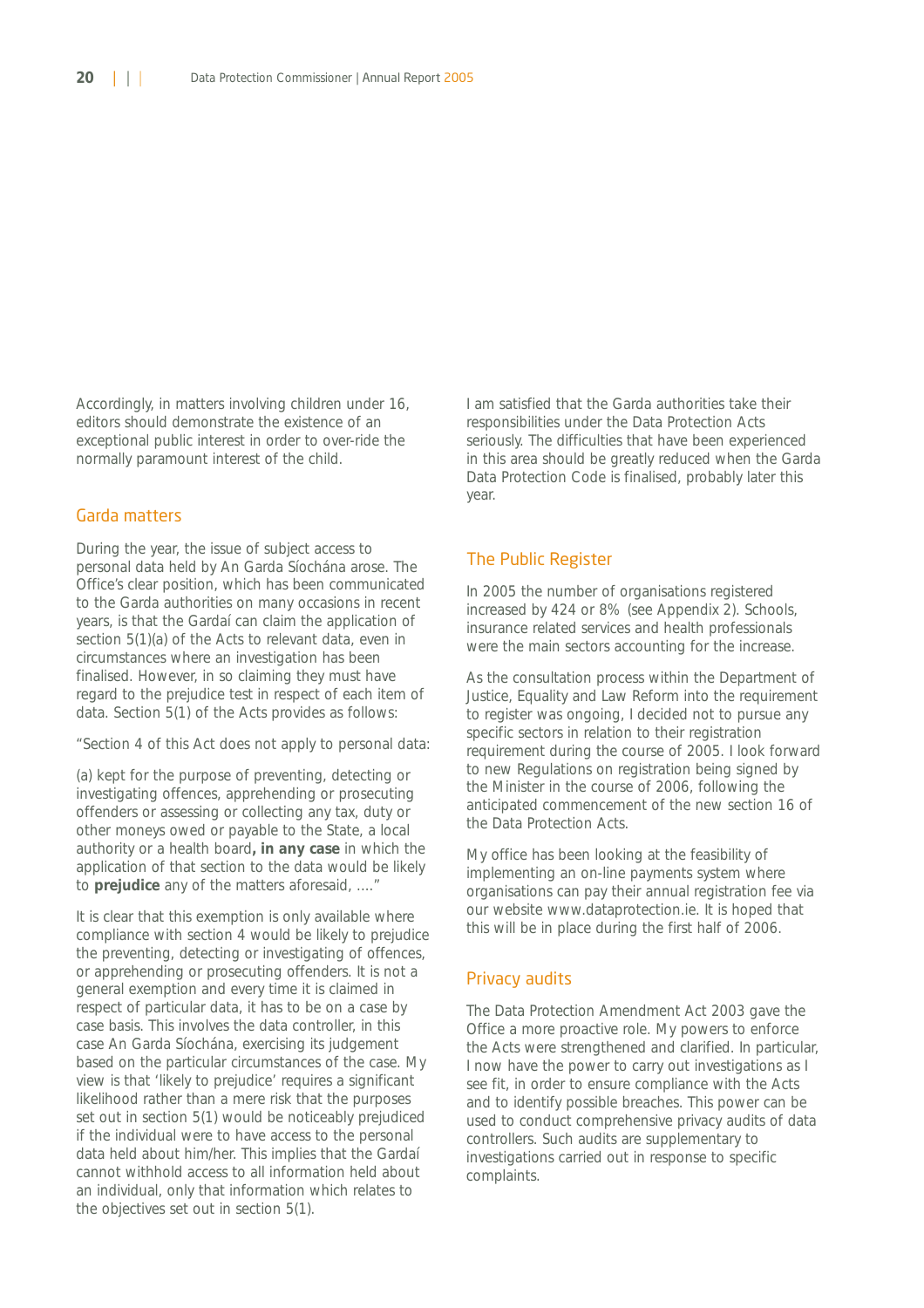In the course of 2005, 3 comprehensive audits were carried out. Those audited in 2005 were: The Irish Credit Bureau, Tesco Ireland Ltd and Lucan District Credit Union Ltd.

As in 2004, I am happy to report that my inspection teams found that there is a reasonably good awareness of and compliance with the data protection principles in the organisations that were inspected. A number of recommendations were made in each case. I am pleased to report that the data controllers concerned were willing to put procedures in place to ensure that they were fully compliant with their data protection responsibilities. I would like to thank the three organisations for their cooperation.

I regret that resource constraints did not permit us to carry out more audits, as I believe they are a very valuable tool for improving compliance with data protection principles. Despite the challenges of decentralisation, I hope to increase the number of audits conducted in the course of 2006.

### International Activities

During 2005 my staff and I participated in the following international activities -

- *Article 29 Working Party of the EU Data Protection Commissioners, the EU Data Protection Supervisor and the EU Commission.*
- *EU Joint Supervisory Bodies comprising Europol, Schengen, Customs Information System, Eurodac and Eurojust as well as the related Appeals Committees.*
- *27th Annual International Conference of Privacy and Data Protection Commissioners in Montreux, Switzerland.*
- *Spring Conference of European Data Protection Commissioners in Krakow, Poland.*
- *International Complaints Handling Workshops in Budapest and Paris.*
- *International Working Group on Data Protection in Telecommunications in Portugal.*
- *Annual meeting of the United Kingdom, Irish, Guernsey, Jersey, Cyprus, Malta and the Isle of Man authorities in Cyprus.*
- *Meetings in Manchester with the United Kingdom Information Commissioner and in Dublin and Belfast with the Assistant Commissioner with responsibility for Northern Ireland matters.*

The International Conference of Privacy and Data Protection Commissioners in Montreux, Switzerland brought into focus the international dimension to Data Protection and underlined that furtherance of the Data Protection agenda depends on co-operation at the international level and with industry. There was a sense amongst delegates that protecting the individual's right to privacy was becoming increasingly difficult, due both to privacy-invasive technologies (the Web etc) and the actions of Government in relation to security. While Data Protection Authorities needed to recognise this reality, their public duty is to uphold the human right to personal data protection and it was felt that action could most effectively be taken in the following areas:

- **Q** Working with the IT sector to build Privacy Enhancing Technologies (PETs) into IT applications and encourage progression towards universal standards
- $\Omega$  Recognising the legitimacy of governments' security concerns in the face of terrorist threats and working with them on solutions that achieved security objectives without unnecessarily compromising privacy.
- **Q** Privacy Impact Assessments were needed on legislative proposals generally (PIA's)
- **Q** Recognising and building on new consumerdriven privacy-enhancing legislation (e.g. California's security breach legislation, obliging companies to inform customers when the security of their data had been compromised)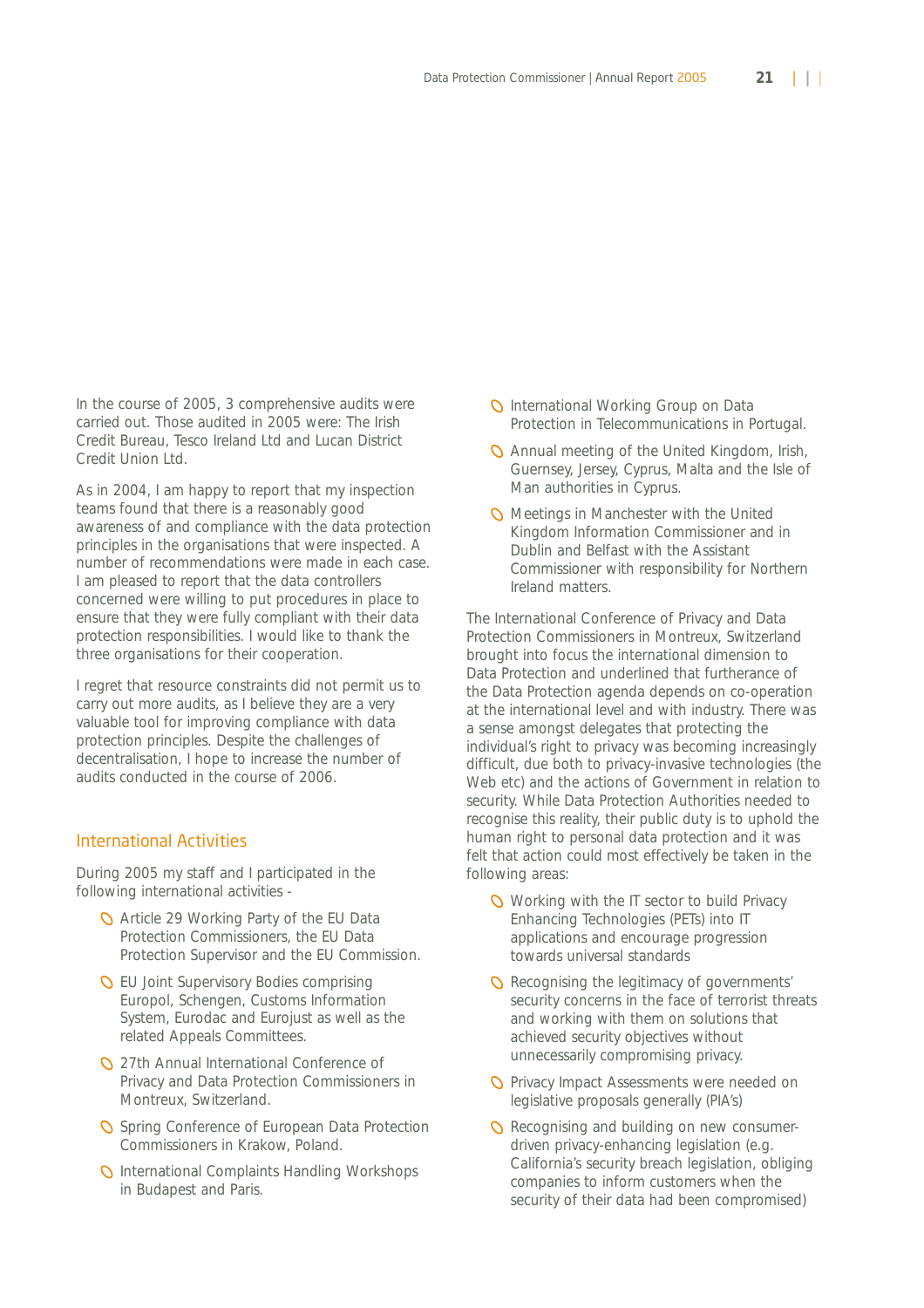- Greater emphasis on audits (including audits of technology).
- $\bigcirc$  Short privacy notices (while not a substitute for detailed privacy policies) can help bridge the public's lack of understanding
- $\bigcirc$  Using suitable opportunities such as the November 2005 World Information Summit - to promote privacy/data protection as a universal human right

There was widespread agreement that the question of how Data Protection legislation could cope with future developments in the area of ubiquitous computing and Radio Frequency Identification Devices (RFID's) would need close monitoring.

### European Activities

#### *Article 29 Working Party*

Opinions and Guidelines issued by the EU Data Protection Commissioners meeting in the Article 29 Working Group provide an invaluable source of guidance both for individual commissioners and for data controllers – especially multinational companies operating in different Member States. Such guidance helps to achieve a more harmonised application of the Data Protection Directives across the EU.

Guidance issued by the Working Group in 2005 covered issues such as use of biometrics in passports, data transfers outside of the EU and the use of location data to provide added-value services. The texts of the guidance documents issued by the Working Group are available on the EU Commission's website at http://europa.eu.int/comm/justice\_ home/fsj/privacy/workinggroup/wpdocs/2005\_en.htm. The guidance on our website (www.dataprotection.ie) has been adjusted as necessary to take account of that provided by the working party.

#### *Data Protection in the Third Pillar*

The European Union rests on a number of 'pillars'. The First Pillar includes those areas in which the EU Commission has competence (essentially commerce, the free movement of goods, services and people), the Second Pillar deals with Foreign and Security Policy whilst the Third Pillar is concerned with Justice, Homes Affairs and Civil Protection (JHA). The Data Protection Directive 95/46/EC is a First Pillar instrument and does not automatically apply to Third Pillar areas. Whilst the Irish government decided to apply the provisions of the Directive to the Third Pillar when transposing it into Irish law, this is not necessarily the case across Europe. In 1999, the Treaty of Amsterdam brought certain Third Pillar issues into the First Pillar and also focused attention on intergovernmental cooperation in police, criminal and judicial matters. The Hague Programme of 2004 required the EU Commission to address the issue of 'availability' - that certain data are made available for law enforcement purposes between the competent authorities of member States. As a result, two Framework Decisions are now under discussion in Europe; 'on simplifying the exchange of information and intelligence between law enforcement authorities of the member States of the European Union, in particular as regards serious offences including terrorist acts' and 'on the protection of personal data processed in the framework of police and judicial cooperation in criminal matters'.

My Office has been involved in a working party of European Data Protection Authorities that met on a number of occasions to discuss these framework decisions and develop an opinion on the data protection issues. I welcome the fact that data protection is being considered as an important factor in such legislation and expect that it will be given appropriate consideration in any final instruments dealing with police and judicial cooperation across the EU. I also note the new supervisory role that the framework decision may provide for Data Protection Authorities at national and EU level.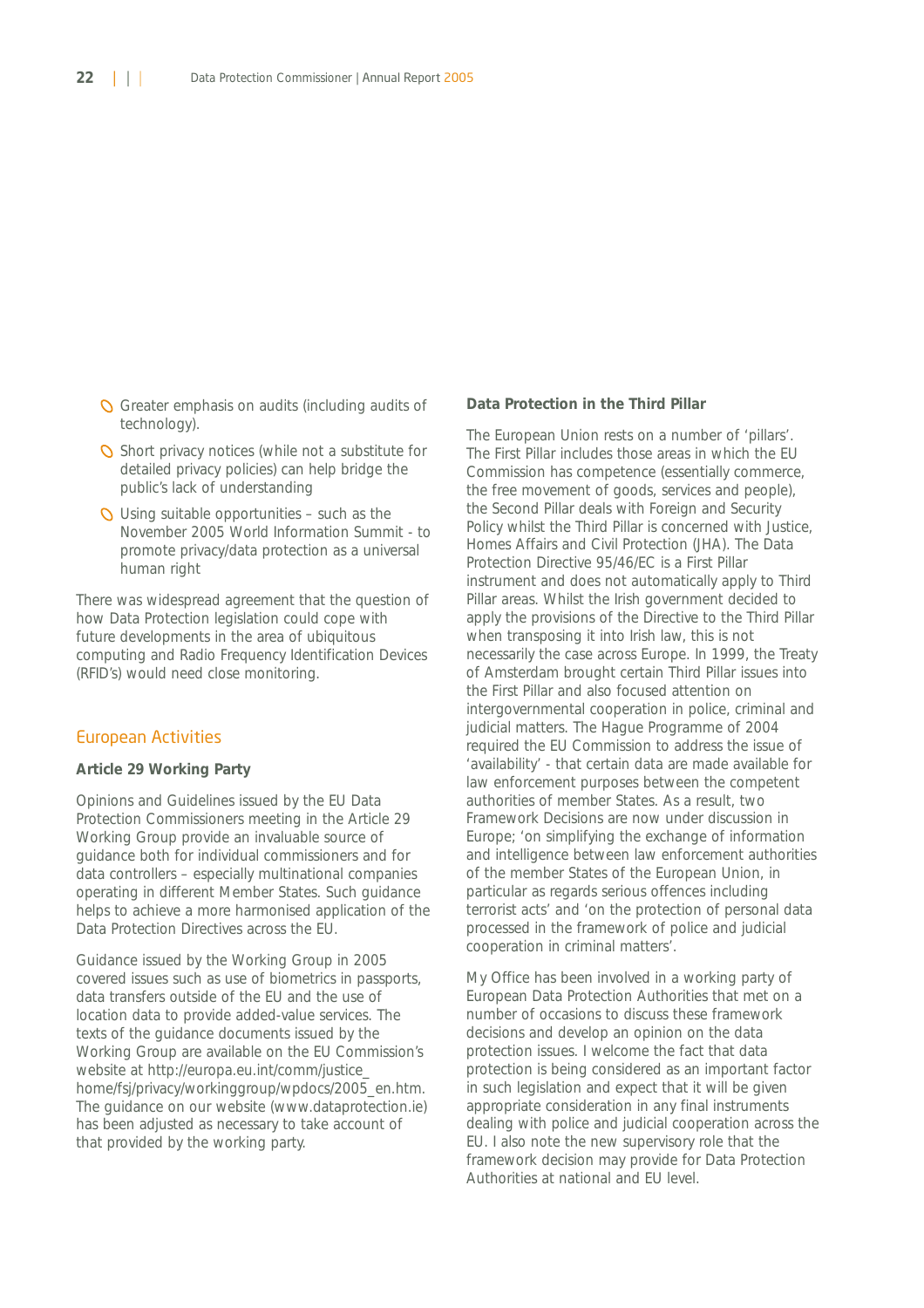#### *SIS II Developments*

The Schengen Information System (SIS) has existed as a mechanism to make information available to parties to the Schengen Convention. This information deals with the movement of people and goods, as well as police cooperation, and supports the purpose of the Schengen Convention to eliminate internal border controls. As SIS was designed to cope with 18 Member States, the enlargement of the EU prompted a redesign of the system. The opportunity has also been taken to include, or allow for later inclusion of, new features into the new SIS II system (due by 2007). Currently, I am an observer at meetings of the Joint Supervisory Authority Schengen, a body which has considered the data protection issues relating to SIS II and offered an opinion to Council.

Ireland is not currently a party to the Schengen Convention, but Council Decision 2002/192/EC of 28 February 2002 allows for Ireland to take part in some of the provisions of the Schengen acquis. Part of any assessment prior to participation will be the ability of a competent national authority (An Garda Síochána) to access SIS II. The development of a national system (nSIS II) is a matter for the Department of Justice, Equality and Law Reform along with An Garda Síochána, and I understand this matter is being progressed. The participation of Ireland in the Schengen acquis will provide additional responsibilities for me and my office, both at home and abroad.

### Transborder data flows

The free flow of personal data within the EU is enabled by the presence of adequate EU and national legislation to ensure that privacy rights are respected. EU Directive 95/46/EC seeks, in part, to ensure that when personal data are exported, those data are properly protected. This is achieved by the data exporter meeting at least one of a number of conditions. These conditions are detailed in section II of the Data Protection Acts. An export of personal data that does not satisfy at least one of those

conditions is unlawful. Some of these conditions require the prior approval of this office. Like many other European Data Protection Authorities, this office had experienced few such applications. However, during 2005 that changed and, as a result, I granted this office's first approval for the export of data in late 2005. My office is also actively engaged in other assessments, including approval of Binding Corporate Rules (BCR). BCRs, as well as model contracts, are means by which EU citizens can continue to have their rights protected when their data are exported outside of the EU.

### Administration

#### *Running Costs*

The costs of running the Office in 2005 were as follows:

|          | 2004 (€) | 2005 ( $\epsilon$ ) increase |  |
|----------|----------|------------------------------|--|
|          |          |                              |  |
| Receipts |          | 530.854 573.421 8%           |  |

A fuller account of income and expenditure in 2005 is provided in Appendix 3.

#### *Staffing*

The full authorised compliment of staff for the Office is 21. At the end of the year there were 5 vacant posts.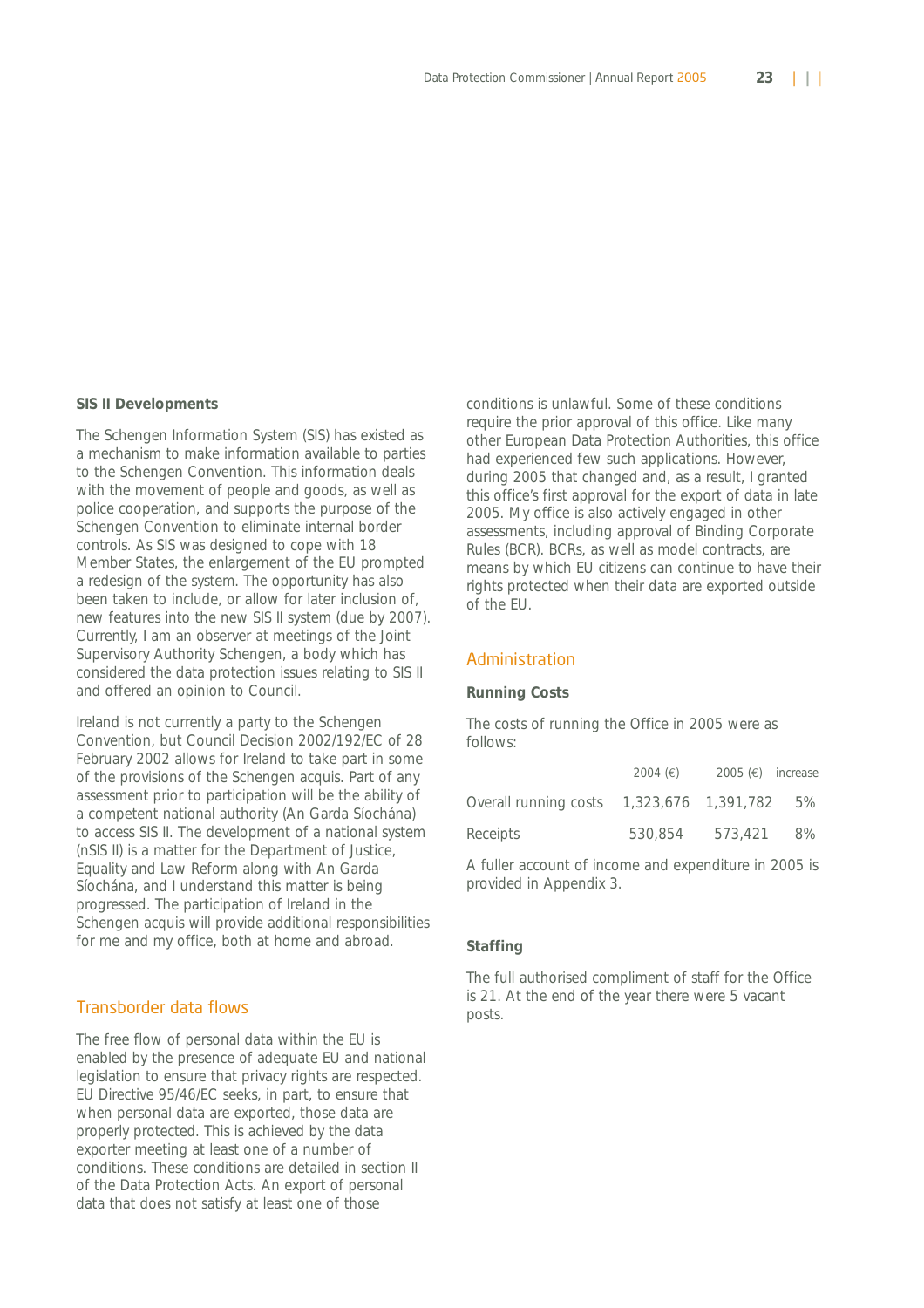### 24 | | | Data Protection Commissioner | Annual Report 2005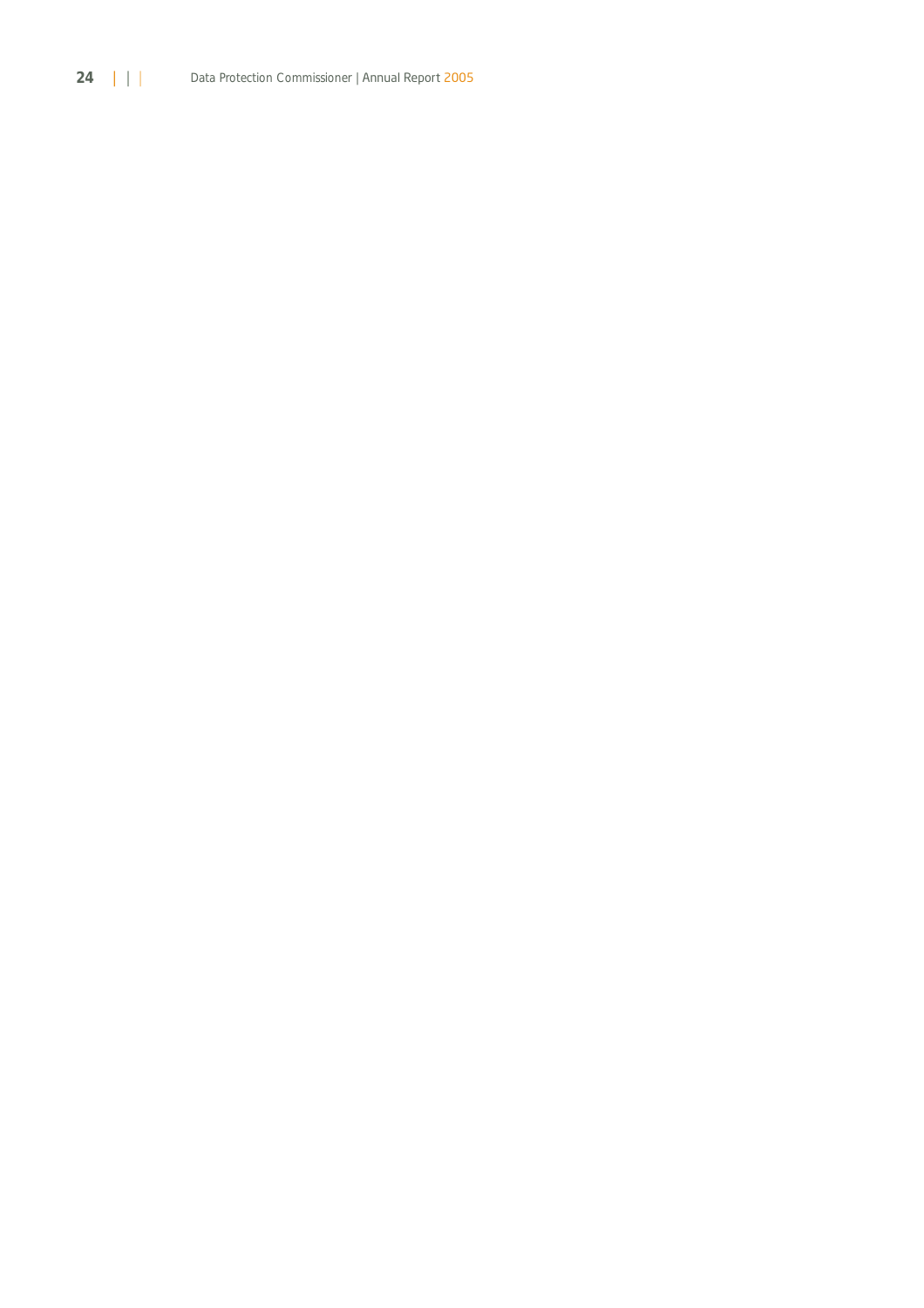# Part 2 - Case Studies

- 26 1. Biometric time and attendance system
- **28** 2. Life assurance company and medical reports – access request denied
- **30** 3. Access request legal advice that it should not be granted because of High Court proceedings – compliance following intervention by Office
- **31** 4. Complaint by School Manager about disclosure to parents of his personal data contained in a school inspection report
- **33** 5. Form of Authorisation in relation to applications under statutory housing schemes
- **34** 6. Cross marketing of a credit card by a travel agent
- **35** 7. Complaint against AIB excessive information sought regarding Savings Account
- **36** 8. CCTV cameras on the Luas line
- **37** 9. Disclosure of patient details to the National Treatment Purchase Fund
- **38** 10. Optic Communications persistent unsolicited marketing phone calls
- **39** 11. Prosecution of 4's A Fortune Ltd unsolicited communications
- **41** 12. Night club collection of mobile numbers for marketing purpose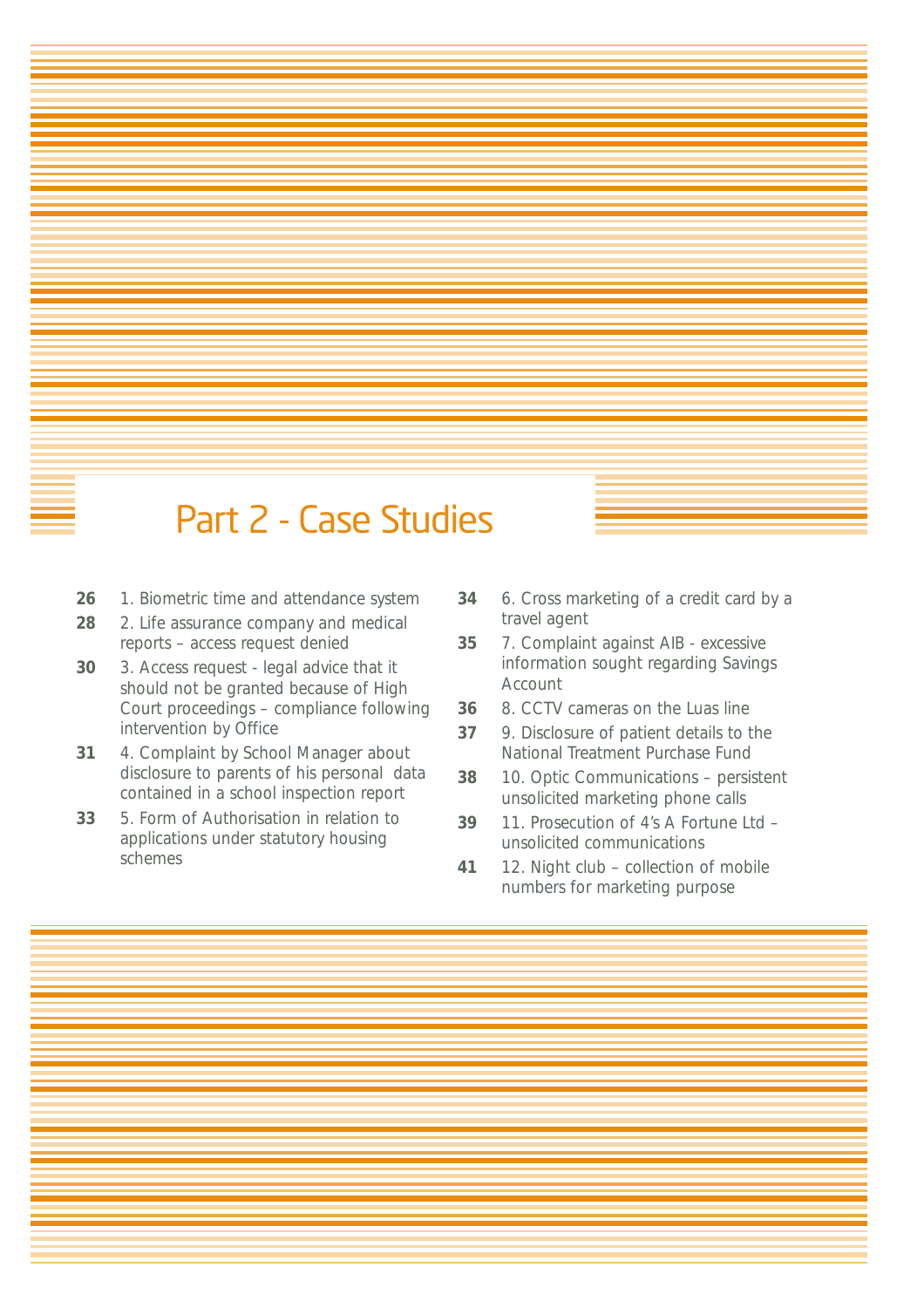# CASE STUDY **One**

### Biometric time and attendance system

**A number of staff at a public institution submitted complaints that the biometric time and attendance system installed involved an unreasonable intrusion on their privacy. The Data Protection issue at stake was whether a biometric system for such a purpose, involving a central database, was proportionate.** 

Guidance on our website (www.dataprotection.ie) invites employers to examine critically the justification for the introduction of a biometric based system and to address issues such as the following:

- **O** Do I have a time management and/or access control system in place?
- **Q** Why do I feel I need to replace it?
- **O** What problems are there with the system?
- **Q** Are these problems a result of poor administration of the system or an inherent design problem?
- $\bigcirc$  Have I examined a number of types of system that are available?
- Will the non-biometric systems perform the required tasks adequately?
- **O** Do I need a biometric system?
- **O** If so, what kind do I need?
- O Do I need a system that identifies employees as opposed to a verification system?
- O Do I need a central database?
- $\bigcirc$  If so, what is wrong with a system that does not use a central database?
- **Q** What is the biometric system required to achieve for me?
- $\bigcirc$  is it for time management purposes and/or for access control purposes?
- **Q** How accurate shall the data be?
- **Q** What procedures are used to ensure accuracy of data?
- **Q** Will the data require updating?
- $\bigcirc$  How will the information on it be secured?
- Who shall have access to the data or to logs?
- **Q** Why, when and how shall such access be permitted?
- What constitutes an abuse of the system by an employee?
- What procedures shall I put in place to deal with abuse?
- **Q** What legal basis do I have for requiring employees to participate?
- O Does the system used employ additional identifiers (e.g. PIN number, smart card) along with the biometric?
- $\bigcirc$  If so, would these additional identifiers be sufficient on their own, rather than requiring operation in conjunction with a biometric?
- **O** How shall I inform employees about the system?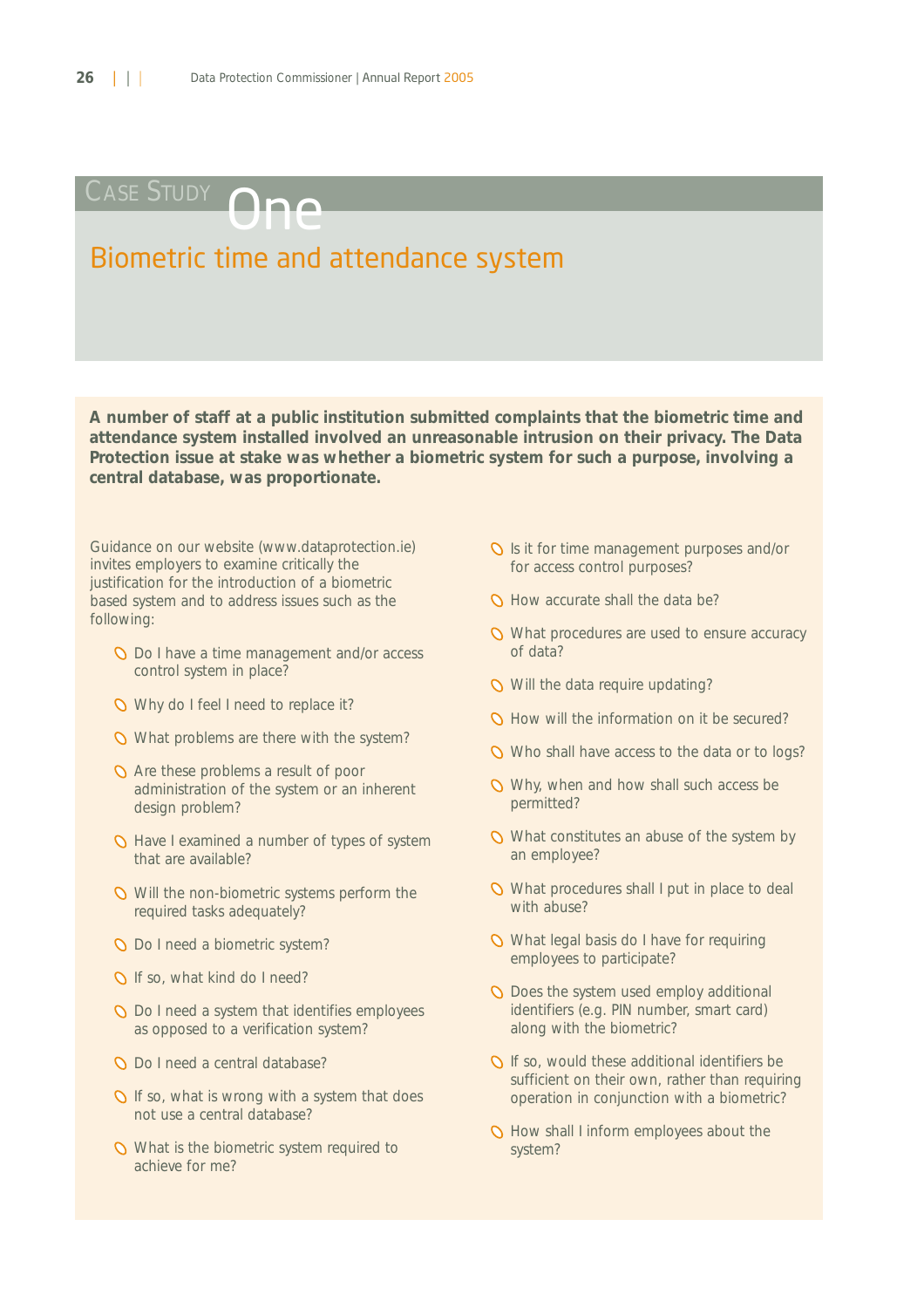Proportionality requires that processing of personal data, in view of its specific purposes, should be appropriate and be the minimum necessary to achieve the stated purposes.

- **Q** What information about the system need I provide to employees?
- **Q** Would I be happy if I was an employee asked to use such a system?

In its response, the institution pointed to its responsibility for safeguarding the valuable public assets under its control. It stated that the introduction of a biometric system was an outcome of a security review process.

In investigating this matter, my staff sought to establish the nature of the biometric data involved, as biometric data relate to the physiological characteristics of an individual and may facilitate his or her unique identification and linkages with other databases. They also required the institution to provide detailed information in relation to the security safeguards which were in place to protect the privacy of the employees' personal data stored on the system.

It was established that the information collected on the system is held in encrypted code and is derived from a person's finger. This template is then stored for subsequent authentication on the reader and on the Time Management System database. The institution also stated that, as a reader is used, rather than a scanner, no picture of a finger print is formed, so that even if the data could be read, it could not be 'reverse-engineered' to re-generate a fingerprint.

The institution indicated that staff had been consulted about the introduction of the biometric system which was 'to provide the (*institution*) and its personnel with a convenient, accurate and secure means of managing access to and from the (*institution's*) premises and for accurately recording attendance at work.'

In relation to security of the premises, the institution indicated that the biometric system would also improve physical security systems in place, by further restricting access to unauthorised areas of the building, including areas restricted to staff of the institution.

Proportionality requires that processing of personal data, in view of its specific purposes, should be appropriate and be the minimum necessary to achieve the stated purposes and that these be weighed against the intrusion on the employees' privacy rights. In assessing whether the introduction of the biometrics system was proportionate, we took into account several aspects of the circumstances of this case. In particular, we had regard to the concerns of management in relation to the physical security of the premises, including unauthorised access to restricted areas, and the particular circumstances relating to an institution where security is of paramount importance. We also took into account the particular features of the biometric system installed.

In the circumstances, we concluded that the system was proportionate and did not constitute an unjustified interference with the privacy rights of individuals.

**The case highlighted the meaning of proportionality in practice.**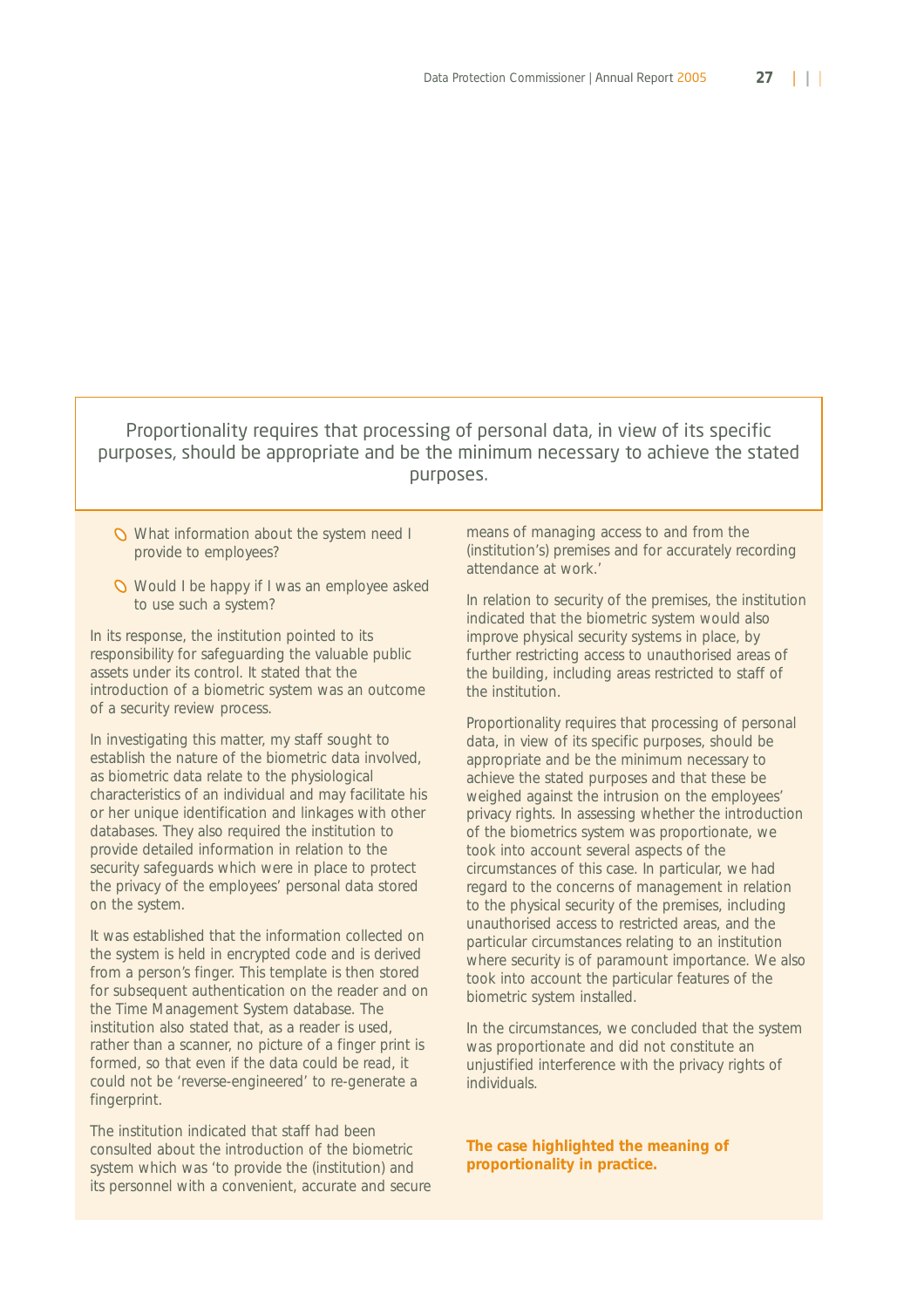# CASE STUDY TWO

### Life assurance company and medical reports - access request denied

**I received a complaint from a data subject who had not been given copies of medical reports, commissioned from independent specialists by a life assurance company in connection with her on-going income continuance claims – the Company had discontinued her claims on the basis that she was no longer fulfilling the definition of disability, as required under her policy.** 

In investigating this complaint, I reiterated that the Data Protection Acts give people a statutory right of access to their data, including their medical records, and that this right can only be limited or set aside in very specific and narrow circumstances.

The Company had cited the exemptions in section 5(1)(f) and 5(1)(g) as a basis for denying access to certain reports.

Section 5(1)(f) of the Acts provides that the right of access to personal data does not apply to personal data:

*"(f) consisting of an estimate of, or kept for the purpose of estimating, the amount of liability of the data controller concerned on foot of a claim for the payment of a sum of money, whether in respect of damages or compensation, in any case in which the application of the section would be likely to prejudice the interests of the data controller in relation to the claim."*

I considered that medical reports commissioned by a life assurance company are for the purpose of assessing a claim. I found that the exemption in section 5(1)(f) permits a data controller, who puts on file an estimate of the amount of money that may be needed to meet a claim for compensation, to plead an exemption if the release of that estimate would be prejudicial. The contents of the medical reports at issue in this case did not relate to estimating liability per se. Rather, they related to

whether or not there is a disability and opinions about capacity to work. It was therefore my view that this exemption cannot be claimed in respect of medical reports.

The company also proposed to withhold other reports on the basis of legal privilege as provided in section 5(1)(g), as they believed that they would 'seriously prejudice (their) defence in any action'. Section 5(1)(g) provides that the right of access to personal data does not apply in respect of data :

*"(g) in respect of which a claim of privilege could be maintained in a court in relation to communications between a client and his professional legal advisers or between those advisers."*

In assessing whether privilege could be claimed, it is necessary to look at **the purpose** of the referral to the doctor and specifically whether it was in anticipation of legal proceedings or to obtain legal advice. My staff outlined to the Company that it is important when a life assurance company commissions a report that the claimant fully understands the purpose of the examination e.g. the purpose being for the company to assess and to come to a decision on a claim. Whether the reports were commissioned **in anticipation or furtherance of litigation** and thus attract privilege, falls to be determined on a case by case basis.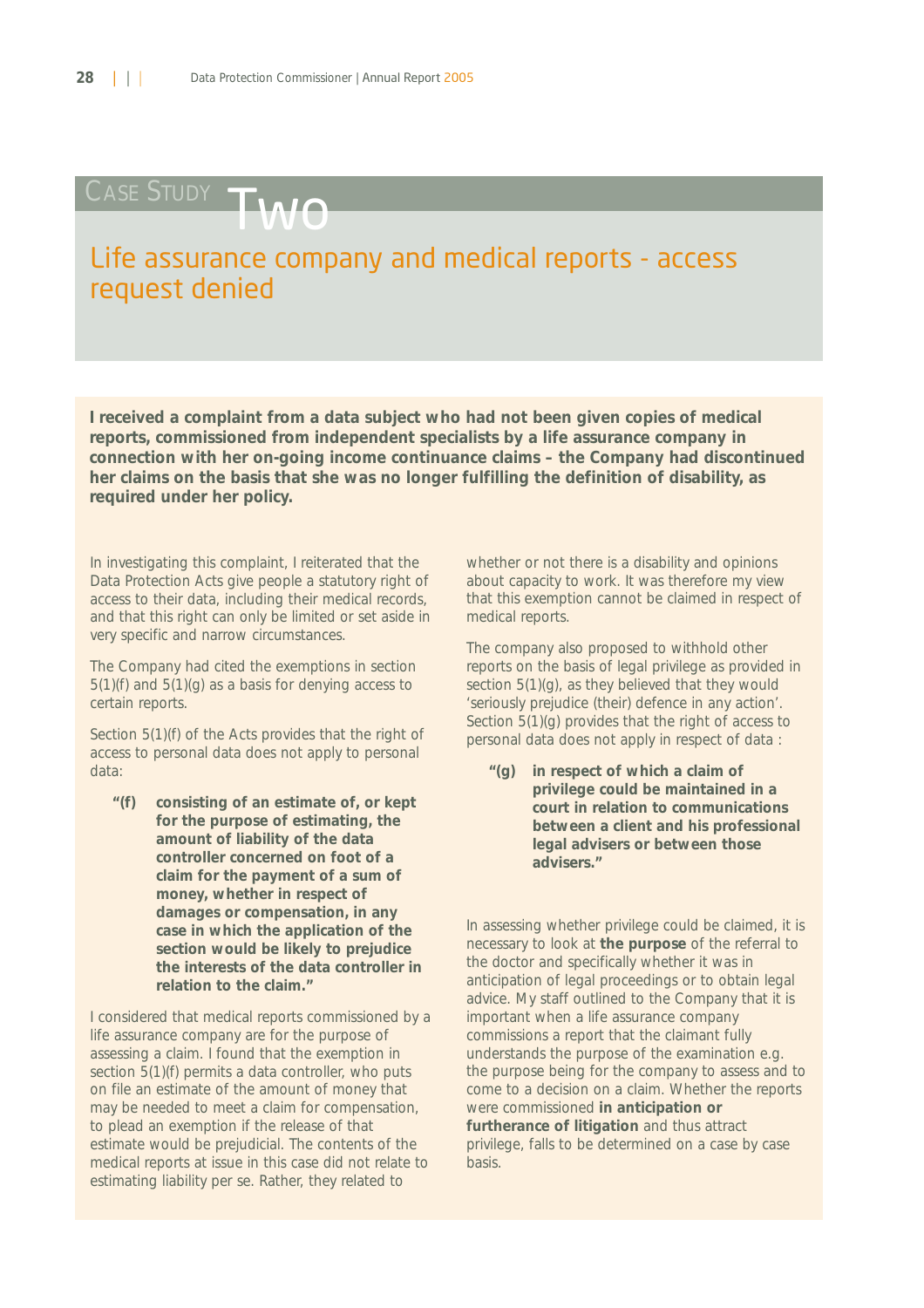In assessing whether privilege could be claimed, it is necessary to look at the purpose of the referral to the doctor and specifically whether it was in anticipation of legal proceedings or to obtain legal advice

It was understood that the decision in this case might ultimately be challenged in court and the Company indicated that in their opinion there was a high likelihood of this. The exemption refers to a potential situation where '*a claim of privilege could be maintained in a court in relation to communications between a client and his professional legal advisers or between those advisers'.* In this case, my staff considered that it was conceivable that such a claim could be maintained in a court. Therefore, it was held that certain medical reports specified by the company may be withheld pursuant to section 5(1)(g) pending any court proceedings.

**This case shows how the balance between a data subject's right of access to personal data must be balanced with the legitimate interests of a data controller – in this case one who may possibly be facing litigation. In the event of litigation not taking place, the data controller would be required to review its decision.**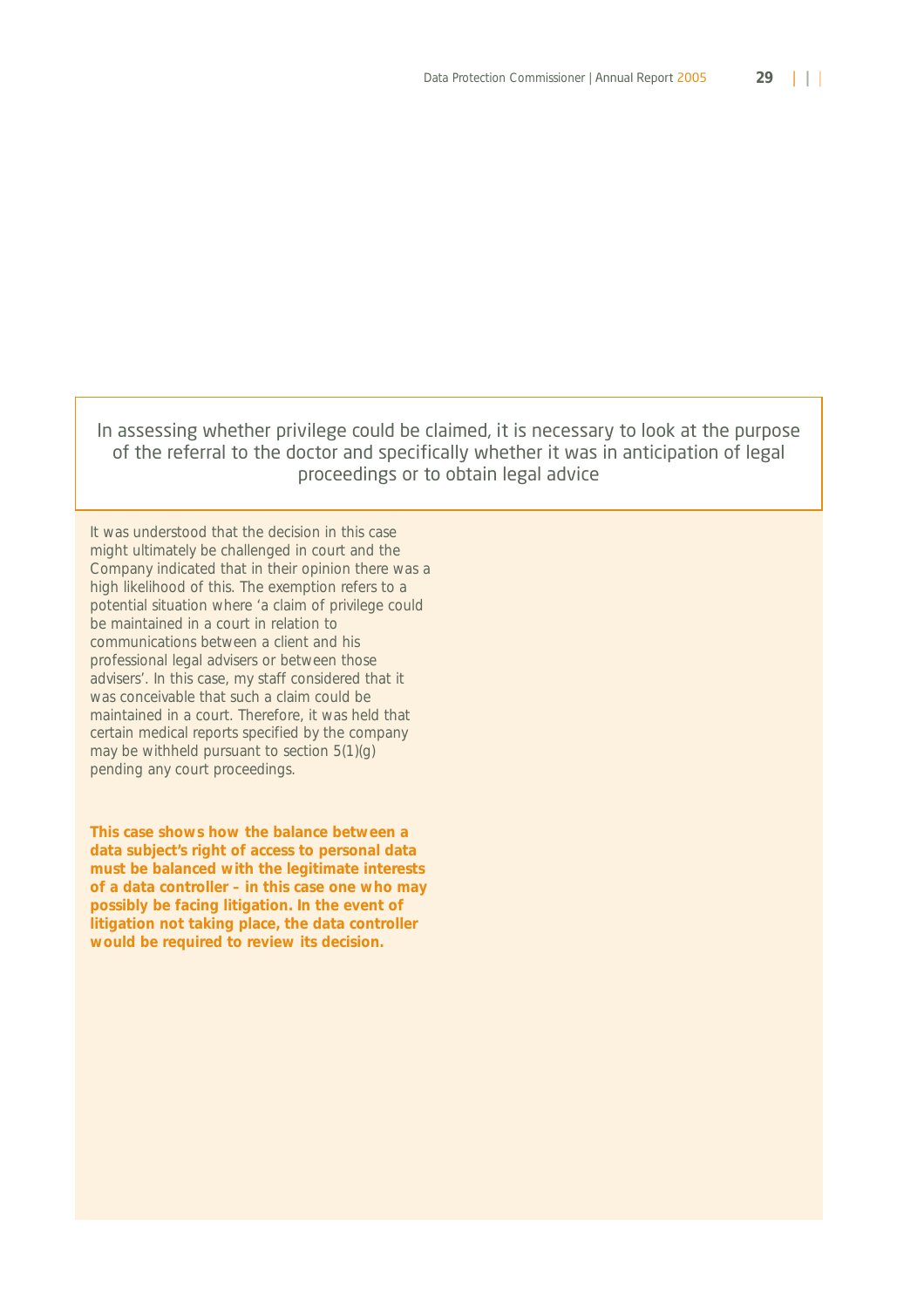# CASE STUDY Throp

Access request – legal advice that it should not be granted because of High Court proceedings – compliance following intervention by Office

**I received a complaint from an employee of a residential care school, regarding the apparent failure of the school to comply with a request for access to personal data held by the school relating to him.** 

I pointed out to the data controller that under section 4 of the Data Protection Acts, an individual is entitled to obtain from any data controller, upon request in writing, a copy of all personal data relating to him held by the data controller on computer or in a relevant filing system. This right of access is subject only to some very limited exceptions as specified in the Acts (such as where allowing access would impair the investigation of an offence, or would cause serious harm to the individual's physical or mental health).

My staff asked:

- **Q** whether the school held any personal data relating to the data subject at the time of his access request,
- $\bigcirc$  if so, why those details had not yet been provided to him, and if not, why he had not been informed
- **Q** what action, if any, they now proposed to take to address this matter.

The Data Controller indicated that the complainant had a personal injuries action pending. He had sought voluntary discovery of various documents relating to his claim. The Data Controller had agreed to comply with the request for voluntary discovery which had the same effect as a High Court order. On the basis of their legal advice, the Data

Controller submitted that the invoking of the jurisdiction of the High Court precluded the data subject from using the Data Protection Acts' subject access provision as 'a parallel process' to obtain documentation and that his request for access to his personnel file was premature given that there were High Court proceedings in being.

My staff pointed out that there is no provision in section 4 or section 5 restricting access to personal data which might impact on forthcoming proceedings, other than data in respect of which a claim of privilege could be maintained. They indicated that they did not accept that, as the data subject had invoked the jurisdiction of the High Court, he was precluded from using data protection legislation as a '*parallel process*' to obtain documentation. The Acts require the data controller to provide the data subject with access to his personal data unless one of the exemptions in section 5 applied.

Having taken legal advice, the Data Controller agreed to comply with the access request.

**This case shows that a Data Controller must have a clear statutory basis for refusing an access request.**

there is no provision in section 4 or section 5 which restricts access to personal data which might impact on forthcoming proceedings, other than data in respect of which a claim of privilege could be maintained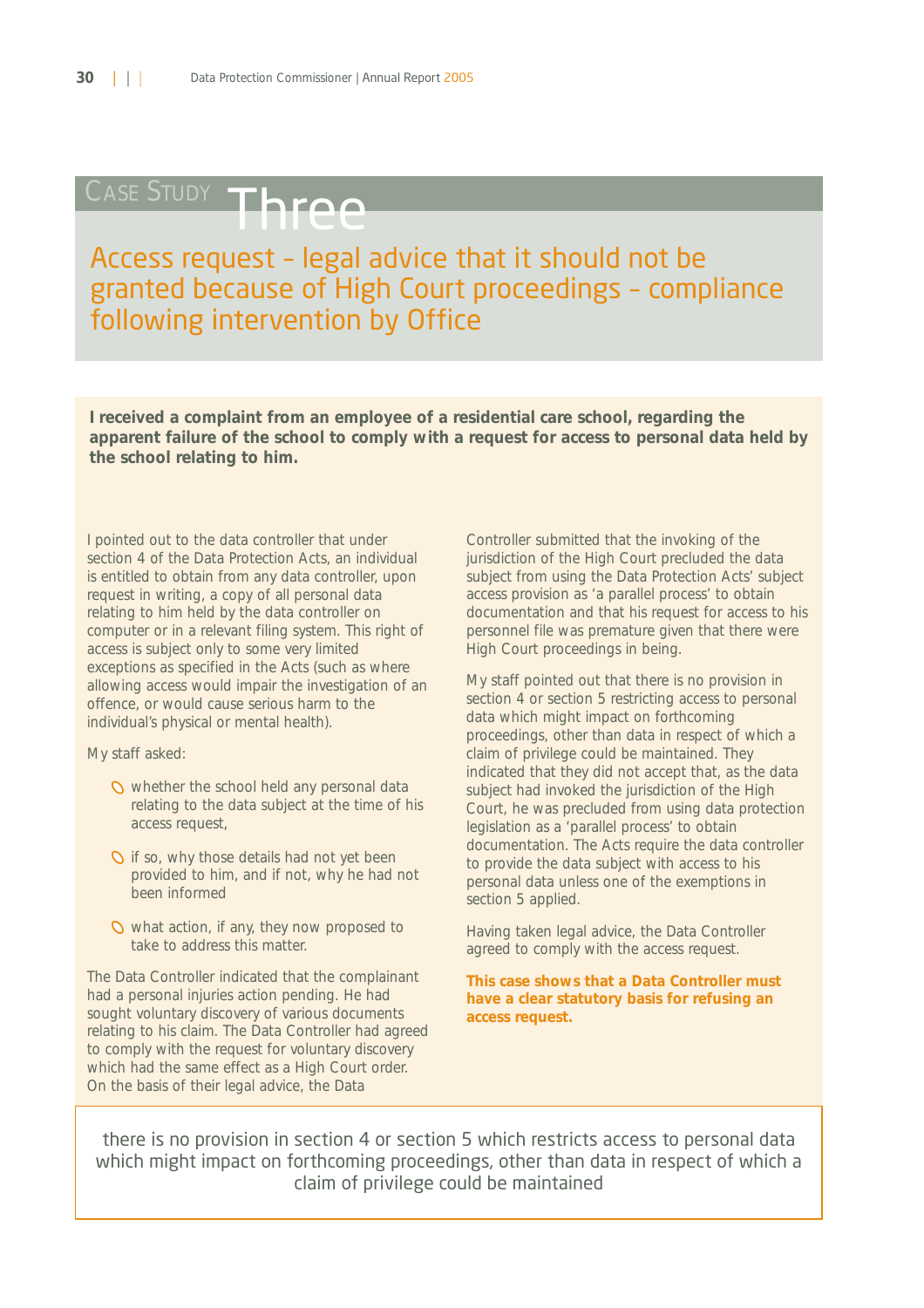# CASE STUDY FOLIL

Complaint by School Manager about disclosure to parents of his personal data contained in a school inspection report

**A School Manager complained to me about disclosure to the school Principal of his personal data contained in the report of an unannounced visit by a school inspector under the terms of the Education Act 1998.**

Comments about a School Manager or staff member in a school inspection report are personal data relating to that individual within the meaning of the Data Protection Acts.

In this case, the inspection report was released to the school principal, in response to an application by her to the Chief Inspector requesting a review of the inspection under section 13(9) of the Education Act 1998. The Department of Education and Science indicated that their policy in relation to the publication of inspection reports is as follows:

'It is the Department's practice to provide a copy of an inspection report to a person seeking a review as part of the section 13(9) Review Procedure process. .... It is the view of the Department that the report in question was a record which was required to be disclosed to that person by operation of a rule of law, and in accordance with section 8 of the Data Protection Act, such disclosure is exempt from the terms of that Act and consequently the prior consent of a data subject was not required.'

My Office informed the Department that, insofar as possible, inspection reports which issue should not contain third party data, or at least that party's consent should be sought to permit disclosure of his or her personal data, other than in cases under section 8(e) and 8(f) of the Data Protection Acts. In effect, these provisions allow for disapplying the restrictions on disclosure where required 'by or under an enactment or a rule of law or order of a court', section 8(e), or where 'required for the purposes of or in the course of legal proceedings in which the person making the disclosure is a party or a witness', section 8(f).

My Office advised the Department of their obligations under the Data Protection Acts, in particular of the general requirement that, in any case where an individual's rights might be prejudiced, that that person should be made aware in the event that their personal data are being disclosed to a third party.

I also received complaints from the same School Manager, the Principal and a teacher about the release of the report to parents under the Freedom of Information Acts. Under Freedom of Information legislation, personal information is exempt from disclosure to third parties, subject to a number of exceptions. These exceptions include where the public interest in disclosure outweighs the individual's right to privacy. Section 28(5)(a) of the Freedom of Information Acts provides that a request for third party personal information may be granted when *'on balance, the public interest that the request should be granted outweighs the public interest that the right to privacy of the individual to whom the information relates should be upheld'.* This is an exception and the Information Commissioner has ruled (case No 99001) that '*the protection of personal privacy afforded by the section 28 exemption is intended to be a strong one'.*

My staff considered the issue of the interface between the Freedom of Information Acts and the Data Protection Acts. Section 1(5)(a) of the Data Protection Acts 1988 and 2003 provides that -

*"1. (5)(a) A right conferred by this Act shall not prejudice the exercise of a right conferred by the Freedom of Information Act 1997."*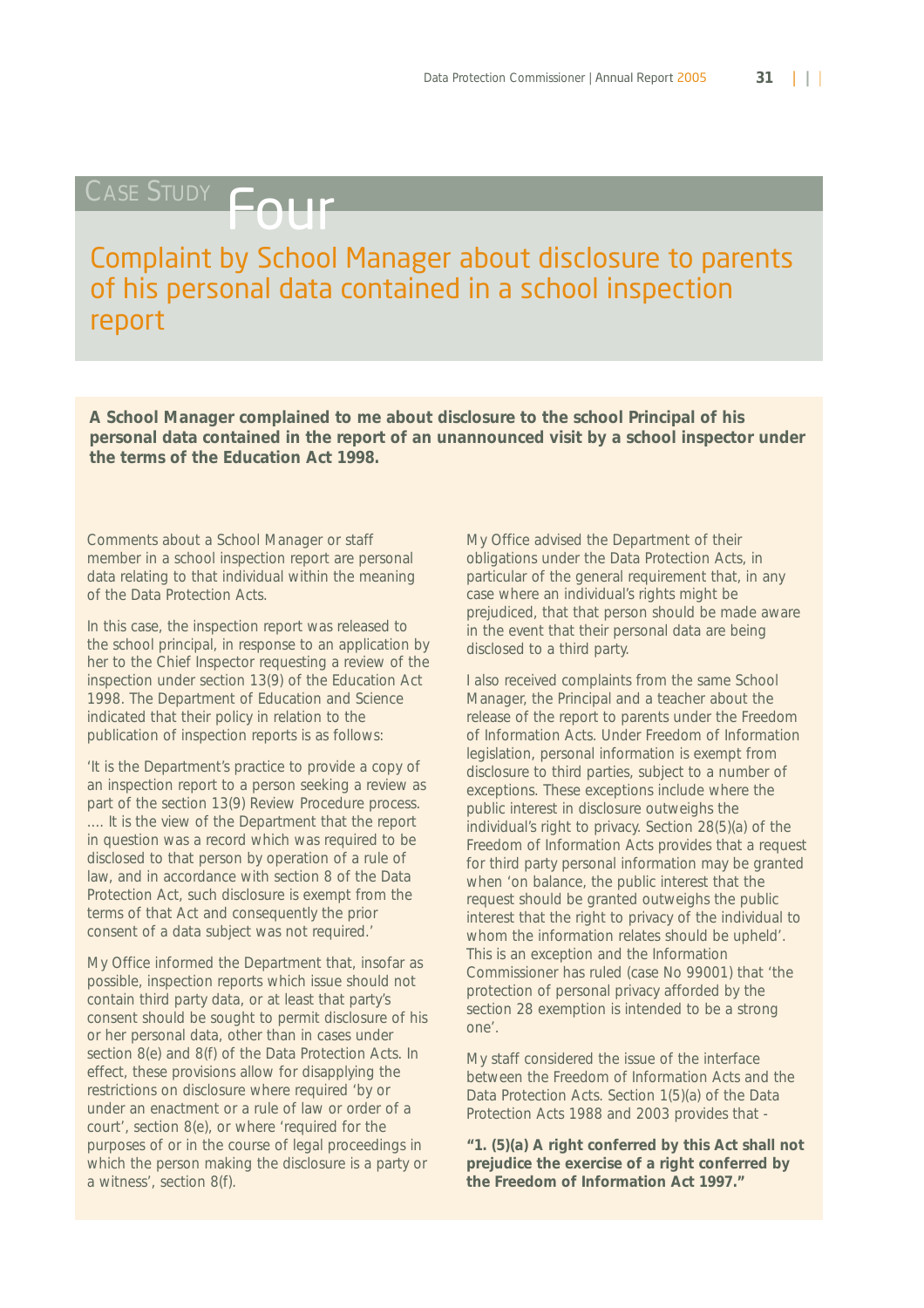The key issue in deciding whether a disclosure of personal information under the Freedom of Information Acts is legitimate in so far as the Data Protection Acts is concerned is the question of the public interest in each case

The Data Protection Acts also set aside the general prohibition on disclosure in a number of specified circumstances including where disclosure is required under an enactment or by a rule of law or a court order.

In assessing whether a disclosure of personal information under the Freedom of Information Acts is legitimate in so far as the Data Protection Acts is concerned, the key issue is to determine what is the public interest in the particular case, and to apply the test provided by section 28(5)(a) of the Freedom of Information Acts. In the present case, this Office considered that there was a legitimate public interest, from the perspective of transparency and accountability, in a School Inspector's report being made available to parents and that this public interest outweighs the right to privacy of the individual to whom the information relates. Accordingly, my staff concluded that there had not been a contravention of the Data Protection Acts.

**I am aware that the Minister for Education is making School Inspection reports publicly available in the interests of transparency. My Office has advised that care should be taken to ensure that only personal data which is essential to the substance of the Inspection Report should be included.**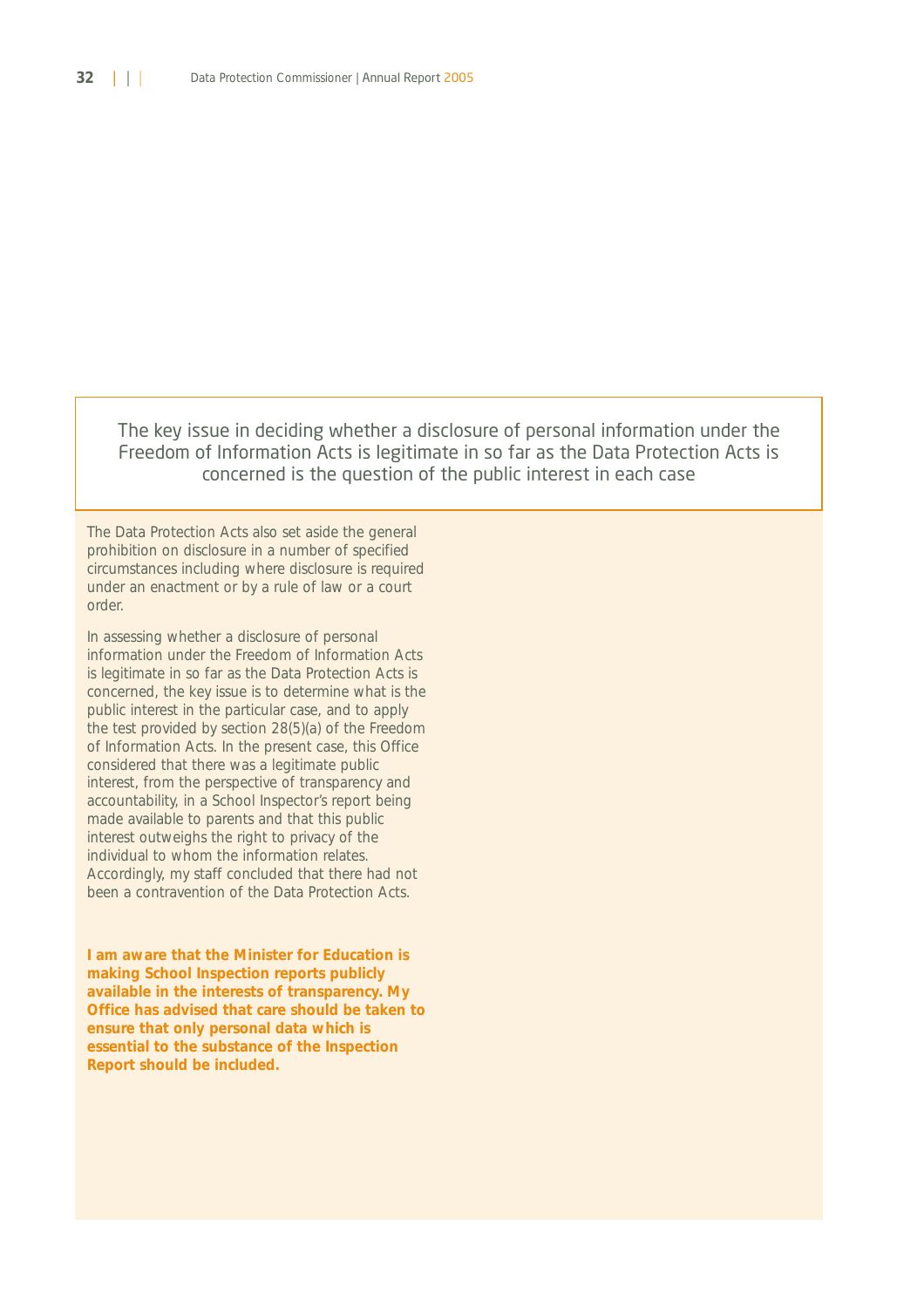# CASE STUDY **Five**

### Form of Authorisation in relation to applications under statutory housing schemes.

**I received a complaint from a member of the Dáil, who had concerns about the privacy implications of forms of authorisation which applicants for local authority housing were required to sign.**

The forms enabled local authorities to undertake such investigations as they deemed necessary, in order to ascertain the bona fides of applicants housing circumstances, and applicants for local authority housing were required to indicate that they did not object to these enquiries.

My Office looked into this matter, and the position is that there is a statutory basis for making these enquiries, under section 15 of the Housing (Miscellaneous Provisions) Act, 1997. This provides that a local authority, for the purposes of its functions under the Housing Acts, may request and obtain information from the bodies listed therein, including the Gardaí, the Department of Social and Family Affairs, and housing authorities. I therefore had to inform the Deputy that, as the local authority's action was explicitly provided for by law, no contravention of the Data Protection Acts was involved.

**This case illustrates the importance of examining the privacy implications of legislative proposals before they are enacted.** 

the importance of examining the privacy implications of legislative proposals before they are enacted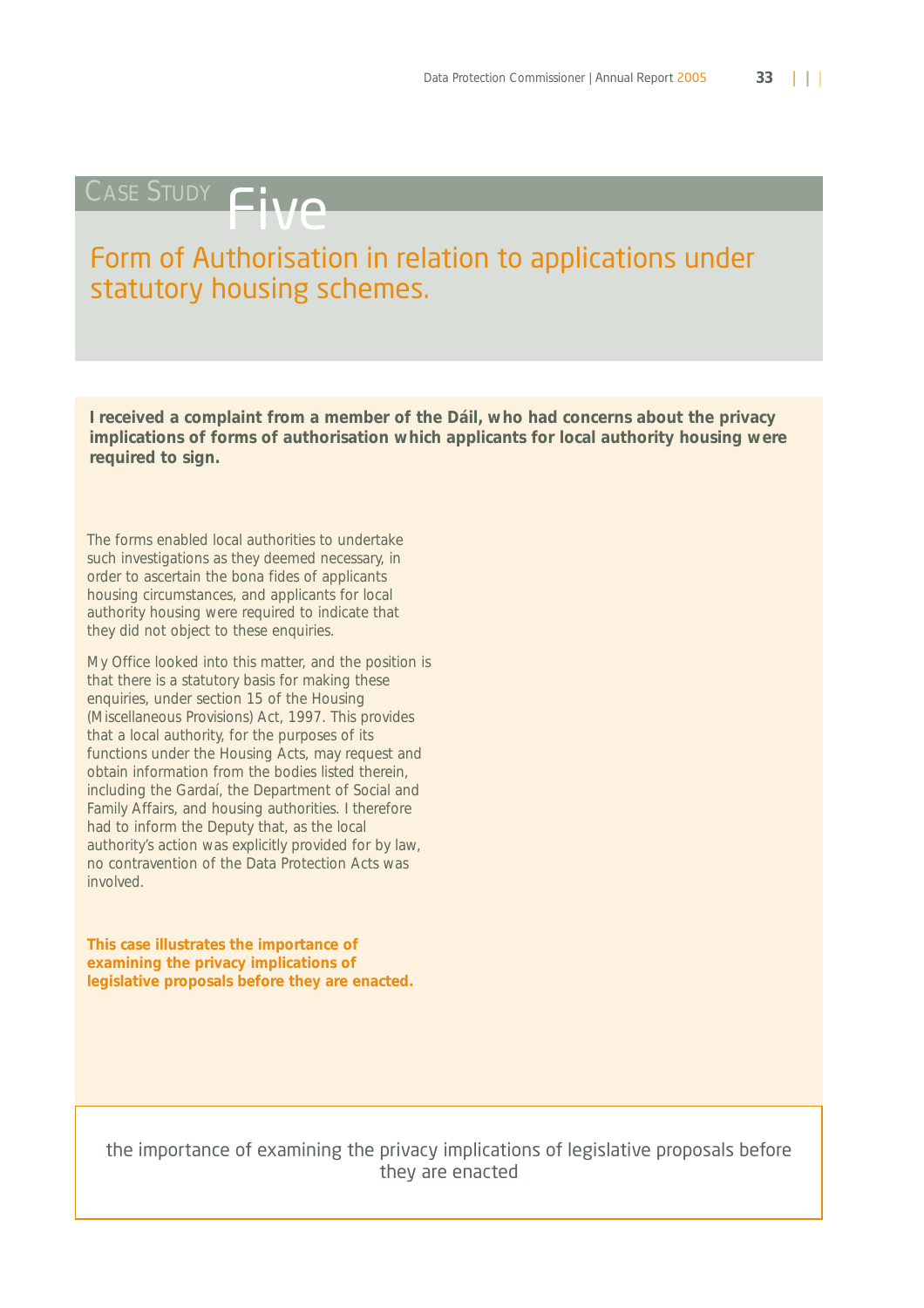

### Cross marketing of a credit card by a travel agent

**I received a number of complaints against Stein Travel about the marketing of a Stein Travel/MBNA credit card. It transpired that Stein Travel had provided all the relevant contact data of its customers to MBNA.** 

When my staff enquired about this, Stein Travel were of the opinion that they were compliant with the Data Protection Acts in conducting their campaign. On their booking form under the heading of Data Protection it is stated that *'The information that we use is for fulfilling our contract as a tour operator/holiday provider. We may from time to time, make your information available to companies within our group.'* 

As MBNA was not a company within the group and as marketing a credit card is not the same as marketing a holiday, it was held that consent from customers should have been obtained prior to the marketing of the Stein Travel/MBNA credit card. When this was brought to Stein Travel's attention, they initiated an immediate cessation to the campaign and undertook to review their entire procedures relating to storing and processing data and their marketing practices where promotional partners are involved.

My staff also contacted MBNA who stated that they had assumed that the necessary consents had been given by Stein Travel customers to receiving calls about the credit card. I accepted this and that MBNA had acted in good faith.

In this case, I was satisfied that Stein Travel acted promptly to revise their procedures and I was happy that they were now aware of their responsibilities under the Acts.

**The case illustrates the importance of being clear about marketing practices - a credit card, even a co-branded one, is not considered by me to be a product or service similar to the principal business. In these circumstances, the onus is on the travel agent to ensure that consent is given for this type of direct marketing.**

a credit card, even a co-branded one, is not considered by me to be a product or service similar to the principal business.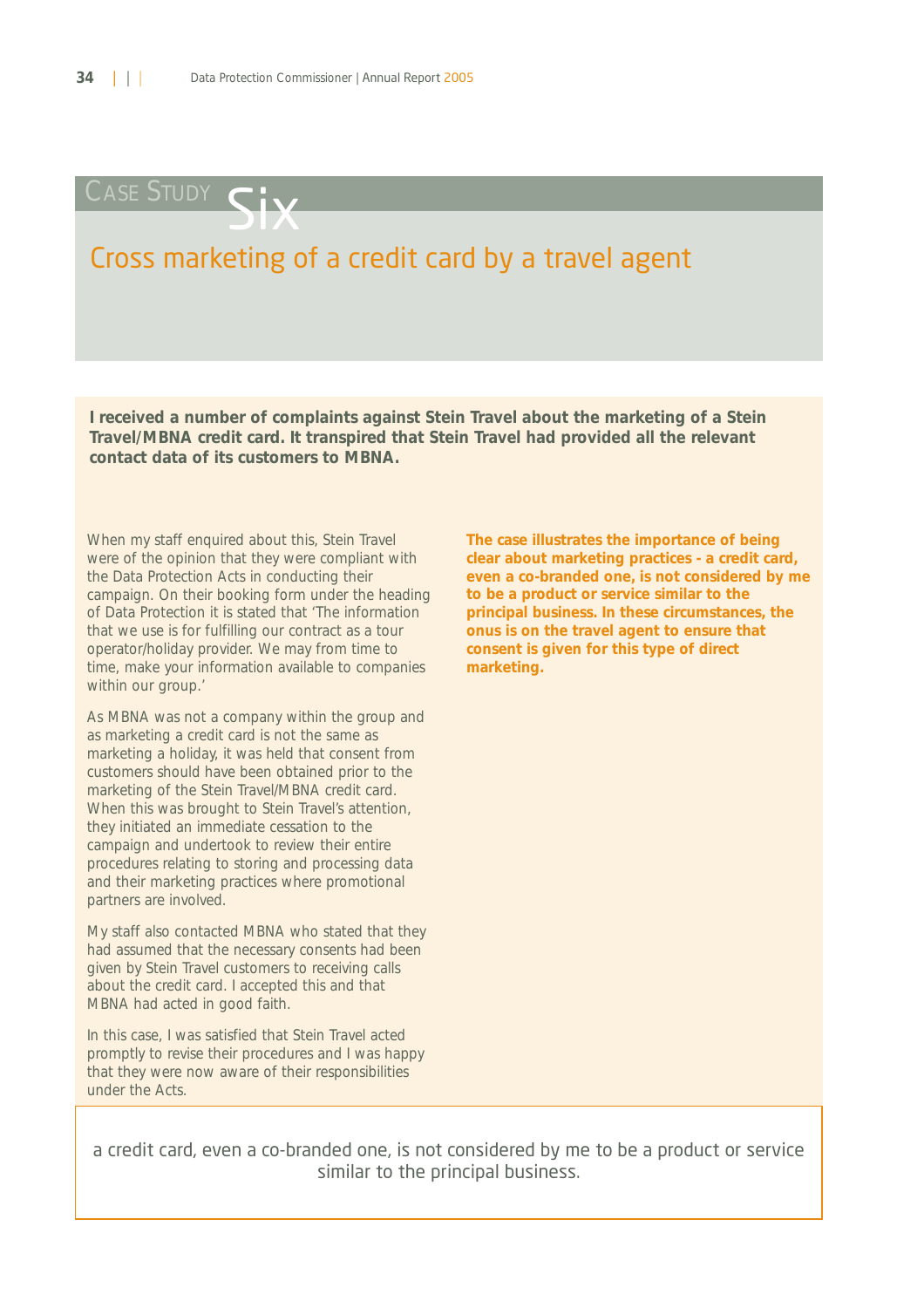# CASE STUDY COVOD

### Complaint against AIB - excessive information sought regarding Savings Account

**I received a complaint against AIB Bank that unnecessary personal data relating to employment and salary were asked for by the Bank on opening a Savings Deposit Account.** 

My Office took this up with the Bank,

acknowledging that the Bank has responsibilities under the Criminal Justice/Money Laundering Act to collect a certain amount of data when an individual is opening a bank account e.g. name, address, previous address, date of birth, gender. However, the Bank was advised that personal data relating to the individual's employment and salary would be considered by this Office to be excessive data when opening this type of an account, having regard to section 2(1)(c) of the Data Protection Acts which provide that data **'shall be adequate, relevant and not excessive'** in relation to the purpose for which it is kept*.* 

The Bank stated that its purpose in collecting the information was to '*allow us to shape our relationship with the customer into the future. It also gives us the opportunity to inform customers on the automated/electronic options available to them to meet their daily banking needs, while simultaneously giving them the comfort of knowing that they can contact their relationship manager for any of their future financial needs. By operating a customer consultant fact-find process when opening new accounts, we can better assess the customers financial needs now and in the future'.*

Following further correspondence, the Bank advised this Office that they had circulated training manuals to all branches in November, 2005 highlighting the

difference between mandatory information and information that would be excessive to ask for. In addition, the Bank informed this Office that a new Savings Account opening form was to be launched in February 2006.

I was satisfied that the Bank were aware of their responsibilities under the Acts and appreciated the prompt manner in which they addressed this issue.

**The guiding principle always must be that no more information than is necessary for the purpose should be collected from the data subject.**

The guiding principle must always be that no more information than is necessary for the purpose should be collected from the data subject.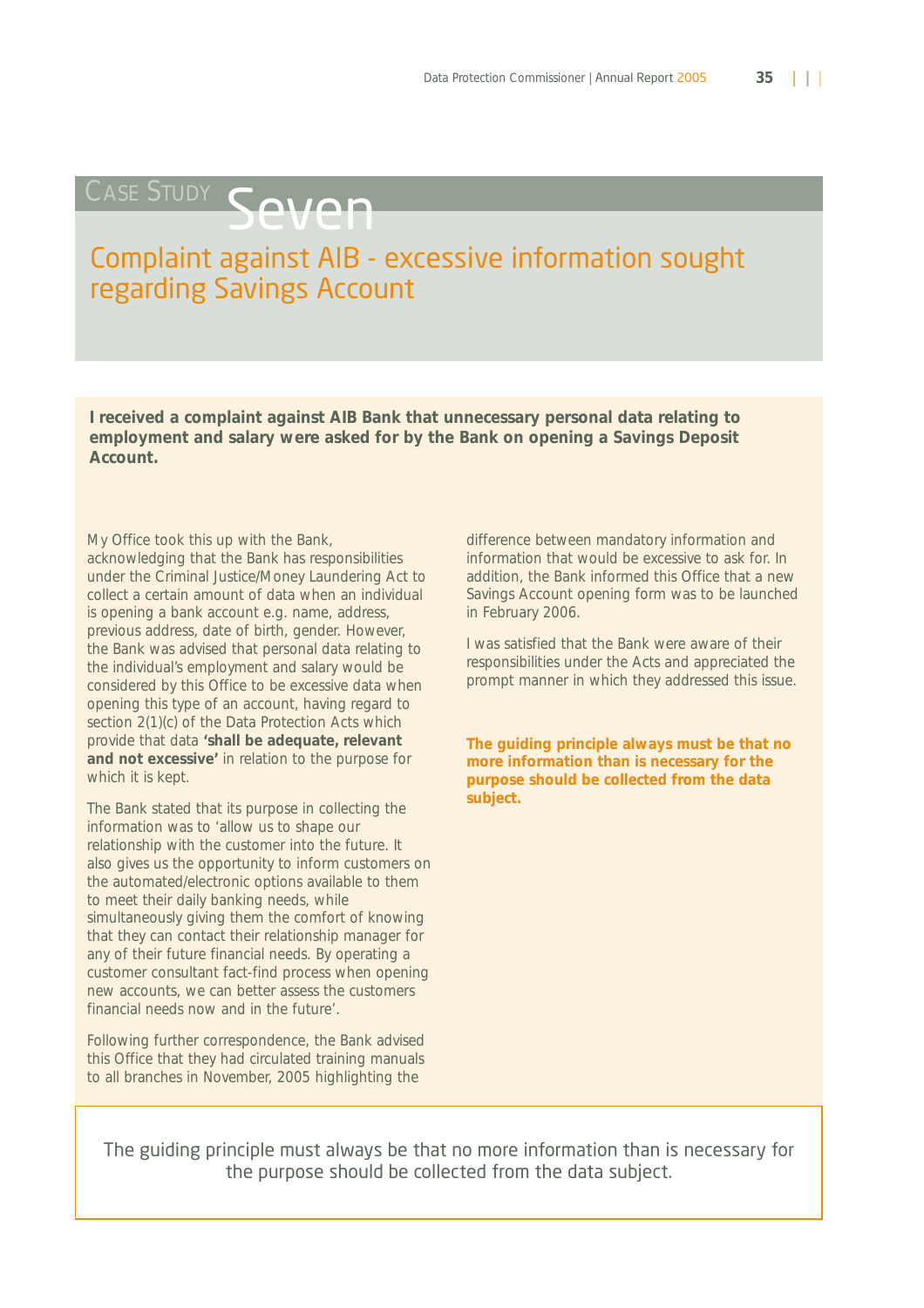# CASE STUDY **Ciaht**

### CCTV cameras on the Luas line

**I received a complaint concerning one of the CCTV cameras on the Luas line which the complainant stated completely overlooked his back garden, giving rise to the feeling that the family were under constant surveillance and were unable to enjoy their private property because of the presence of the camera.**

Connex, the Luas operators, acknowledged that the camera could indeed monitor parts of the complainant's back garden. My Office indicated that the rules of data protection require that personal data recorded must be relevant and not excessive for the purposes for which it is obtained. In relation to CCTV cameras, this means that the camera must be positioned so that it cannot capture non-relevant images in its vicinity.

Connex informed this Office that their policy in relation to CCTV was that cameras are to be used to monitor public areas and should not be used to monitor private areas. They agreed that the camera in question could monitor sections of the complainant's back garden. The Commissioner therefore directed that Connex immediately take the necessary steps to rectify the matter so that the camera's range makes it impossible to enable monitoring - albeit inadvertent - of the complainant's private property.

Connex then modified the system so that the camera /monitor was now showing a black screen when moving over the private property in its range. They also said that these settings cannot be changed by the personnel who are using the cameras and monitors in the Central Control Room of Connex.

I was satisfied that this solution resolved the issue and that Connex were now aware of and fulfilling their obligations and responsibilities under the Data Protection Acts.

this means that the camera must be positioned so that it cannot capture non-relevant images in its vicinity.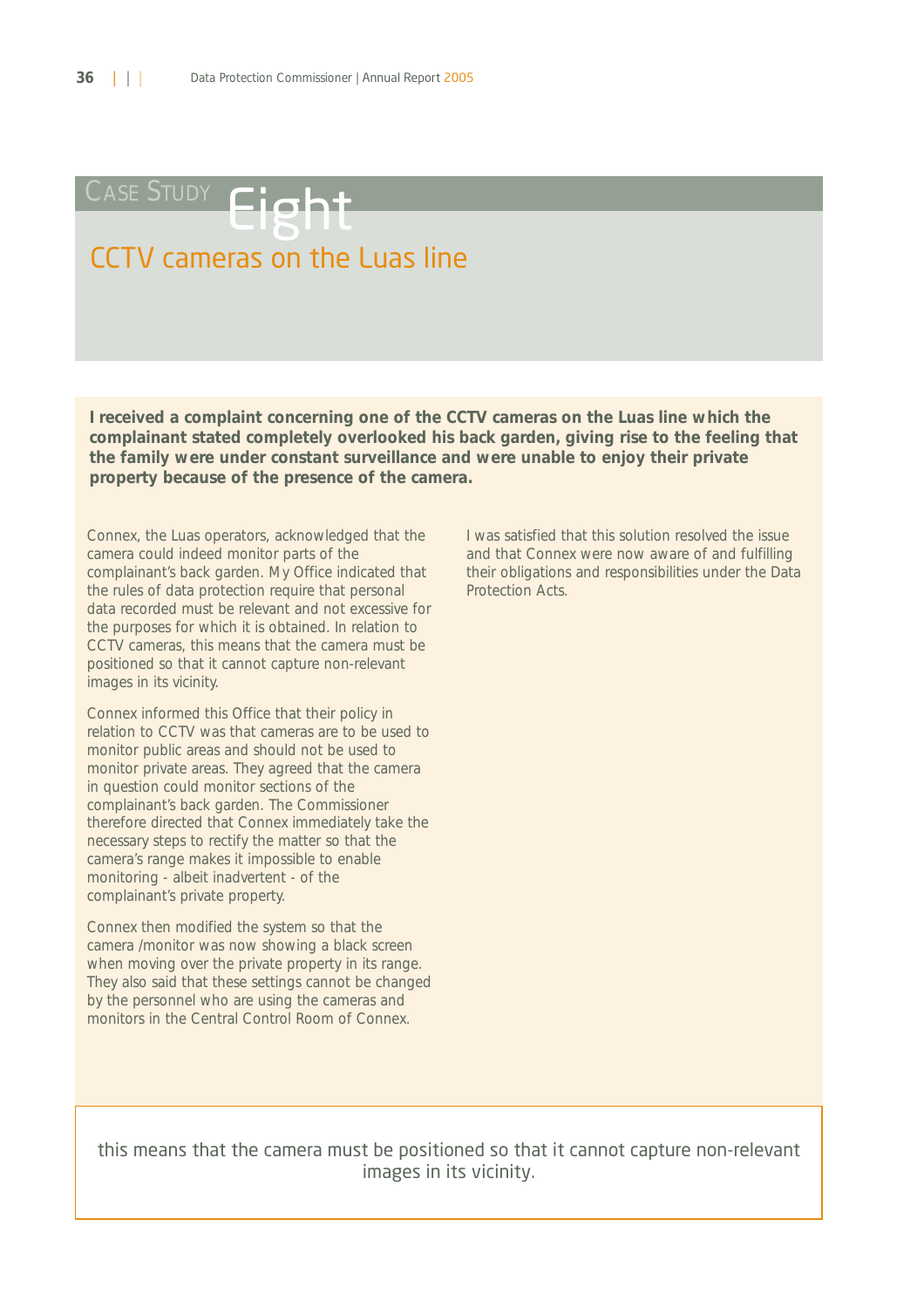# CASE STUDY Nine

### Disclosure of patient details to the National Treatment Purchase Fund

**I received a complaint from a public hospital patient whose data had been disclosed to the National Treatment Purchase Fund (NTPF).**

My staff noted that regulation 4(b) of Statutory Instrument 179 of the 2004 National Treatment Purchase Fund Board Establishment Order 2004 states –

*"Without prejudice to section 52 of the Health Act, 1970 the functions of the board are as follows :*

*(b) to collect, collate and validate information in relation to persons waiting for hospital treatment and to put in place information systems and procedures for that purpose".*

As the hospitals had collected the patient data for the purpose of patient treatment, it was considered that disclosure to the Fund is compatible with the purpose for which the patients had given their data to the hospital in the first place. Furthermore, the transmission of the data was for a statutory purpose relating to treatment. It was therefore considered that disclosure of data to the NTPF Waiting List Register was compatible with the purpose for which hospitals hold the data and therefore satisfied section 2(1) of the Data Protection Acts.

It was also considered that section 2A(1)(c)(iv) provides a basis for disclosing the data. This provides for processing of personal data (defined to include 'disclosure') necessary *"for the performance of any other function of a public nature performed in the public interest by a person".*

As the data includes sensitive personal data as to health, one of the conditions specified in section 2B must also be satisfied. In this regard section 2B (1)(b)(vi)(11) provides that sensitive data shall not be processed (defined to include 'disclosure') unless, inter alia,

*"the processing is necessary -*

*(11) for the performance of a function conferred on a person by or under an enactment".*

I was of the view that this allows the National Treatment Purchase Fund to collect information in respect of persons on waiting lists in order to manage and facilitate their treatment and that this was compliant with the Acts.

**The National Treatment Purchase Fund had consulted my Office about this process and our advice was that patients should be informed that the disclosure had been made and given the opportunity to have their data deleted by the Fund. This advice was implemented. It is important to also emphasise that the Waiting List Register does not involve the publication of personal data. Only the National Treatment Purchase Fund and the relevant hospital (in respect of its own patients) has access to specific personal data.** 

this allows the National Treatment Purchase Fund to collect information in respect of persons on waiting lists in order to manage and facilitate their treatment and this was compliant with the Acts.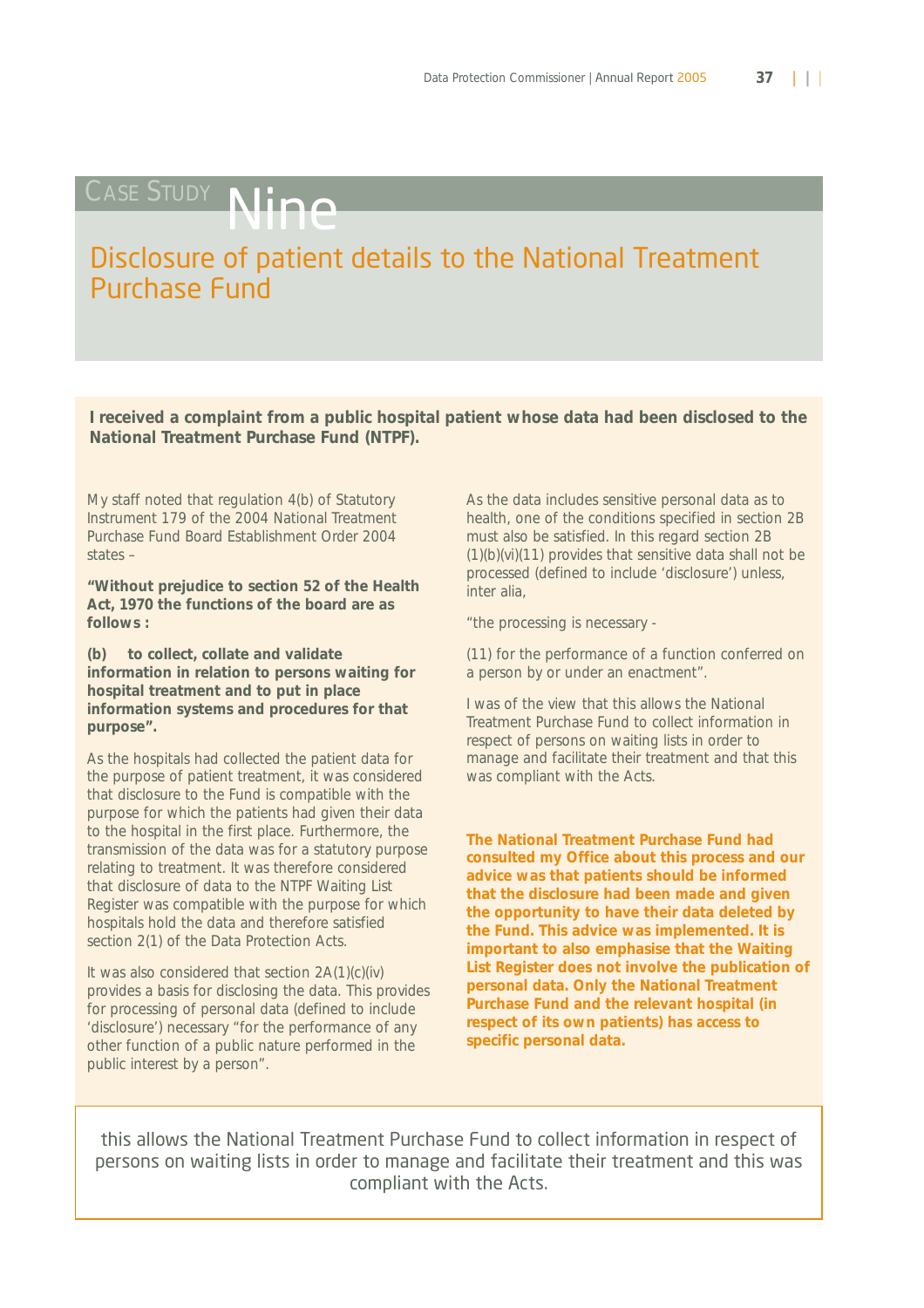# CASE STUDY TON

Optic Communications – persistent unsolicited marketing phone calls

Given that compliance is my primary objective, I did not consider that it warranted initiating Court action when the problem appeared to be resolved.

**The marketing activity of a telecommunications service provider caused a number of complaints to be made to my office in the middle of the year. It was claimed that Blueridge Telecom Systems, trading as Optic Communications (Optic), was making persistent marketing phone calls despite being told not to call again.**

In all cases the complainants were businesses who had instructed Optic by phone, fax or mail that they did not want to be called again but who were still in receipt of such clearly unsolicited phone calls. This is contrary to Regulation 13(4) (a) of Statutory Instrument 535 of 2003, which states

"*A person shall not use, or cause to be used, any publicly available electronic communications service to make an unsolicited telephone call for the purpose of direct marketing to the line of a subscriber, where -*

*the subscriber has notified the person that the subscriber does not consent to the receipt of such a call on his, her or its line".*

A failure to comply with Regulation 13(4) (a) is an offence for which the offender can face prosecution by this Office. It is also worth noting that this Regulation applies to both natural persons and to business users of phones. This is the first time that data protection rights have been provided to nonnatural persons.

Upon investigating the matter it became clear that, in certain cases, Optic Communications had contacted businesses without consent. However, a number of issues caused problems for my investigation. In some cases, although head offices had clearly instructed Optic Communications not to contact them, Optic later phoned branch offices which referred them to head office. Optic took these referrals as overriding earlier instructions from the head office. This is a farcical and simplistic approach, but could result in sufficient doubt being created that a Court would be reluctant to convict the defendant.

A more serious problem was the nature of Optic's presence in the State. Although Optic is authorised to provide a telecommunications service in this State, it is not required to have a physical presence here. Optic uses another Telecommunications Service Provider in order to provide a service to its customers and uses a Dublin postal address to forward mail to its head office in the USA. Optic argued that it was not and is not subject to Irish data protection law in that it is not established in Ireland and in that the marketing calls in question were made from either the USA or Egypt.

I informed the Commission for Communication Regulation that the system for authorising telecommunications service providers was resulting in difficulties for my office where the service provider had an unclear presence in this State. Whilst accepting that this new system may have been desirable in order to deregulate the telecommunications sector, it appears to have had one undesirable consequence.

Notwithstanding this, I was satisfied that I could still take enforcement action against Optic through its agent(s) in this State, though this would still be difficult. However, as a result of the actions of my office and of ComReg, Optic ceased all telephone marketing operations on 1 September 2005. Given that compliance is my primary objective, I did not consider that it warranted initiating Court action when the problem appeared to be resolved.

It may be worth noting that my office was also the target of such calls from Optic and that these calls were persistent, aggressive and at times abusive in content. I find it difficult to see how a company could expect to sell a service using such techniques and hope that other companies engaged in telephone marketing pay more respect to their potential customers.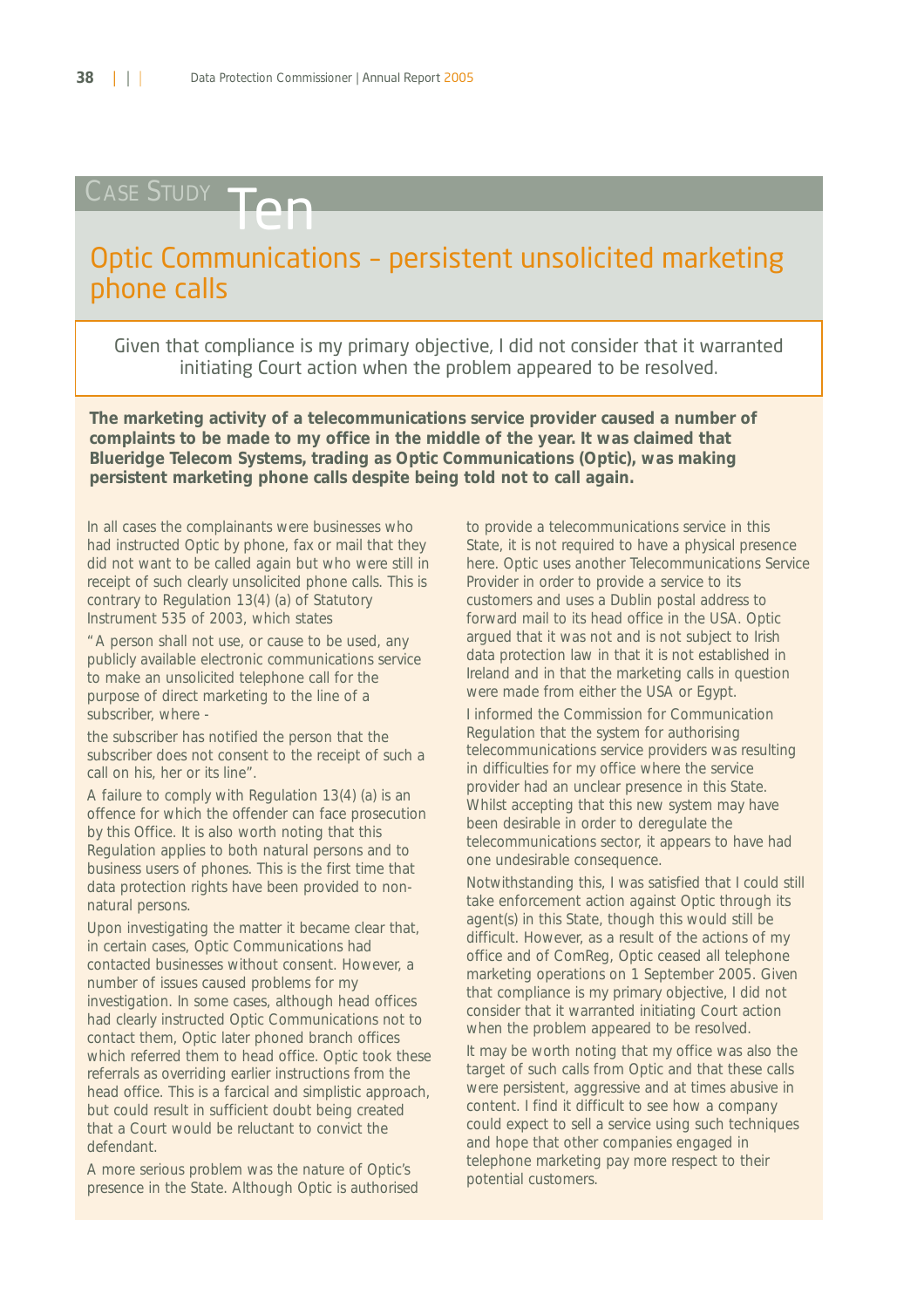# CASE STUDY **Eloven**

### Prosecution of 4's A Fortune Ltd – unsolicited marketing communications

**A number of complaints were made to my office in March 2004 about a marketing campaign that promoted a game of fortune by contacting mobile phones. In all cases, the mobile phone rang briefly and did not allow the complainants adequate time to answer before the call terminated. A 'missed call' was recorded and the phone listed a Dublin based fixed line number. When a person phoned that number, a pre-recorded message was played in which callers were invited to phone a premium rate number in order to avail of an offer to claim €50 credit for use in the 4's A Fortune game.**

The provisions of Statutory Instrument 535 of 2003 [European Communities (Electronic Communications Networks and Services) (Data Protection and Privacy) Regulations 2003] took effect in November 2003. Regulation 13 refers to unsolicited communications, making it an offence in certain circumstances to make marketing calls or send marketing messages. The campaign under investigation effectively resulted in a 'call me' message being left on subscribers' phones, the sole purpose of the message being to encourage subscribers to phone another number and thereby receive a direct marketing message. This was contrary to Regulation 13(1)(b) which states

*"A person shall not use or cause to be used any publicly available electronic communications service to send an unsolicited communication for the purpose of direct marketing by means of electronic mail, to a subscriber, who is a natural person, unless the person has been notified by that subscriber that for the time being he or she consents to the receipt of such a communication".*

As failure to comply with Regulation 13(1)(b) is an offence, once I had decided that an offence appeared to have been committed, it was necessary to gather all relevant material and then make an assessment of whether or not a prosecution was appropriate. Despite indications of cooperation from the data controller, it was still necessary to obtain evidence in case the matter was brought to Court. I exercised my powers to issue Information Notices to a number of telecommunication service providers to

establish the ownership of the phone numbers involved in the campaign, as well as to establish whether those numbers had contacted the complainants' phone numbers during the period under investigation.

The phone numbers used in the promotion were registered to Realm Communications Limited, and these lines were used on behalf of 4's A Fortune Limited for the purpose of this promotion. Both companies shared the same premises. It was also established that 165,000 calls were made during the promotion and that the complainants' numbers had been phoned by Realm Communications / 4's A Fortune. With this evidence, it appeared that there was a substantial case to be answered. Two of my authorised officers visited the offices of Realm Communications / 4's A Fortune in order to question the director Mr Tom Higgins. As he was not present, the officers went to his home address. Although Mr Higgins was preparing for a press conference on an unrelated matter, he still found time to discuss the matter. As a result of that meeting, Mr Higgins attended my office and volunteered a statement under caution. He also indicated a willingness to enter a guilty plea if the matter came to Court.

Following assessment of all the material, it was decided that there was sufficient evidence to demonstrate that an offence had been committed in respect of five of the complainants. In the case of the other four complainants, there were doubts over the existence of consent to make those calls and doubts over whether calls had been made. It is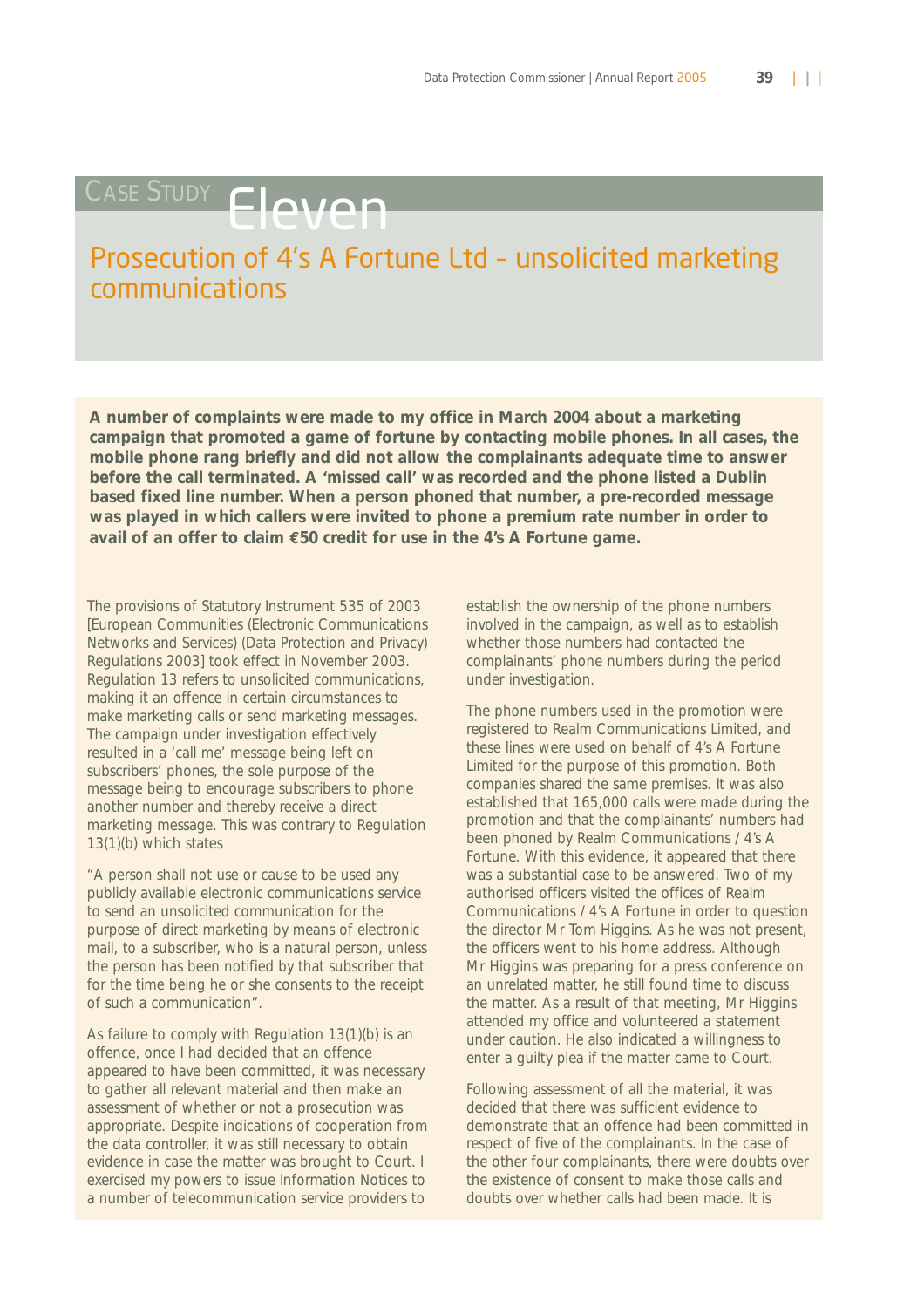I am satisfied that this case has sent a positive signal to marketers that I will not be reluctant to prosecute those who fail to respect the privacy rights of others.

important to note that although I had evidence that the campaign involved the contacting of 165,000 subscribers, I can only prosecute in those cases where there is no consent from the recipient to receiving such calls. Therefore, I am restricted to prosecution in relation to specific complaints from individuals.

In March 2005 summonses were issued in respect of five offences and 4's A Fortune Limited entered guilty pleas in July 2005. At the final hearing at

Court 54 on 1 September 2005, 4's A Fortune was convicted of committing five offences of failing to comply with Regulation 13(1)(b) and fined €300 out of a maximum of €3,000 on each count, plus costs of €1,000.

This was the first prosecution brought under these Regulations. The technical nature of the evidence required was a factor in the time taken to finalise the investigation, but I believe that the experience gained from this case will result in speedier investigations in future. I am pleased to note that the level of complaints relating to marketing to mobile phone numbers has declined significantly since this case was publicised and am satisfied that this case has sent a positive signal to marketers that I will not be reluctant to prosecute those who fail to respect the privacy rights of others.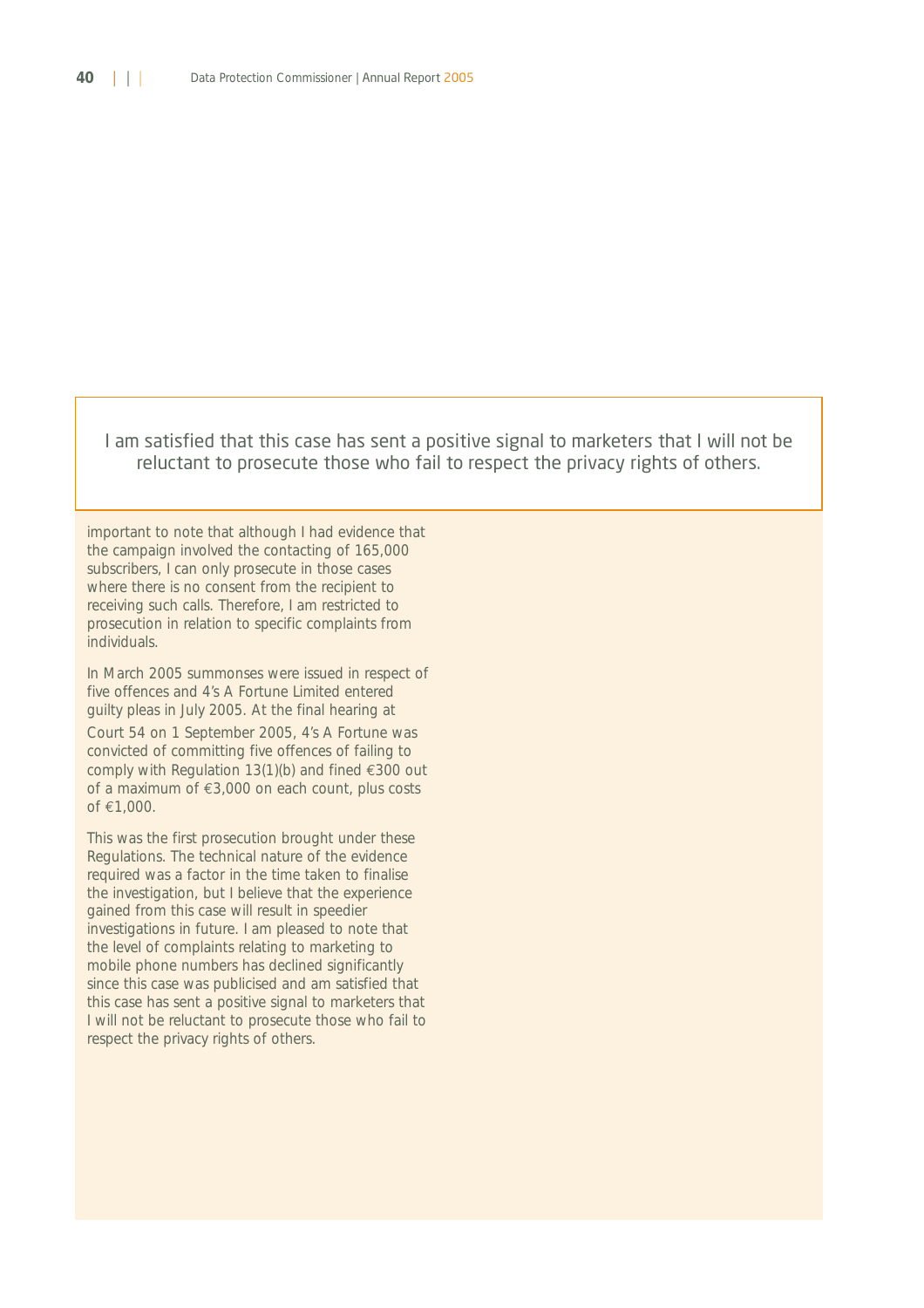# CASE STUDY TWALVA

### Night club – collection of mobile numbers for marketing purpose

This is a classic example of a business being attracted by new technology without making itself aware of its legal responsibilities.

**There is a noticeable increase in the use of text marketing services as a promotional tool in the retail and leisure sectors. During 2005 a number of such promotions were the subject of complaints to my office and I will focus on one particular example in order to highlight the potential problems.**

In the second half of the year an individual contacted my office to complain about the receipt of text messages on her mobile phone. These messages promoted a night club in Dublin, but the caller did not live in the locality and had never visited the establishment. The sending of text messages contrary to Regulation 13(1) (b) of Statutory Instrument 535 of 2003 is an offence. That states

*"A person shall not use or cause to be used any publicly available electronic communications service to send an unsolicited communication for the purpose of direct marketing by means of electronic mail, to a subscriber, who is a natural person, unless the person has been notified by that subscriber that for the time being he or she consents to the receipt of such a communication".*

As neither the complainant nor any of her family had any association with the night club, I asked the data controller to explain what justification he had to send such messages. In his reply, the data controller stated that the complainant's number had been obtained during an in-club promotion. This conflicted with the complainant's account and so I decided to send authorised officers to inspect the night club records.

The inspection found that mobile phone numbers were collected when patrons of the club filled out a form that was passed around on given nights. This is not a very privacy friendly way of collecting such details. Aside from the fact that patrons can read details belonging to other patrons, because of the nature of the venue certain patrons might not be in a proper condition to give consent to the use of

their personal data. It is also easy for a patron to accidentally or deliberately write down the wrong number, or for staff to transcribe the number inaccurately onto a marketing database.

The company had already taken some remedial action. It had removed the complainant's details from its marketing list and had provided a new number for customers to text if they wanted to opt out of future marketing. I recommended that the company look at replacing the manual form of data collection with an electronic one, such as asking customers to phone/text a number. In this way a number would be automatically and correctly recorded. This would prevent inaccuracies relating to numbers. I further suggested that the data collection should be done at an early stage in the evening, when patrons would be more likely to be aware of the implications of entering a promotion.

This is a classic example of a business being attracted by new technology without making itself aware of its legal responsibilities. Whilst the legislation doesn't differentiate between the casual marketer and the professional, I was not inclined to prosecute this company. The company admitted responsibility and took remedial action and I am satisfied that the company will behave in a more responsible manner in future.

This type of behaviour is becoming more common and if the sector continues to ignore its responsibilities, in future I may have no choice but to engage in enforcement action.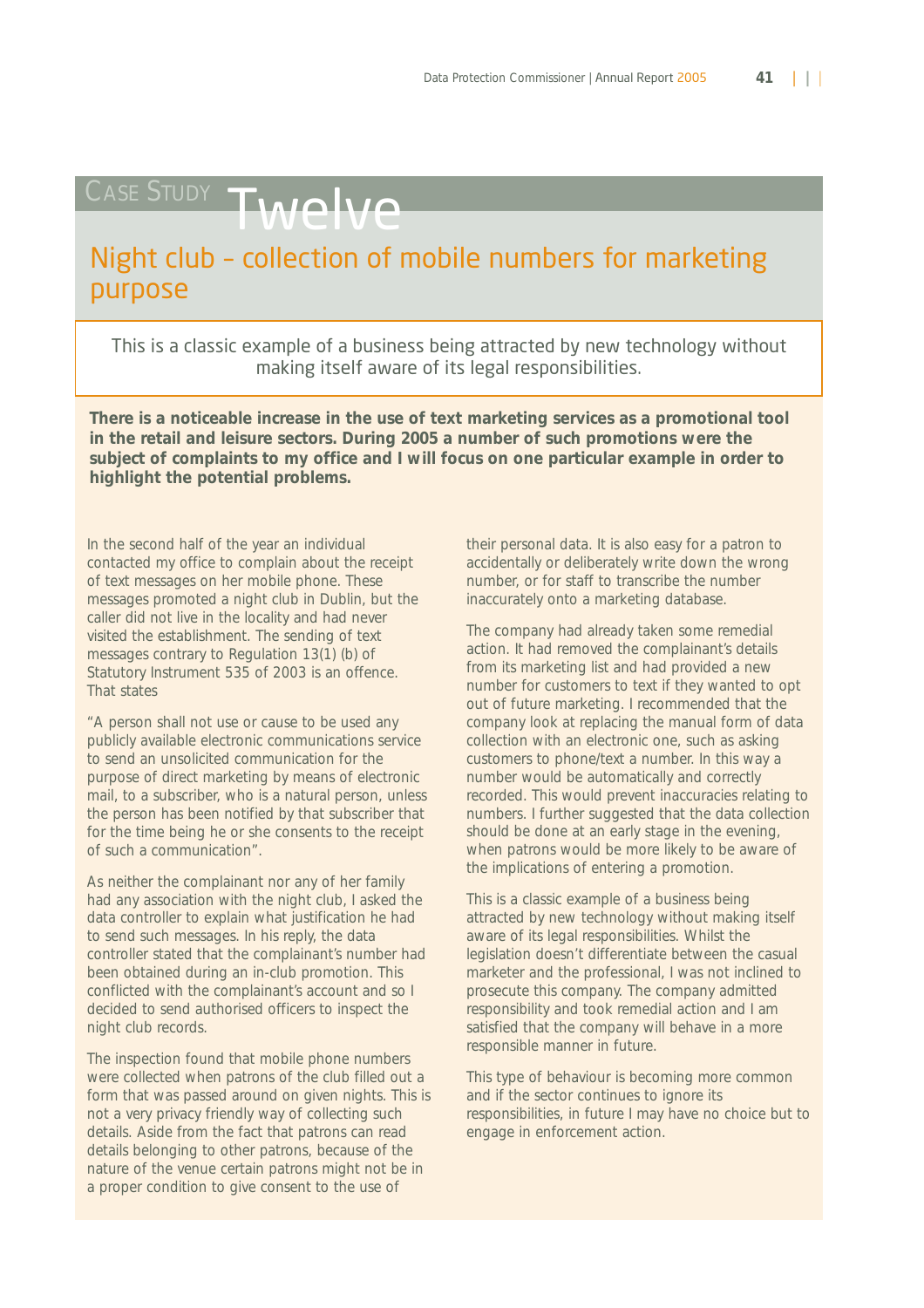### | **|** | Data Protection Commissioner | Annual Report 2005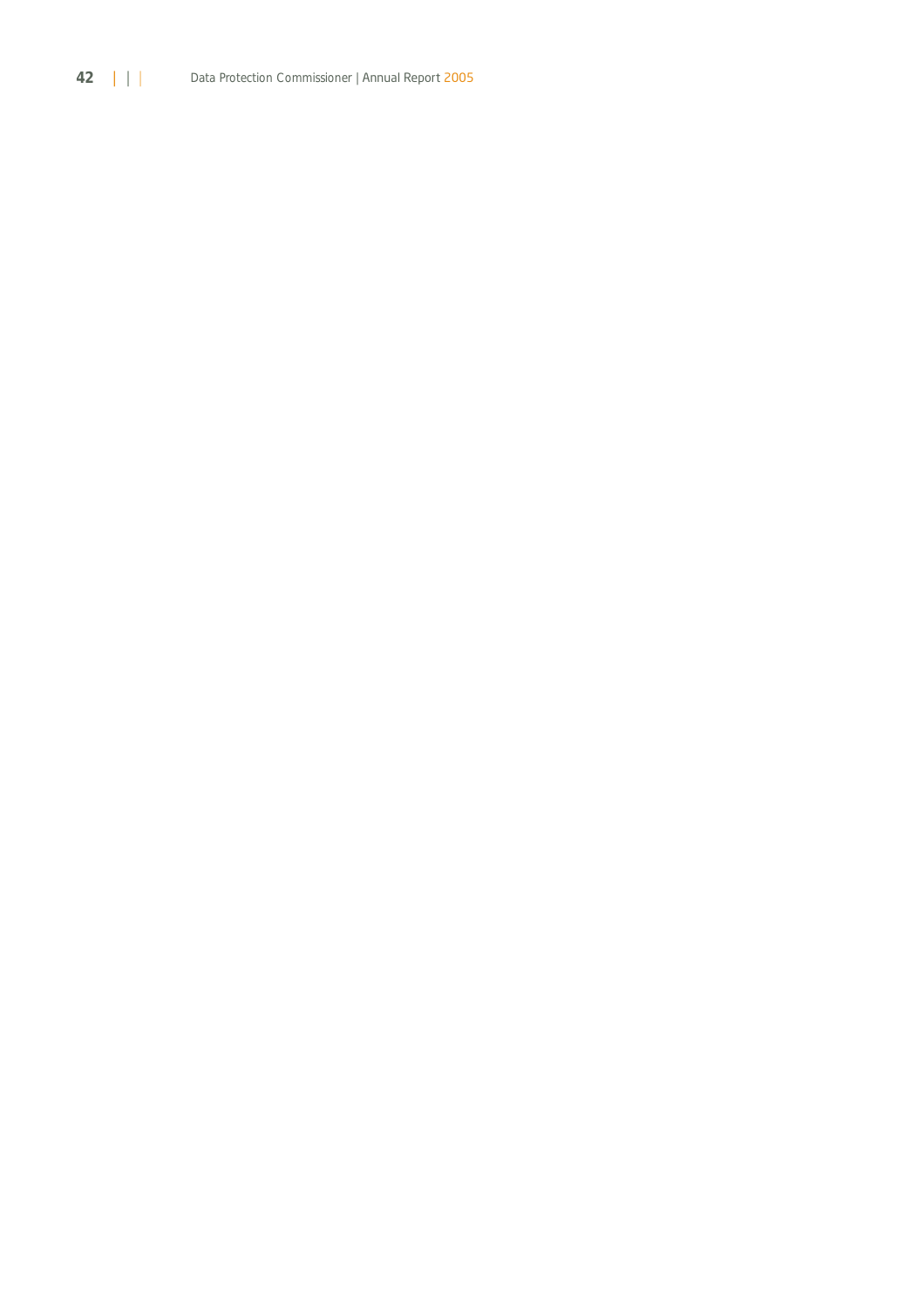# Part 3 - Guidance

- Guidance Notes
- Community CCTV Cameras
- IFSRA Consumer Code
- Motor Dealers
- Electoral Acts use of Complete Register of Electors
- Putting Planning Submissions on the Web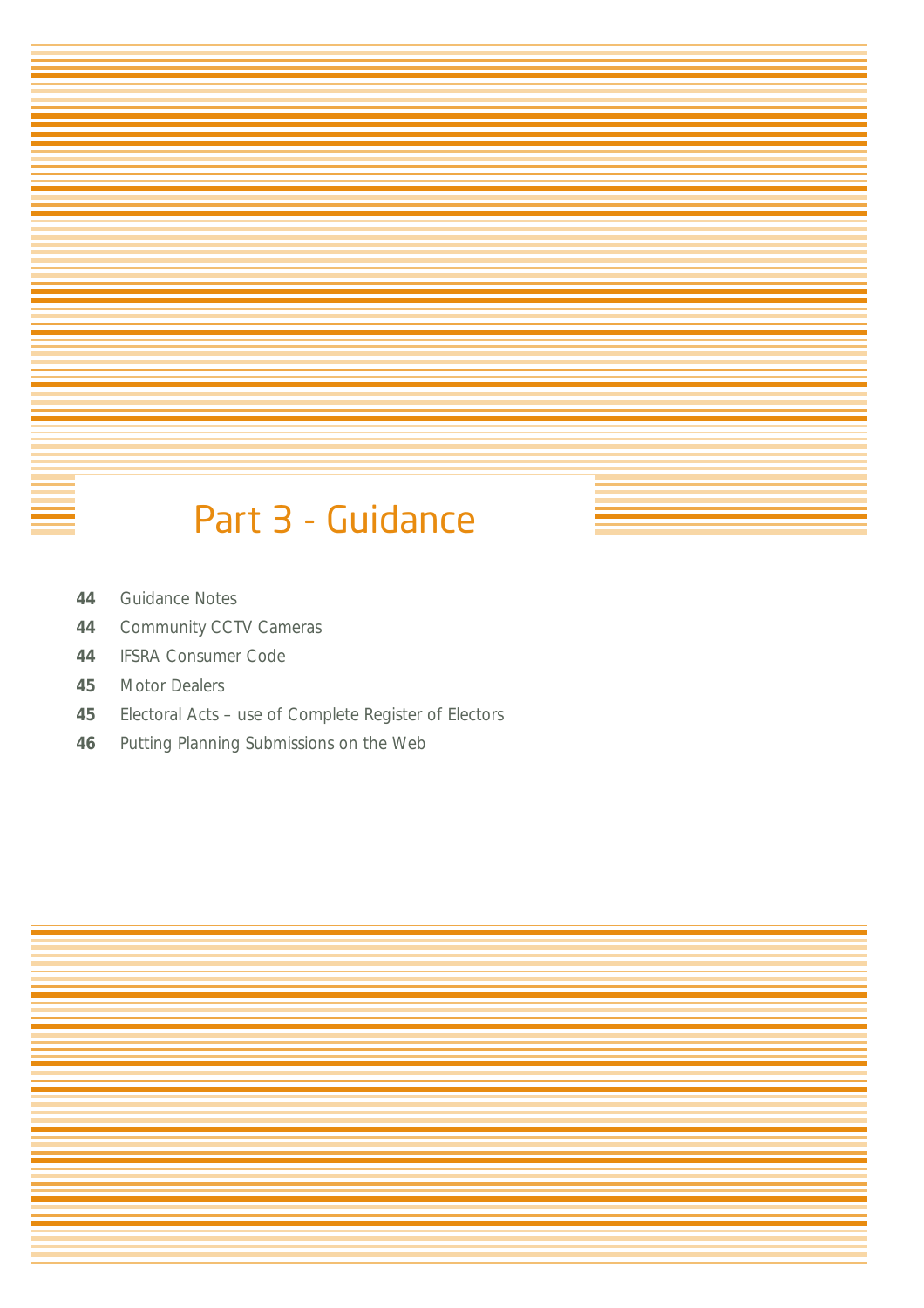### Guidance

### Guidance Notes

One of the core functions of the Office is to provide guidance on how data protection principles should be applied in practice in particular settings.

Extensive guidance is provided on our website (www.dataprotection.ie). The guidance notes on the site were updated in the course of the year, and some new guidance was added – notably in relation to direct marketing and the telecommunications sector.

We are also regularly consulted by data controllers faced with particular data protection issues. We welcome such contact and are happy to sit down with individual controllers and work through the issues that face them. We much prefer to resolve issues at an early stage rather than be faced with complaints about the conduct of data controllers at a later stage.

The following paragraphs give some examples of the guidance we provided in the course of 2005 to particular data controllers.

### Community CCTV cameras

The Office was consulted by the Department of Justice, Equality and Law Reform on the Data Protection issues surrounding the proposed Community CCTV cameras scheme. The definition of personal data in the Data Protection Acts 1988 and 2003 is -

*"data relating to a living individual who is or can be identified either from the data or from the data in conjunction with other information that is in, or is likely to come into, the possession of the data controller".*

The presumed objective of recording images is that they are capable of being personalised. Modern cameras can be operated to zoom in closely on particular incidents, areas and individuals and operators will be capable of identifying individuals from the images, particularly so in areas where

community CCTV schemes are operating. In these circumstances, it was considered that images that potentially identify individuals are caught by the above definition.

The Department enquired as to whether section 8 of the Data Protection - which provides that any restrictions on the processing of personal data do not apply if the processing is required for the purpose of preventing, detecting or investigating offences provided an exemption for Community CCTV cameras. However, it was pointed out that this exemption is subject to a case by case prejudice test which must be satisfied - it applies only 'in any case in which the application of those restrictions would be likely to prejudice any of the matters aforesaid'.

This Office indicated that it supported the proposal that the operation of Community CCTV cameras be given a statutory basis. This was subsequently done in section 38 of the Garda Síochána Act, 2005. We also indicated that we would welcome the adoption of a Code of Practice relating to Community CCTV cameras. Such a Code was published by the Department in June 2005 and is available on its website (www.justice.ie).

### IFSRA Consumer Code

The Office was consulted in regard to the Irish Financial Services Regulatory Authority's draft Consumer Protection Code Consultation Paper CP10 (February 2005).

We were pleased to note that the draft Code covered the data protection principles contained in the Acts in a satisfactory manner, even though it does not specifically seek to address data protection requirements. We were particularly happy to note the intention to ban 'cold calling' in relation to all financial services.

One of the key obligations of the Acts in section 2D is that data subjects (individuals) should be informed, for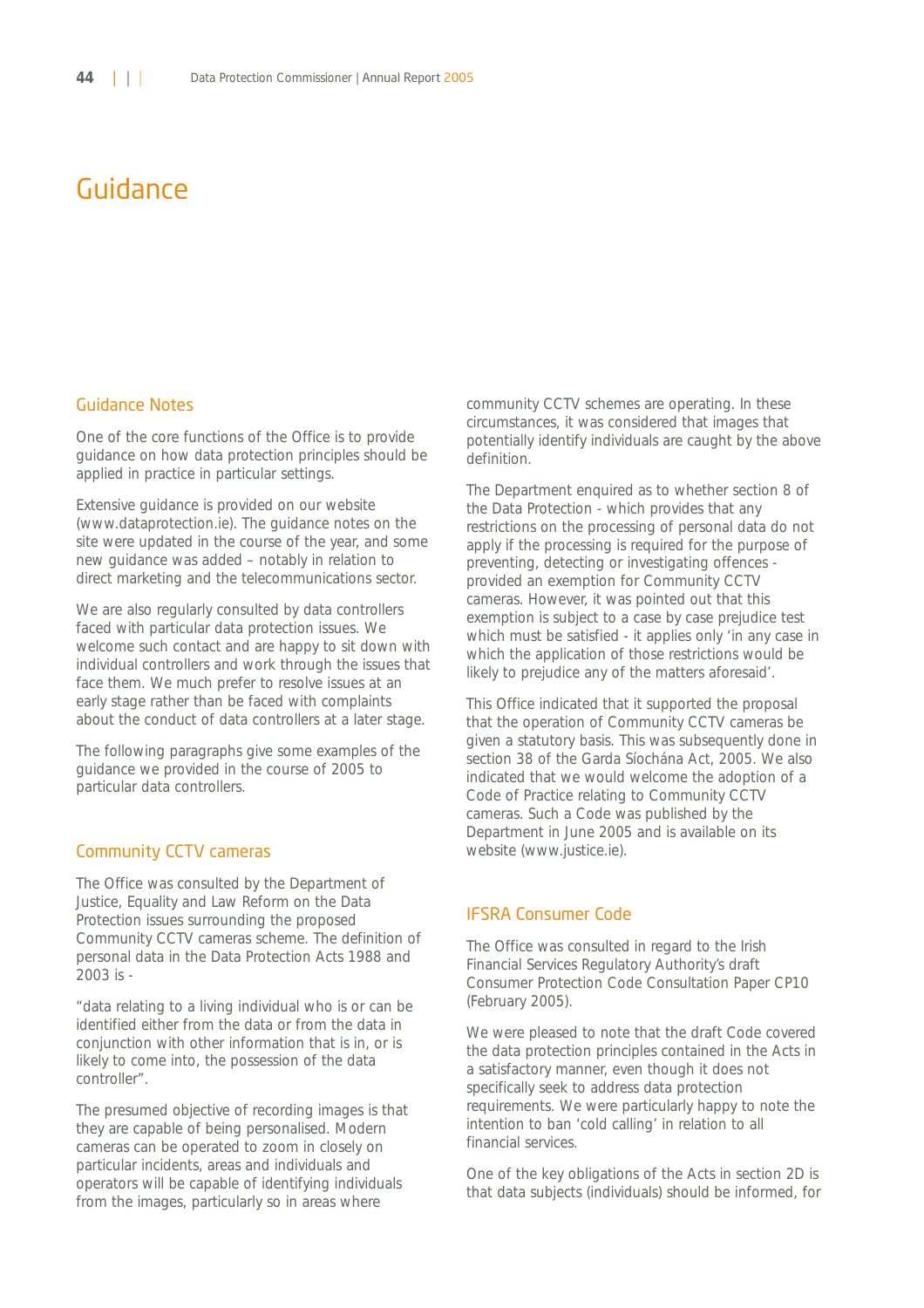the sake of transparency, about the nature and purposes of data processing in order that personal data can be considered to be 'processed fairly'. We asked that consideration be given to a number of points that would enhance transparency, particularly that each customer be given a description of the purposes for which personal data are intended to be processed and the persons or categories of persons to whom the data may be disclosed.

The final text of the Code is due to be published in July 2006.

### Motor Dealers

We were consulted by the Society of the Irish Motor Industry regarding the question of direct marketing of customers by vehicle manufacturers.

It was made clear that any marketing must be done with the consent of the customer.

In regard to retention of data about prospective customers, my office emphasised that a customer has the right to be told that the Dealer is retaining the data for marketing purposes, and has the right to opt out. If the Dealer is contractually required to make that data available to the distributor, s/he has a right to be told this and to opt out also. A contractual obligation to a third party cannot over-ride the need for individual consent – the minimum acceptable level of consent being an opt-out. A data subject has a right under section 2D of the Data Protection Acts 1988 and 2003 to be given details of -

- (a) the identity of the data controller,
- (b) the purpose or purposes for which the data are intended to be processed, and
- (c) any other information necessary for 'fairness', such as information as to disclosees, whether questions are compulsory and information about the individual's right of access to data.

Equally, when a customer buys a car, the marketing opt-outs must be available to the customer. There is no problem with personal data necessary for warranty or recall purposes being passed to the distributor but these data can only be processed for these purposes – marketing purposes will require consent, as explained above.

### Electoral Acts – use of Complete Register of **Electors**

The Department of Social and Family Affairs sought clarification about that Department's entitlement to obtain access to the complete Register of Electors.

The Electoral (Amendment) Act 2001 provides for the preparation of an edited version of the Register of Electors which omits -

*'the names and addresses of registered electors or electors on whose behalf requests have been made that their details should not be used for a purpose other than an electoral or other statutory purpose'.*

It was indicated that it had always been the view of this Office that, when other uses are planned in relation to personal data beyond those for which the data were collected, then this should be provided for by specific legislation. The primary purpose of the electoral register is to facilitate voting and it is our understanding that 'other statutory purpose' would refer to a specified purpose in a specific statute.

Section 222 of the Social Welfare (Consolidation) Act, 1993 provides that -

*"Information held by the Minister for the purposes of this Act or the control of schemes administered by or on behalf of the Minister or the Department of Social Welfare may be transferred by the Minister to another Minister of the Government or a specified body and information held by another Minister of the Government or a specified body which is required for the said purposes or the control of any such schemes administered by another Minister of the Government*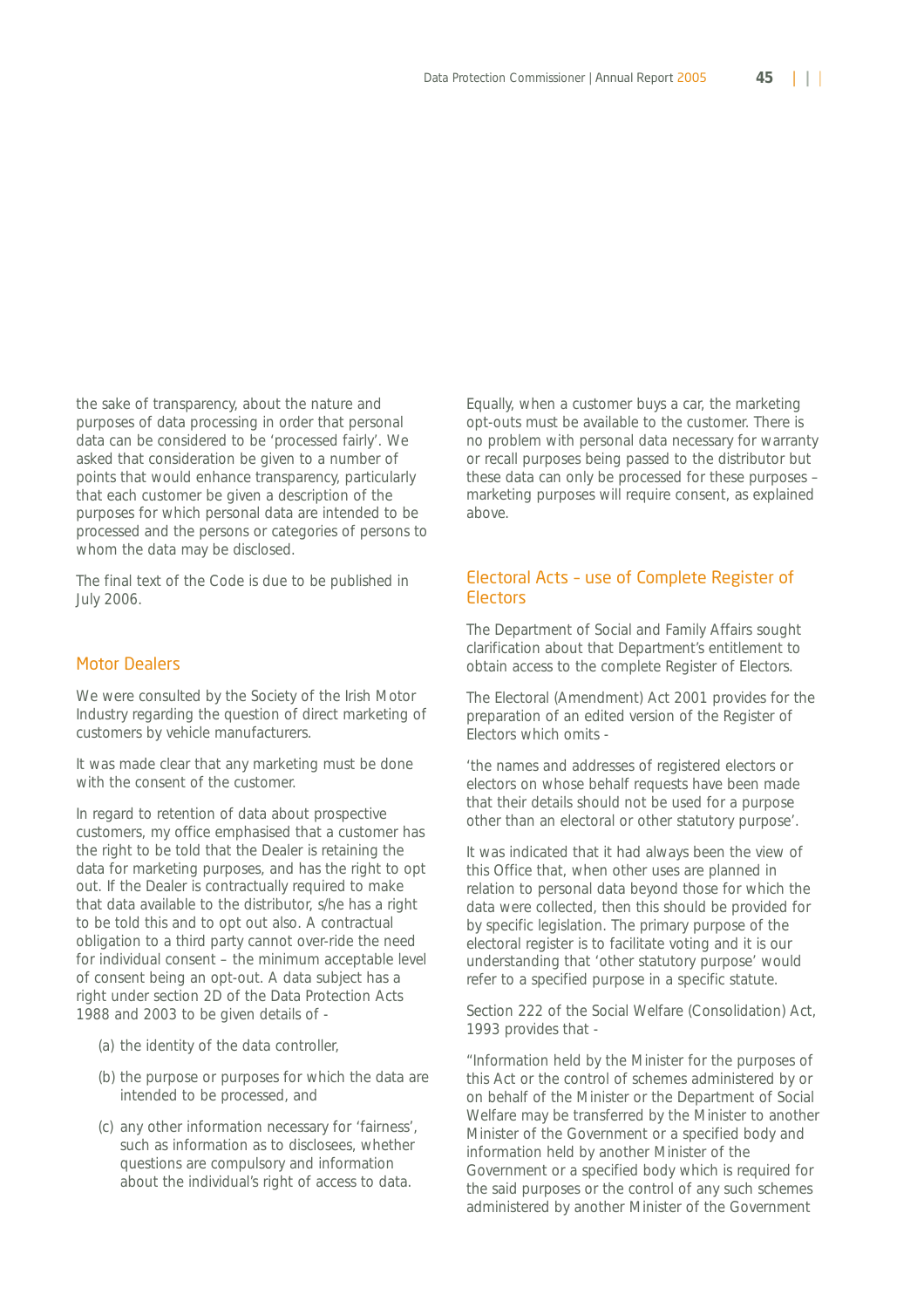*or a specified body may be transferred by that Minister of the Government or a specified body to the Minister".*

It was the view of the Office that this is a general provision for the exchange of data between the Department of Social and Family Affairs and other Departments, and vice versa, for the specific purposes of the control of Social Welfare schemes in specific cases where there would be a substantial risk that public funds could be abused, *rather than a mere chance*. It was not considered that this section provided a basis for the routine disclosure of the Electoral Register to the Department of Social and Family Affairs.

Similarly, we advised a number of commercial entities that using the complete Register to update existing marketing databases would not, in our view, be legitimate.

### Putting Planning Submissions on the Web

The key message that this Office tries to promote is that personal privacy is important and that, within the limits prescribed by law, public authorities should do their best to respect this.

The Office fully accept that the law prescribes - in the interests of transparency and accountability - that submissions in planning matters must be publicly available and that anybody is entitled to ask to inspect the planning file containing such submissions and to be provided with a copy. As long as people are aware of the fact that their submissions will be made public, we have no problem with this practice.

What the Office does have an issue with is the placing of such submissions in their entirety on a web-site. This point is made more clearly in Case Study 6 (on page 28) of our 2004 Report: 'This reflects the important principle .... that even where there is legislation providing that information must be made available to the public, this may not always mean that

it is appropriate to place such information on a website .... full details will still be available for public inspection at the Council Offices as is required by legislation'.

Where details of submissions are being placed on a website - thus being made available to a potentially huge audience - our advice is that the minimum of personal information should be disclosed. In our opinion, it should be sufficient in such cases to give the name and address of the person concerned. It should not be necessary for the general public (as opposed to Council officials) to have the phone numbers of the people concerned - the scope for abuse (e.g. in the form of harassing phone calls) is obvious in such cases.

Where submissions are being scanned in order to be placed on a website, our advice is that any phone/email contact details contained in them should first be 'blacked out'. While this involves extra work for already hard-pressed Council officials, we believe that the effort involved in worthwhile in order to protect the privacy of the people concerned.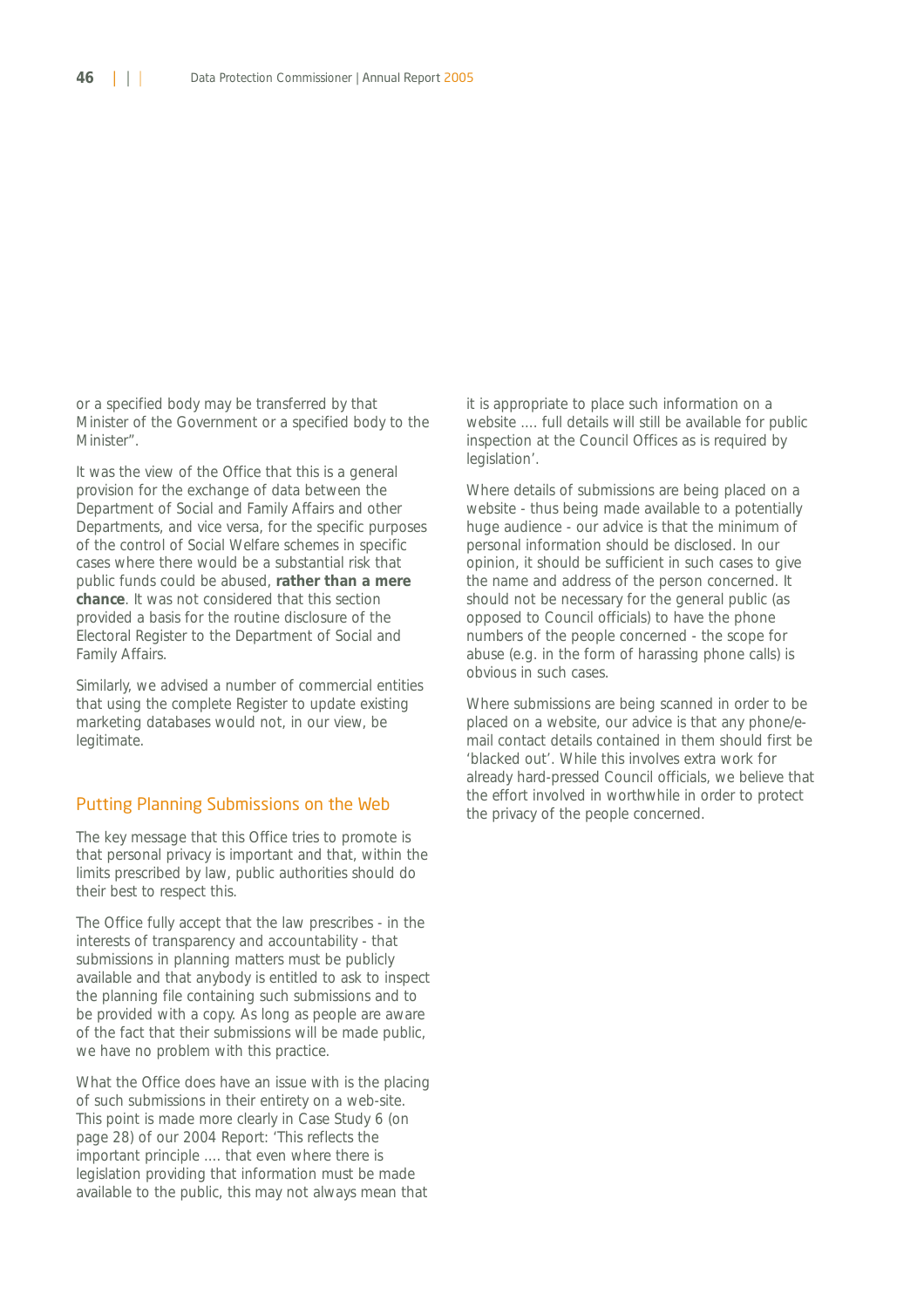# Appendices

- Appendix 1 Presentations
- Appendix 2 Registration Statistics
- Appendix 3 Account of Income and Expenditure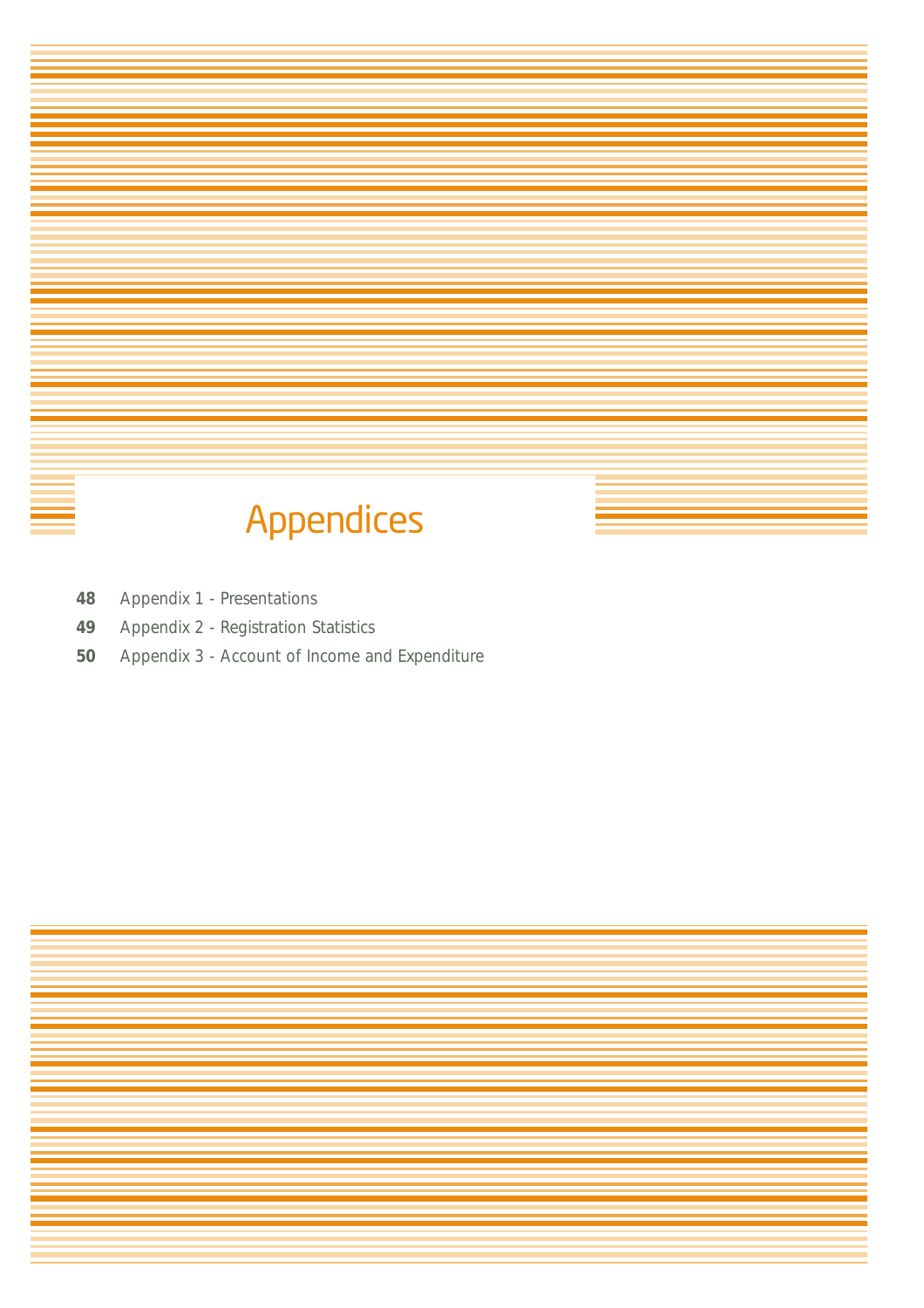# Appendix 1 Presentations

During 2005, 37 presentations were made to some 2,000 people in the following organisations:

### *Citizens' Advice*

Citizen's Information Centre, Tallaght Comhairle, Dublin – Information Providers Programme Comhairle, Kilkenny – Information Providers Programme

#### *Commercial*

International Association for Information and Data **Ouality** Irish Centre for Business Excellence The Insurance Institute of Ireland

#### *Educational Agencies*

National University of Ireland – Health Research Visiting Teachers for Travellers Service

#### *Financial Services*

Bank of Scotland (Ireland) Limited Central Bank of Ireland Irish Financial Services Regulatory Authority File Stores & SISI

### *Health Sector*

Health Service Executive – Schemes Administration Project Health Service Executive – North East Child Care Irish Cancer Data Association Trinity College Health Informatics Course

### *International*

European Workplace Drug Testing Society Symposium International Association of Privacy Professionals

#### *Legal Sector*

APD Training – Heslin Ryan & Partners Solicitors Irish Centre for European Law Law Society – Employment Law Committee

### *Mixed Seminars*

Enable Technologies Ltd PricewaterhouseCoopers The Homeless Agency (2)

#### *State Sector*

CMOD – Civil Service Personnel Officers Network Department of Arts, Sport and Tourism Institute of Public Administration – HR Management Course Office of the Director of Consumer Affairs Ombudsman and Information Commissioners Office Garda Síochána Training College Local Government Management Services Board

#### *Telecommunications Sector*

Eircom International Audiotex Regulators Network

### *Voluntary and Charitable Organisations*

Carmichael Centre for Voluntary Groups Cross Care Institute of European Affairs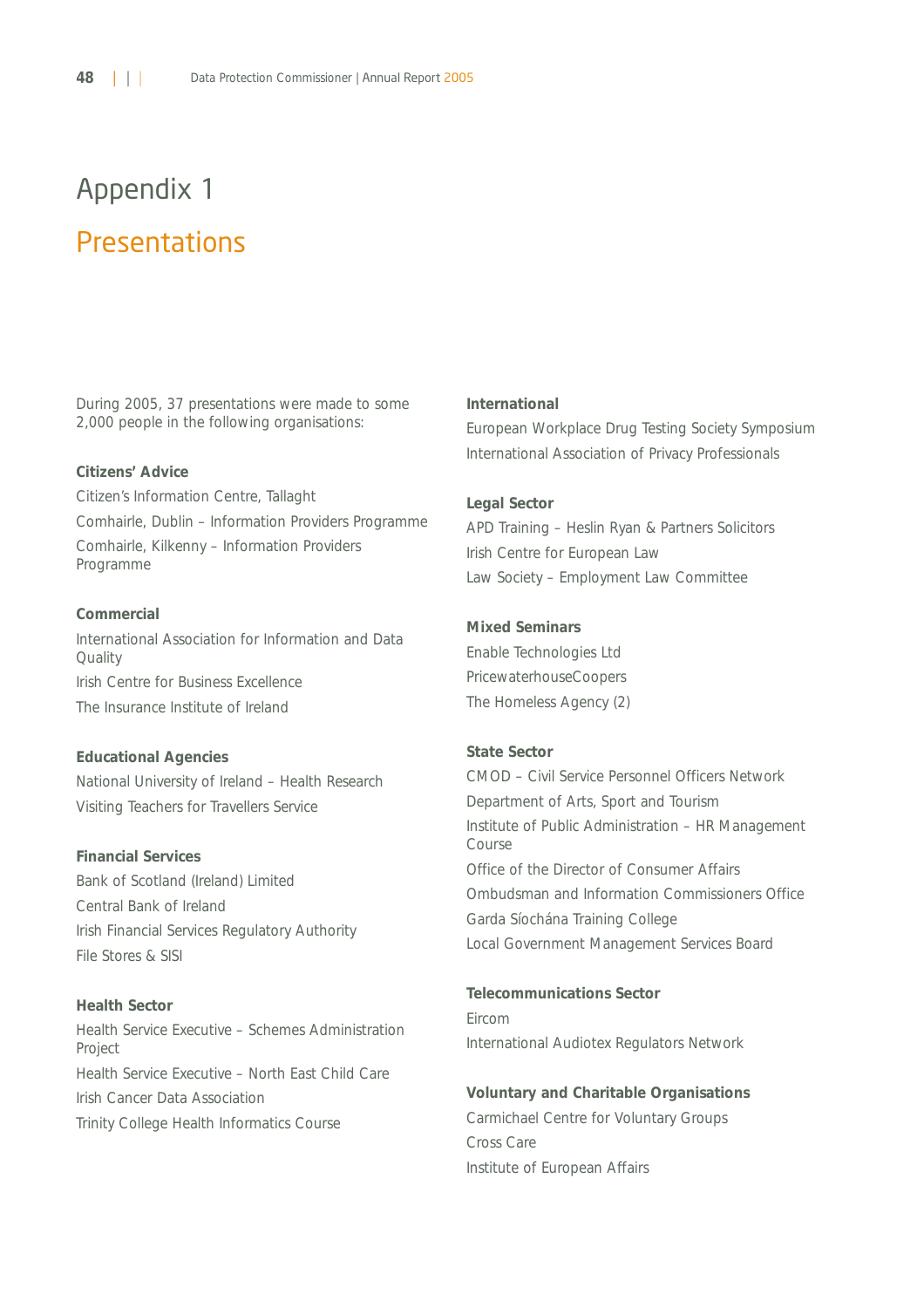# Appendix 2

# Registration Statistics 2003/2004/2005

| (a) | Public authorities and other bodies and persons referred to in the Third Schedule                                                                                                      |       |      |      |  |  |
|-----|----------------------------------------------------------------------------------------------------------------------------------------------------------------------------------------|-------|------|------|--|--|
|     |                                                                                                                                                                                        | 2003  | 2004 | 2005 |  |  |
|     | Civil service Departments/Offices                                                                                                                                                      | 118   | 127  | 147  |  |  |
|     | Local Authorities & VECs                                                                                                                                                               | 138   | 144  | 160  |  |  |
|     | Health Boards/Public Hospitals                                                                                                                                                         | 59    | 60   | 60   |  |  |
|     | <b>Commercial State Sponsored Bodies</b>                                                                                                                                               | 45    | 44   | 45   |  |  |
|     | Non-Commercial & Regulatory                                                                                                                                                            | 171   | 174  | 178  |  |  |
|     | Third level                                                                                                                                                                            | 54    | 50   | 56   |  |  |
|     | Sub-total                                                                                                                                                                              | 585   | 599  | 646  |  |  |
| (b) | Financial institutions, insurance & assurance organisations, persons whose business consists wholly or<br>mainly in direct marketing, providing credit references or collecting debts. |       |      |      |  |  |
|     | <b>Associated Banks</b>                                                                                                                                                                | 46    | 46   | 45   |  |  |
|     | Non-associated banks                                                                                                                                                                   | 62    | 66   | 72   |  |  |
|     | <b>Building societies</b>                                                                                                                                                              | 6     | 7    | 7    |  |  |
|     | Insurance & related services                                                                                                                                                           | 230   | 303  | 342  |  |  |
|     | Credit Union & Friendly Societies                                                                                                                                                      | 449   | 445  | 440  |  |  |
|     | Credit Reference/Debt Collection                                                                                                                                                       | 28    | 35   | 41   |  |  |
|     | Direct Marketing                                                                                                                                                                       | 61    | 65   | 69   |  |  |
|     | Sub-total                                                                                                                                                                              | 882   | 967  | 1016 |  |  |
| (c) | Any other data controller who keeps sensitive personal data                                                                                                                            |       |      |      |  |  |
|     | Primary & secondary schools                                                                                                                                                            | 340   | 572  | 622  |  |  |
|     | Miscellaneous commercial                                                                                                                                                               | 77    | 130  | 176  |  |  |
|     | Private hospitals/health                                                                                                                                                               | 125   | 147  | 149  |  |  |
|     | Doctors, dentists, health professionals                                                                                                                                                | 576   | 752  | 850  |  |  |
|     | Pharmacists                                                                                                                                                                            | 828   | 850  | 867  |  |  |
|     | Political parties & public representatives                                                                                                                                             | 108   | 156  | 162  |  |  |
|     | Religious, voluntary & cultural organisations                                                                                                                                          | 118   | 152  | 186  |  |  |
|     | Legal Profession                                                                                                                                                                       | 445   | 615  | 629  |  |  |
|     | Sub-total                                                                                                                                                                              | 2,617 | 3374 | 3641 |  |  |
| (d) | Data processors                                                                                                                                                                        | 524   | 549  | 603  |  |  |
| (e) | Those required under S.I. 2/2001                                                                                                                                                       |       |      |      |  |  |
|     | Telecommunications/Internet Access providers                                                                                                                                           | 10    | 20   | 27   |  |  |
|     | <b>TOTAL</b>                                                                                                                                                                           | 4.618 | 5509 | 5933 |  |  |